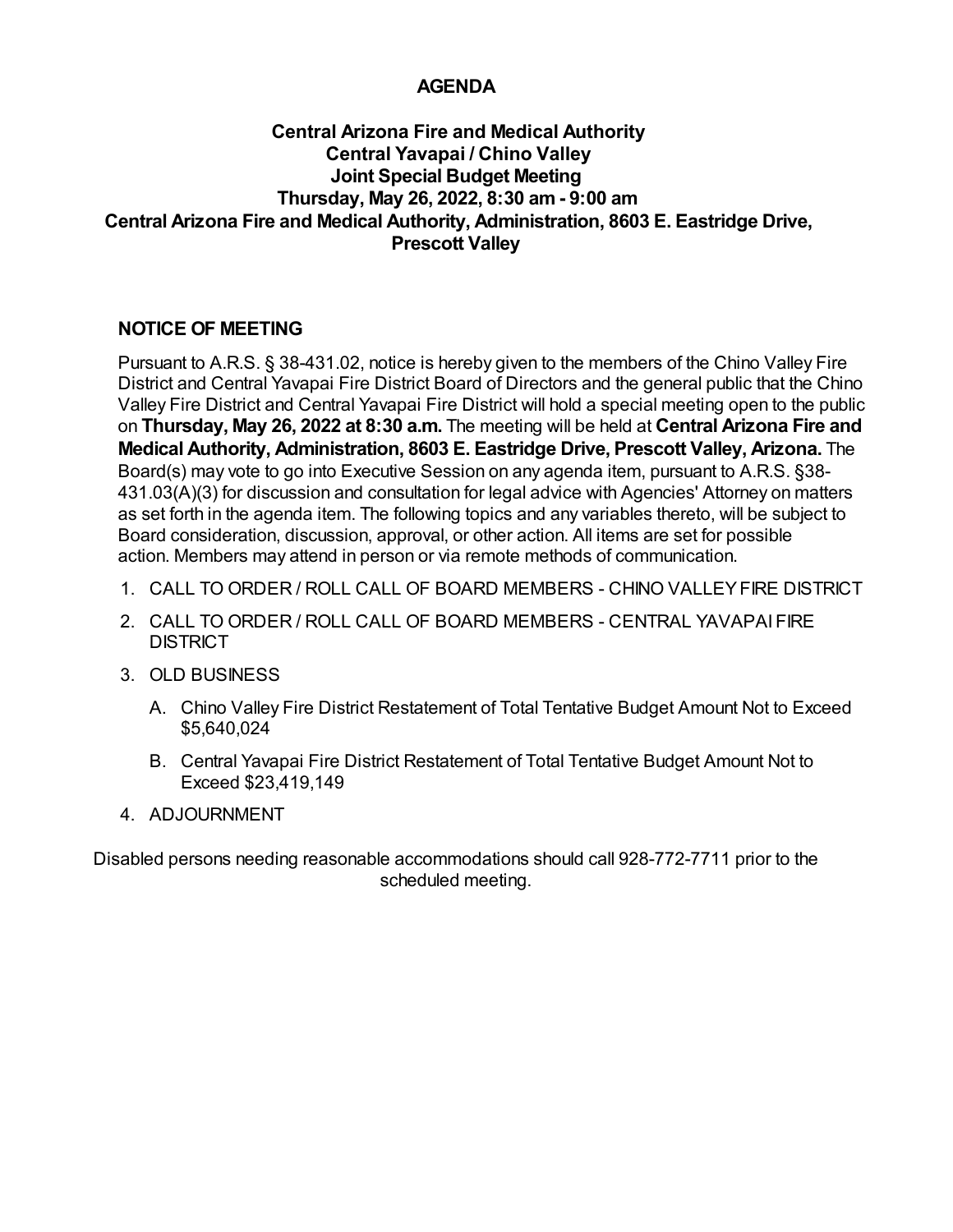

**Fiscal Year 2022-23 Tentative Budget - Approved 5/23/2022 Table of Contents**

| Description                       | Page #         |
|-----------------------------------|----------------|
| <b>Summary of All Departments</b> | $\overline{2}$ |
| Revenue                           | 3              |
| Detail for All Departments        |                |
| Administration                    | $4 - 6$        |
| <b>Fire Prevention</b>            | $7 - 8$        |
| Operations                        | $9 - 13$       |
| <b>Training Center</b>            | $14 - 15$      |
| <b>Technical Services</b>         | $16 - 18$      |
| <b>Facilities Maintenance</b>     | 19-20          |
| <b>Fleet Maintenance</b>          | $21 - 22$      |
| Warehouse                         | 23             |
| <b>Ambulance Service</b>          |                |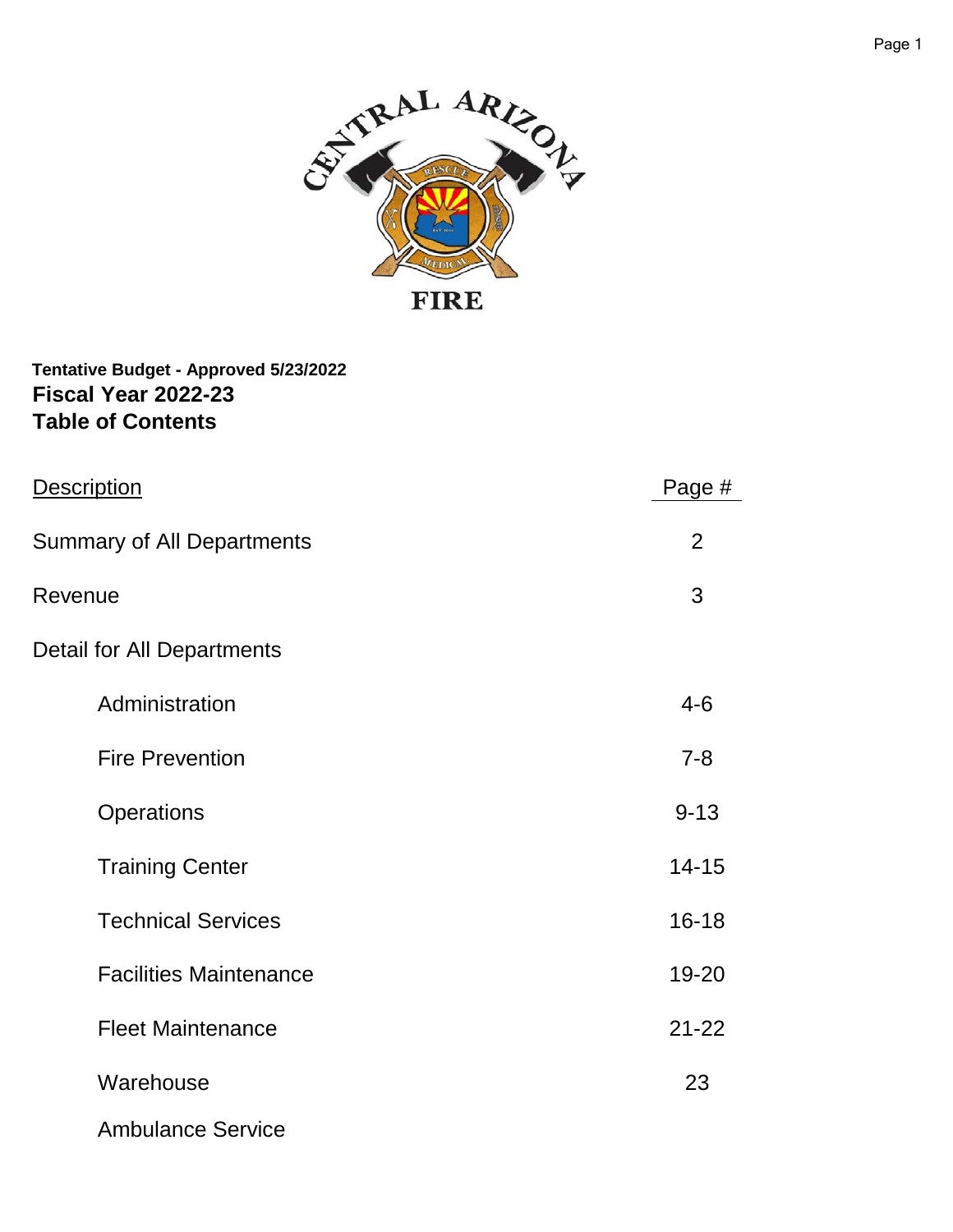# **Final Budget FY 2022-23**

# **All Departments**

| <b>Maintenance &amp; Operation Budget</b>   | <b>CAFMA</b><br><b>FY 22</b> | <b>CAFMA</b><br><b>FY 23</b> | Variance    | Variance (%) |
|---------------------------------------------|------------------------------|------------------------------|-------------|--------------|
| <b>Personnel Services</b>                   |                              |                              |             |              |
| Administration                              | 1,661,854                    | 1,900,057                    | 238,203     | 14.33%       |
| <b>Support Services</b>                     | 2,228,441                    | 2,386,268                    | 157,827     | 7.08%        |
| Operations                                  | 18,549,469                   | 21,905,375                   | 3,355,906   | 18.09%       |
| <b>Total Personnel Services</b>             | 22,439,764                   | 26,191,700                   | 3,751,936   | 16.72%       |
| <b>Supplies</b>                             |                              |                              |             |              |
| Administration                              | 21,764                       | 22,314                       | 550         | 2.53%        |
| <b>Support Services</b>                     | 1,692,270                    | 1,888,880                    | 196,610     | 11.62%       |
| Operations                                  | 633,866                      | 940,430                      | 306,564     | 48.36%       |
| <b>Total Supplies</b>                       | 2,347,900                    | 2,851,624                    | 503,724     | 21.45%       |
| <b>Services &amp; Charges</b>               |                              |                              |             |              |
| Administration                              | 462,085                      | 564,635                      | 102,550     | 22.19%       |
| <b>Support Services</b>                     | 543,445                      | 542,972                      | (473)       | $-0.09%$     |
| Operations                                  | 1,197,014                    | 2,194,211                    | 997,197     | 83.31%       |
| <b>Total Services &amp; Charges</b>         | 2,202,544                    | 3,301,818                    | 1,099,274   | 49.91%       |
| <b>Maintenance &amp; Operation Subtotal</b> | 26,990,208                   | 32,345,142                   | 5,354,934   | 19.84%       |
| <b>Capital &amp; Contingency Budget</b>     |                              |                              |             |              |
| <b>Capital Outlay</b>                       |                              |                              |             |              |
| Administration                              | 79,956                       | 100,000                      | 20,044      |              |
| <b>Support Services</b>                     | 1,287,923                    | 600,500                      | (687, 423)  | $-53.37%$    |
| Operations                                  | 1,274,395                    | 635,393                      | (639,002)   | $-50.14%$    |
| <b>Total Capital Outlay</b>                 | 2,642,274                    | 1,335,893                    | (1,306,381) | $-49.44%$    |
| <b>Contingency</b>                          |                              |                              |             |              |
| Administration                              | 107,285                      | 124,350                      | 17,065      | 15.91%       |
| <b>Support Services</b>                     | 223,211                      | 240,906                      | 17,695      | 7.93%        |
| Operations                                  | 1,019,018                    | 1,247,936                    | 228,918     | 22.46%       |
| <b>Total Contingency</b>                    | 1,349,514                    | 1,613,192                    | 263,678     | 19.54%       |
| <b>Capital &amp; Contingency Budget</b>     | 3,991,788                    | 2,949,085                    | (1,042,703) | $-26.12%$    |
| <b>Total District Budget</b>                | 30,981,996                   | 35,294,227                   | 4,312,231   | 13.92%       |
| <b>Department Totals</b>                    | <b>FY 22</b>                 | <b>FY 23</b>                 | Variance    | Variance (%) |
| Administration                              | 2,332,944                    | 2,711,356                    | 378,412     | 16.22%       |
| <b>Support Services</b>                     | 5,975,290                    | 5,659,526                    | (315, 764)  | $-5.28%$     |
| Operations                                  | 22,673,762                   | 26,923,345                   | 4,249,583   | 18.74%       |
| <b>Total District Budget</b>                | 30,981,996                   | 35,294,227                   | 4,312,231   | 13.92%       |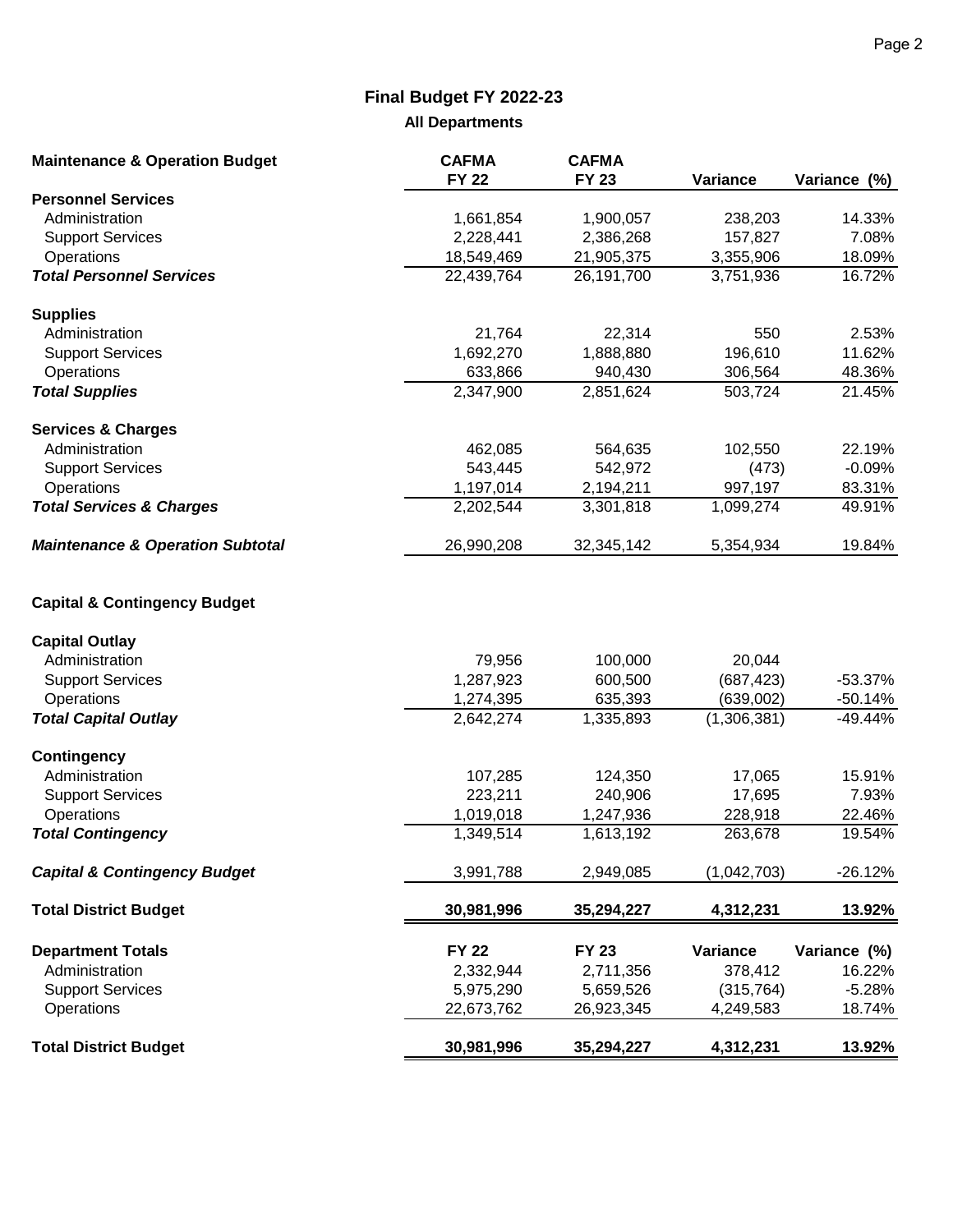|              |                                                     | <b>CAFMA</b><br><b>FY 20</b> | <b>CAFMA</b><br><b>FY 21</b> | <b>CAFMA</b><br>FY 22  |              | <b>CAFMA</b><br>FY 23   | Variance           | Variance (%)     |
|--------------|-----------------------------------------------------|------------------------------|------------------------------|------------------------|--------------|-------------------------|--------------------|------------------|
|              | <b>Total Budget</b>                                 | 26,351,812                   | 28,991,256                   | 30,982,078             |              | 35,294,227              | 6,302,971          | 21.74%           |
|              | Carryover                                           | (1,064,167)                  | (1, 170, 020)                | (1,248,548)            |              | (1,613,192)             | 443,172            | 37.88%           |
|              | Revenue:                                            |                              |                              |                        |              |                         |                    |                  |
|              | <b>Vehicle Maintenance:</b>                         |                              |                              |                        |              |                         |                    |                  |
| 4300         | <b>Outside Agency Work</b>                          | (40,000)                     | (40,000)                     | (40,000)               |              | (40,000)                |                    | 0.00%            |
|              | <b>Total Vehicle Maintenance</b>                    | (40,000)                     | (40,000)                     | (40,000)               |              | (40,000)                |                    | 0.00%            |
|              | Prevention:                                         |                              |                              |                        |              |                         |                    |                  |
| 4400         | <b>Construction Permits</b>                         | (51,250)                     | (51,250)                     | (51,250)               |              | (51,250)                |                    | 0.00%            |
| 4415         | <b>Sprinkler Permits</b>                            |                              |                              |                        |              |                         |                    |                  |
| 4420         | Fire Alarm Permits                                  |                              |                              |                        |              |                         |                    |                  |
| 4425<br>4430 | <b>Operational Permits</b><br><b>Special Events</b> | (1,700)                      | (1,700)<br>(2,680)           | (1,700)                |              | (1,700)<br>(2,680)      |                    | 0.00%<br>0.00%   |
| 4435         | <b>Other Operational Events</b>                     | (2,680)                      |                              | (2,680)                |              |                         |                    |                  |
| 5125.31      | PAWUIC / Def. Space                                 | (24,000)                     | (24,000)                     | (24,000)               |              | (24,000)                |                    | 0.00%            |
|              | <b>Inspection Fees</b>                              |                              |                              |                        |              |                         |                    |                  |
|              | <b>Prevention Permits</b>                           |                              |                              |                        |              |                         |                    |                  |
|              | <b>Special Events Fees</b>                          |                              |                              |                        |              |                         |                    |                  |
|              | Care Home Inspection Fees                           |                              |                              |                        |              |                         |                    |                  |
|              | <b>Plan Review Fees</b>                             |                              |                              |                        |              |                         |                    |                  |
| 5600         | Misc. Prevention                                    | (2,100)                      | (2,100)                      | (2,100)                |              | (2,100)                 |                    | 0.00%            |
|              | <b>Total Prevention</b>                             | (81, 730)                    | (81, 730)                    | (81, 730)              | $\mathbf{r}$ | (81, 730)               |                    | 0.00%            |
|              | <b>Communications:</b>                              |                              |                              |                        |              |                         |                    |                  |
| 5140.41      | <b>Tech Services Contracting</b>                    | (178,000)                    | (179, 345)                   | (184, 725)             |              | (175, 497)              | (3,848)            | $-2.15%$         |
| 5141.41      | Supplies for Outside Agency Work                    | (10,000)                     | (10,000)                     | (10,000)               |              | (10,000)                |                    | 0.00%            |
|              | <b>Total Communications</b>                         | (188,000)                    | (189, 345)                   | (194, 725)             |              | (185, 497)              | (3,848)            | $-2.03%$         |
|              | Grants:                                             |                              |                              |                        |              |                         |                    |                  |
| 5430         | <b>Grant - FEMA - AFG Cancer Screenin</b>           |                              |                              |                        |              | (482, 235)              | 482,235            |                  |
|              | <b>Grant - HAZMAT Meter</b>                         | (24,000)                     |                              |                        |              | (23,000)                | 23,000             |                  |
| 5430         | <b>Grant - FEMA - SAFER</b><br><b>Total Grants</b>  | (306, 934)<br>(306, 934)     | (225, 085)<br>(225, 085)     | (71, 618)<br>(71, 618) |              | (350,000)<br>(855, 235) | 124,915<br>124,915 | 55.50%<br>55.50% |
|              |                                                     |                              |                              |                        |              |                         |                    |                  |
| 5700         | Warehouse:<br>Warehouse Purchasing Group            | (210,000)                    | (210,000)                    | (210,000)              |              | (210,000)               |                    | 0.00%            |
|              |                                                     |                              |                              |                        |              |                         |                    |                  |
|              | <b>Training Center:</b>                             |                              |                              |                        |              |                         |                    |                  |
| 5900         | <b>CARTA Classes</b>                                | (15,000)                     | (15,000)                     | (15,000)               |              | (15,000)                |                    |                  |
| 5905         | CPR / EMS Classes                                   | (26,000)                     | (26,000)                     | (26,000)               |              | (26,000)                |                    | 0.00%            |
|              | Other:                                              |                              |                              |                        |              |                         |                    |                  |
| 4001         | <b>Fire Protection Contracts</b>                    | (150,000)                    | (180,000)                    | (180,000)              |              | (180,000)               |                    | 0.00%            |
| 1200         | <b>Capital Reserve Account</b>                      | (1,242,382)                  | (2,086,754)                  | (2,084,500)            |              | (560,000)               | (1,526,754)        | $-73.16%$        |
| 4800<br>4900 | <b>Off-District Fires</b><br>Interest Income        | (50,000)<br>(30,000)         | (50,000)<br>(50,000)         | (50,000)               |              | (50,000)<br>(50,000)    |                    | 0.00%<br>0.00%   |
| 5300         | Prop 207 Revenue                                    |                              |                              | (50,000)               |              | (410,000)               | 410,000            |                  |
| 5100         | Misc. Revenue (YRMC CP Program)                     | (10,900)                     | (10,900)                     | (10,900)               |              | (110,900)               | 100,000            | 917.43%          |
| 5400         | <b>Donations</b>                                    | (500)                        | (500)                        | (500)                  |              | (500)                   |                    | 0.00%            |
| 5855         | Admin 61 Lease                                      | (30,000)                     | (30,000)                     | (30,000)               |              | (30,000)                |                    | 0.00%            |
| 5110         | <b>Ambulance Revenue</b>                            |                              |                              |                        |              | (2,000,000)             | 2,000,000          |                  |
|              | <b>Total Other</b>                                  | (1,513,782)                  | (2,408,154)                  | (2,405,900)            |              | (3,391,400)             | (1,016,754)        | $-42.22%$        |
|              | <b>Total Non-Levy Revenues</b>                      | (3,469,613)                  | (4,365,334)                  | (4,293,521)            |              | (6,418,054)             | 2,052,720          | 47.81%           |
|              | <b>Additional Funding Requirement</b>               | 22,882,199                   | 24,625,922                   | 26,688,475             |              | 28,876,173              | 4,250,251          | 15.93%           |
|              | Net A.V.                                            | 128,940,651                  | 138,380,766                  | 148,731,831            | <b>CVFD</b>  | 158,703,847             | 9,972,016          | 6.70%            |
|              |                                                     | 686,814,672                  | 740,758,842                  | 799,558,835            | <b>CYFD</b>  | 859,302,015             | 59,743,180         | 7.47%            |
|              |                                                     | 815,755,323                  | 879,139,608                  | 948,290,666            |              | 1,018,005,862           | 69,715,196         | 7.35%            |
|              | <b>Funding Requirement by District</b>              |                              |                              |                        |              |                         |                    |                  |
|              | 3100 CVFD                                           | 4,547,989                    | 4,860,737                    | 5,222,136              | <b>CVFD</b>  | 5,575,524               |                    |                  |
|              | 3200 CYFD                                           | 18,334,210                   | 19,765,185                   | 21,466,421             | <b>CYFD</b>  | 23,300,649              |                    |                  |
|              | <b>Actual/Estimated Tax Rate</b>                    | \$3.2499                     | \$3.2499                     | \$3.2499               | <b>CVFD</b>  | \$3.2879                | \$0.0380           | 1.17%            |
|              |                                                     | \$2.6151                     | \$2.6220                     | \$2.6320               | <b>CYFD</b>  | \$2.6700                | \$0.0380           | 1.45%            |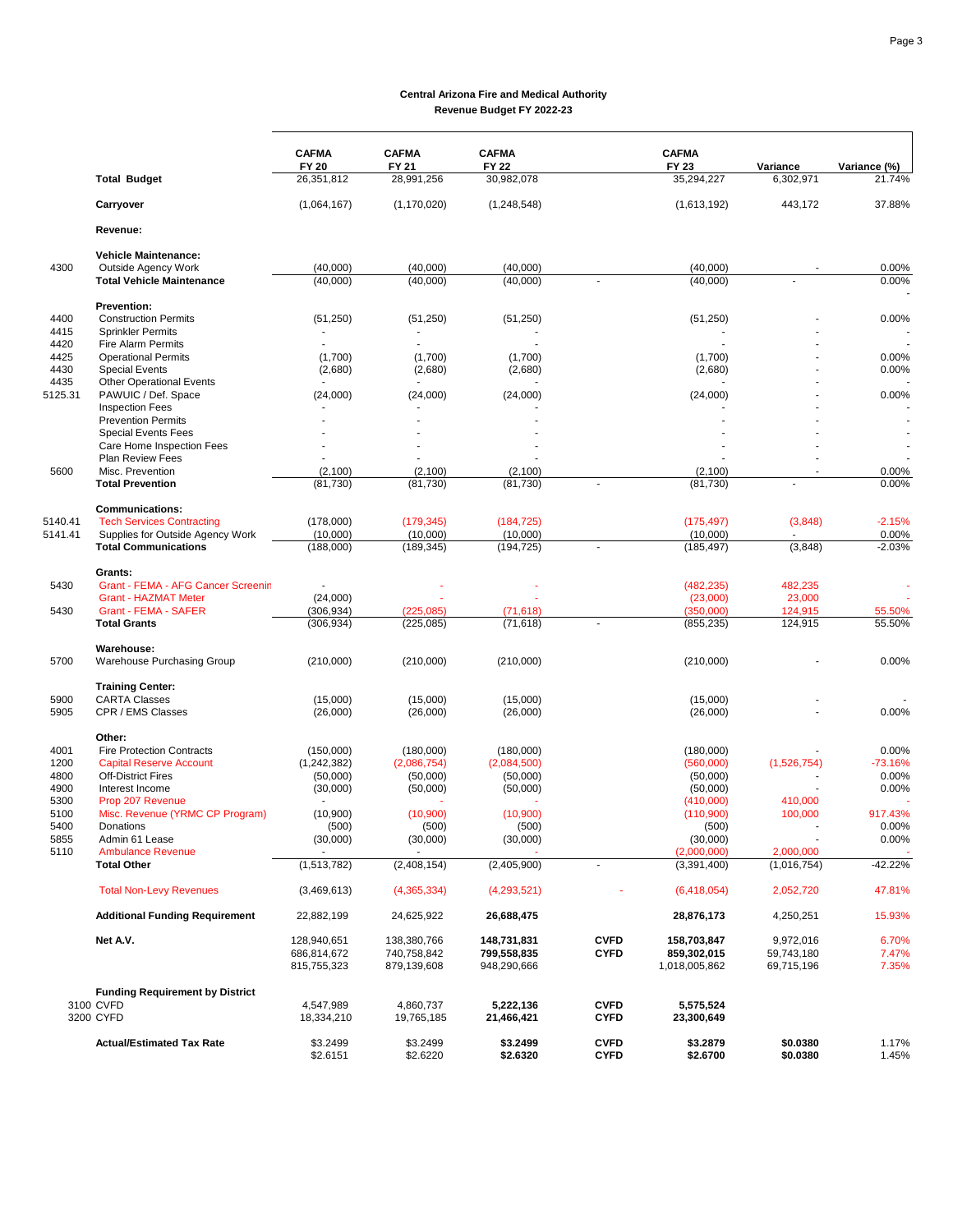### **Draft Budget FY 2022-23**

| <b>General Fund</b>   |                                                              | <b>CAFMA</b>  | <b>CAFMA</b>  | <b>CAFMA</b>  |                | <b>CAFMA</b>  | <b>Budget</b>                    | <b>Budget</b>  |
|-----------------------|--------------------------------------------------------------|---------------|---------------|---------------|----------------|---------------|----------------------------------|----------------|
| <b>Administration</b> |                                                              | <b>Budget</b> | <b>Budget</b> | <b>Budget</b> | Actual         | <b>Budget</b> | Variance                         | Variance       |
|                       |                                                              | <b>FY 20</b>  | FY 21         | <b>FY 22</b>  |                | <b>FY 23</b>  | \$\$                             | %              |
|                       | <b>Personnel Services</b>                                    |               |               |               |                |               |                                  |                |
| 6100.1                | Salaries                                                     |               |               |               |                |               |                                  |                |
|                       | <b>Total Salaries</b>                                        | 577,669       | 834,943       | 914,298       |                | 1,048,452     | 134,154                          | 14.67%         |
| 6101.1                | CEO Fire Chief (70-13L*11)                                   | 154,410       | 155,939       | 170,761       |                | 182,039       | 11,278                           | 6.60%          |
| 6110.1                | Overtime                                                     | 9,000         | 9,000         | 9,000         |                | 9,000         |                                  | 0.00%          |
| 6130.1                | <b>PSPRS Retirement</b>                                      | 60,319        | 128,035       | 136,422       |                | 157,842       | 21,420                           | 15.70%         |
| 6129.1                | <b>ASRS Retirement</b>                                       | 84,598        | 77,581        | 81,863        |                | 94,896        | 13,033                           | 15.92%         |
| 6133.1                | 401A - Fire Chief                                            | 30,295        | 33,503        | 33,503        |                | 35,716        | 2,213                            | 6.61%          |
| 6132.1                | 401A (Employees participating in DROP) Tier 1                | 14,971        | 5,063         |               |                |               |                                  |                |
|                       | 401A Tier 2B and 3 opt ins (4%)<br><b>PSPRS Legacy costs</b> | 53,271        | 69,261        | 69,261        |                |               | 10,035                           | 14.49%         |
|                       |                                                              |               |               |               |                | 79,296        |                                  |                |
| 6150.1                | Workers Compensation Insurance<br><b>Chief</b>               | 7,342         | 8,442         | 8,442         |                | 16,200        | 7,758                            | 91.90%         |
|                       | Admin at FF State Comp rate                                  | 13,019        | 14,260        | 12,527        |                | 24,712        | 12,185                           | 97.27%         |
|                       | Office (Sal + OT+ Assign)                                    | 1,649         | 1,828         | 1,929         |                | 4,039         | 2,110                            | 109.38%        |
|                       | <b>Total State Compensation Insurance</b>                    | 22,010        | 24,530        | 22,898        |                | 44,951        | 22,053                           | 96.31%         |
| 6151.1                | Workers Comp Ins. / Volunteers                               | 101           | 126           | 11            |                | 10            | (1)                              | $-9.09%$       |
| 6170.1                | Unemployment Insurance                                       | 3,211         | 3,211         | 3,211         |                | 3,211         |                                  | 0.00%          |
| 6180.1                | 401A-ASRS (previously FICA)                                  | 54,023        | 55,762        | 52,122        |                | 59,631        | 7,509                            | 14.41%         |
| 6181.1                | <b>Medicare Tax</b>                                          | 16,605        | 17,223        | 15,864        |                | 17,973        | 2,109                            | 13.29%         |
| 6190.1                | <b>Health Insurance</b>                                      | 129,600       | 140,544       | 152,640       |                | 167,040       | 14,400                           | 9.43%          |
|                       | <b>Total Personnel Services</b>                              | 1,210,083     | 1,554,721     | 1,661,854     |                | 1,900,057     | 238,203                          | 14.33%         |
| <b>Supplies</b>       |                                                              |               |               |               |                |               |                                  |                |
| 6200.1                | <b>Office Supplies</b>                                       |               |               |               |                |               |                                  |                |
|                       | Office Small Equipment Replacement                           | 500           | 500           | 500           |                | 500           |                                  | 0.00%          |
|                       | <b>Total Office Supplies</b>                                 | 500           | 500           | 500           |                | 500           |                                  | 0.00%          |
| 6205.1                | In-House Duplication & Printing                              |               |               |               |                |               |                                  |                |
|                       | Monthly Copier Charge (Lease, Maint, Supplies)               | 15,000        | 15,000        | 15,000        |                | 15,000        |                                  | 0.00%          |
|                       | Total In-house Dupl & Printing                               | 15,000        | 15,000        | 15,000        |                | 15,000        |                                  | 0.00%          |
| 6210.1                | Fire Corp Program                                            |               |               |               |                |               |                                  |                |
|                       | Recruitment / Retention                                      | 260           | 260           | 260           |                | 260           |                                  | 0.00%          |
|                       | Uniforms                                                     | 200<br>40     | 200<br>40     | 200<br>40     |                | 200<br>40     | $\blacksquare$                   | 0.00%<br>0.00% |
|                       | <b>Routine Supplies</b><br>Training                          |               |               |               |                |               |                                  |                |
|                       | <b>Total Fire Corp Program</b>                               | 500           | 500           | 500           |                | 500           |                                  | 0.00%          |
| 6230.1                | Uniforms (\$200 each)                                        | 2,975         | 2,975         | 3,000         |                | 3,550         | 550                              | 18.33%         |
| 6240.1                | Library Reference                                            |               |               |               |                |               |                                  |                |
|                       | Books/CDs                                                    | 300           | 300           | 300           |                | 300           |                                  | 0.00%          |
|                       | <b>EMS Best Practices</b>                                    | 270           | 270           | 270           |                | 270           |                                  | 0.00%          |
|                       | <b>FLSA Handbook</b>                                         | 475           | 475           | 475           |                | 475           |                                  | 0.00%          |
|                       | <b>FMLA Handbook</b>                                         | 475           | 475           | 475           |                | 475           |                                  | 0.00%          |
|                       | Legal Briefings for Fire Chiefs<br>Personnel Law Update      | 99<br>200     | 99<br>200     | 99<br>200     |                | 99<br>200     |                                  | 0.00%<br>0.00% |
|                       | <b>Public Employment Law</b>                                 | 295           | 295           | 295           |                | 295           | $\blacksquare$                   | 0.00%          |
|                       | <b>Routine Subscriptions</b>                                 | 650           | 650           | 650           |                | 650           | $\blacksquare$                   | 0.00%          |
|                       | <b>Total Library Supplies</b>                                | 2,764         | 2,764         | 2,764         | $\overline{a}$ | 2,764         | $\overline{a}$                   | 0.00%          |
| <b>Total Supplies</b> |                                                              | 21,739        | 21,739        | 21,764        |                | 22,314        | 550                              | 2.53%          |
|                       | <b>Services and Charges</b>                                  |               |               |               |                |               |                                  |                |
| 6400.1                | Audit & Accounting                                           | 24,000        | 36,000        | 36,000        |                | 36,000        |                                  | 0.00%          |
| 6405.1                | <b>Other Professional Services</b>                           |               |               |               |                |               |                                  |                |
|                       | Annexations - Legal Descriptions/Surveys                     | 1,500         | 1,500         | 1,500         |                | 1,500         |                                  | 0.00%          |
|                       | <b>County Charges</b>                                        | 1,500         | 1,500         | 1,500         |                | 1,500         |                                  | 0.00%          |
|                       | <b>Fingerprint Charges</b><br>Universal Background services  | 1,200<br>400  | 1,200<br>400  | 1,200<br>400  |                | 1,200<br>400  | $\blacksquare$<br>$\blacksquare$ | 0.00%<br>0.00% |
|                       | Wage study                                                   | 10,000        | 40,000        | 40,000        |                | 40,000        |                                  | 0.00%          |
|                       | <b>Total Other Professional Services</b>                     | 14,600        | 44,600        | 44,600        |                | 44,600        | L.                               | 0.00%          |
|                       |                                                              |               |               |               |                |               |                                  |                |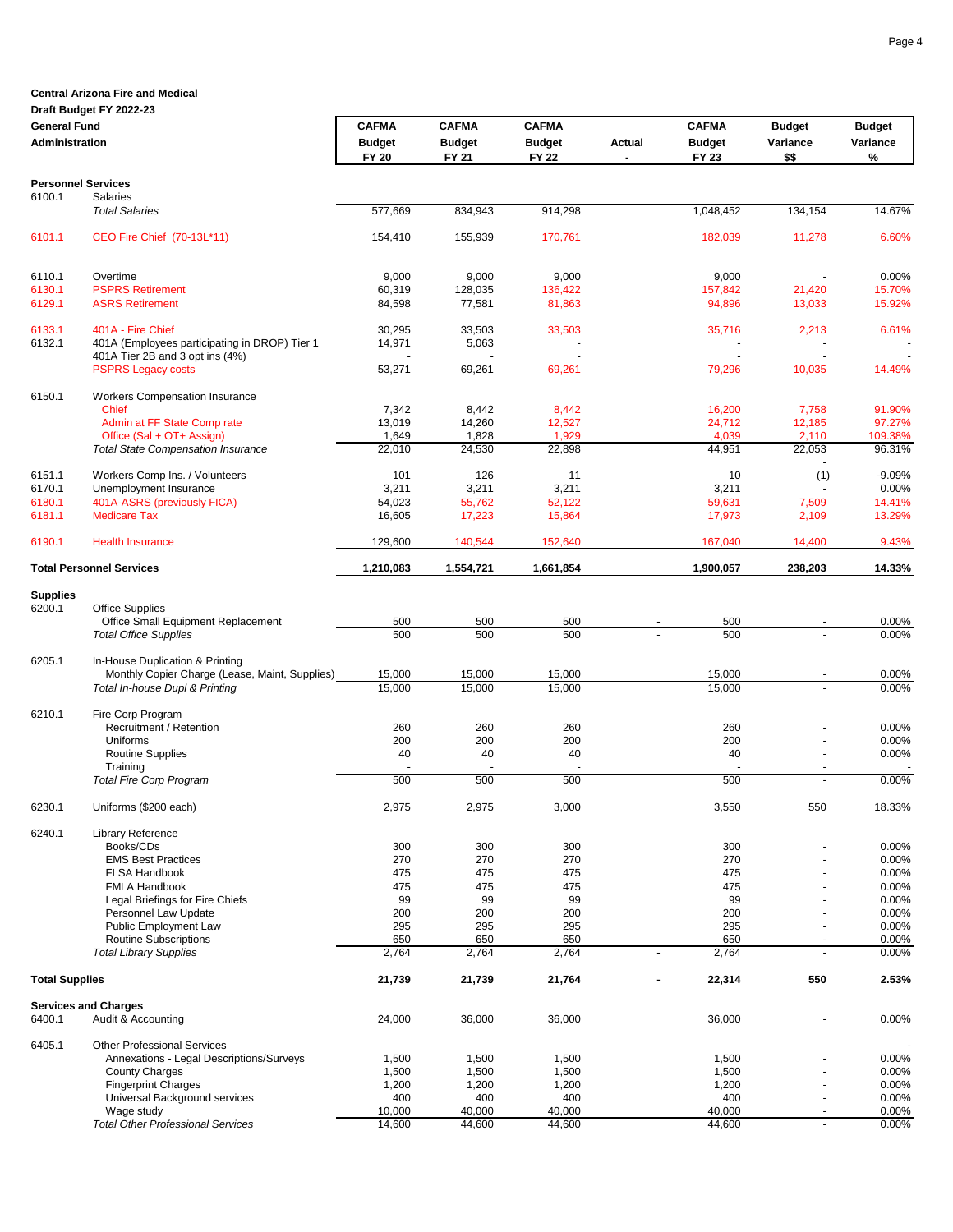Page 5

### **Central Arizona Fire and Medical**

### **Draft Budget FY 2022-23**

| <b>General Fund</b>   |                                                                                      | <b>CAFMA</b>             | <b>CAFMA</b>   | <b>CAFMA</b>   |        | <b>CAFMA</b>   | <b>Budget</b>            | <b>Budget</b>  |
|-----------------------|--------------------------------------------------------------------------------------|--------------------------|----------------|----------------|--------|----------------|--------------------------|----------------|
| <b>Administration</b> |                                                                                      | <b>Budget</b>            | <b>Budget</b>  | <b>Budget</b>  | Actual | <b>Budget</b>  | Variance                 | Variance       |
|                       |                                                                                      | <b>FY 20</b>             | FY 21          | <b>FY 22</b>   |        | FY 23          | \$\$                     | %              |
| 6410.1                | <b>Legal Services</b>                                                                | 70,000                   | 70,000         | 70,000         |        | 70,000         |                          | 0.00%          |
| .600                  | Legal Services - Non - Routine                                                       | 7,500                    | 7,500          | 7,500          |        | 7,500          | L.                       | 0.00%          |
| .605                  | <b>Legal Services - CON</b>                                                          |                          |                | 50,000         |        | 75,000         | 25,000                   | 50.00%         |
|                       | <b>Total Legal Services</b>                                                          | 77,500                   | 77,500         | 127,500        |        | 152,500        | 25,000                   | 19.61%         |
| 6415.1                | <b>Mental Health</b>                                                                 |                          |                |                |        |                |                          |                |
|                       | Coverage - HB2502                                                                    | 14,000                   | 14,000         | 14,000         |        | 32,500         | 18,500                   | 132.14%        |
|                       | Follow up                                                                            | 1,900                    | 1,900          | 1,900          |        | 1,900          |                          | 0.00%          |
|                       | <b>EAP</b> program                                                                   |                          | 30,000         | 30,000         |        | 55,000         | 25,000                   | 83.33%         |
|                       | <b>Total Mental Health</b>                                                           | 15,900                   | 45,900         | 45,900         |        | 89,400         | 43,500                   | 94.77%         |
| 6420.1                | Employee Assistance Program                                                          |                          |                |                |        |                |                          |                |
|                       | Routine                                                                              | 4,700                    | 4,700          | 4,700          |        | 4,700          |                          | 0.00%          |
|                       | HR/Supervisor Referrals                                                              | 2,000                    | 2,000          | 2,000          |        | 2,000          | $\blacksquare$           | 0.00%          |
|                       | <b>CISD</b>                                                                          | 2,500                    | 2,500          | 2,500          |        | 2,500          | $\overline{a}$           | 0.00%          |
|                       | Total Employee Assistance Program                                                    | 9,200                    | 9,200          | 9,200          |        | 9,200          |                          | 0.00%          |
| 6430.1                | Communications (moved to Tech Services)                                              |                          |                |                |        |                |                          |                |
|                       | <b>Total Communications</b>                                                          | $\overline{\phantom{a}}$ | $\omega$       | ä,             |        | $\omega$       | $\overline{\phantom{a}}$ |                |
| 6435.1                | Postage                                                                              |                          |                |                |        |                |                          |                |
|                       | Postage Meter                                                                        | 550                      | 550            | 1,550          |        | 2,000          | 450                      | 29.03%         |
|                       | Misc Postage Supplies (ink, labels, etc.)                                            | 250                      | 250            | 250            |        | 250            |                          | 0.00%          |
|                       | Shipping (UPS, FedEx, etc.)                                                          | 300                      | 300            | 300            |        | 300            |                          | 0.00%          |
|                       | Postage                                                                              | 3,900                    | 3,900          | 4,400          |        | 5,000          | 600                      | 13.64%         |
|                       | <b>Total Postage</b>                                                                 | 5,000                    | 5,000          | 6,500          |        | 7,550          | 1,050                    | 16.15%         |
| 6441.1                | Fire Board Expenses                                                                  |                          |                |                |        |                |                          |                |
|                       | Misc. (Shirts, Business Cards, Name Tags, Good Will)                                 | 500                      | 500            | 500            |        | 500            |                          | 0.00%          |
|                       | <b>Total Fire Board Expenses</b>                                                     | 500                      | 500            | 500            |        | 500            | L.                       | 0.00%          |
| 6470.1                | Newspaper Advertising                                                                |                          |                |                |        |                |                          |                |
|                       | Routine                                                                              | 1,100                    | 1,100          | 1,100          |        | 1,100          |                          | 0.00%          |
|                       | Legal notices - Budget                                                               | 350                      | 350            | 350            |        | 350            |                          | 0.00%          |
|                       | Bids @ \$35                                                                          | 250                      | 250            | 250            |        | 250            | L,                       | 0.00%          |
|                       | Annexations                                                                          | 200                      | 200            | 200            |        | 200            | $\ddot{\phantom{1}}$     | 0.00%          |
|                       | Public Hearings @ \$25                                                               | 100                      | 100            | 100            |        | 100            | L,                       | 0.00%          |
|                       | Job or Position Openings                                                             | 2,000                    | 2,000          | 2,000          |        | 2,000          | $\overline{\phantom{a}}$ | 0.00%          |
|                       | <b>Total Newspaper Advertising</b>                                                   | 4,000                    | 4,000          | 4,000          |        | 4,000          |                          | 0.00%          |
| 6490.1                | <b>Outside Duplication &amp; Printing</b>                                            |                          |                |                |        |                |                          |                |
|                       | <b>Business Cards &amp; Stationery</b>                                               | 600                      | 600            | 600            |        | 600            |                          | 0.00%          |
|                       | Forms & Reports                                                                      | 750                      | 750            | 750            |        | 750            | ä,                       | 0.00%          |
|                       | Finance                                                                              | 400                      | 400            | 400            |        | 400            | $\sim$                   | 0.00%          |
|                       | Total Outside Dupl & Printing                                                        | 1,750                    | 1,750          | 1,750          |        | 1,750          |                          | 0.00%          |
| 6500.1                | Insurance                                                                            |                          |                |                |        |                |                          |                |
|                       | Umbrella Policy + Cybersecurity                                                      | 145,000                  | 145,000        | 145,000        |        | 176,000        | 31,000                   | 21.38%         |
|                       | Total Insurance                                                                      | 145,000                  | 145,000        | 145,000        |        | 176,000        | 31,000                   | 21.38%         |
| 6580.1                | Repairs & Maintenance - Equipment                                                    |                          |                |                |        |                |                          |                |
|                       | Typewriter & Fax                                                                     | 100                      | 100            | 100            |        | 100            | ٠                        | 0.00%          |
|                       | Routine                                                                              | 400                      | 400            | 400            |        | 400            | $\blacksquare$           | 0.00%          |
|                       | Total Repair & Maintenance - Equipment                                               | 500                      | 500            | 500            | ÷,     | 500            |                          | 0.00%          |
| 6590.1                | <b>Training &amp; Travel</b>                                                         |                          |                |                |        |                |                          |                |
|                       | Fire Chief Classes/Conferences                                                       | 1,000                    | 1,000          | 2,000          |        | 2,000          |                          | 0.00%          |
|                       | Administrative Chief Classes/Conferences                                             | 1,000                    | 1,000          | 2,000          |        | 2,000          |                          | 0.00%          |
|                       | Support Services Chief Classes/Conferences                                           | 1,000                    | 1,000          | 2,000          |        | 2,000          | ä,                       | 0.00%          |
|                       | AFCA / AFDA Conferences                                                              | 4,000                    | 4,000          | 6,000          |        | 6,000          | ä,                       | 0.00%          |
|                       | Finance - GFOA Classes (2 Attendees)                                                 | 500                      | 500            | 500            |        | 500            | $\blacksquare$           | 0.00%          |
|                       | CYMA Conference (4 Attendees)                                                        | 3,000                    | 6,000          | 6,000          |        | 6,000          |                          | 0.00%          |
|                       | National Fire Academy (3)                                                            | 1,000                    | 1,000          | 1,000          |        | 1,000          | $\overline{a}$<br>ä,     | 0.00%<br>0.00% |
|                       | SHRM/HR Conferences (2 attendees)<br>Routine (Wildland Billing/Legal Update Classes) | 1,800<br>3,000           | 1,800<br>3,000 | 1,800<br>3,000 |        | 1,800<br>3,000 |                          | 0.00%          |
|                       | <b>Total Training &amp; Travel</b>                                                   | 16,300                   | 19,300         | 24,300         |        | 24,300         |                          | 0.00%          |
|                       |                                                                                      |                          |                |                |        |                |                          |                |
| 6595.1                | Awards                                                                               | 6,200                    | 6,200          | 6,200          |        | 8,200          | 2,000                    | 32.26%         |
| 6600.1                | Dues                                                                                 |                          |                |                |        |                |                          |                |
|                       | AFDA-CYFD                                                                            | 2,000                    | 2,000          | 2,000          |        | 2,000          |                          | 0.00%          |
|                       | Arizona Fire Chief Assn<br>Yavapai County Chiefs Association                         | 1,200<br>150             | 1,200<br>150   | 1,200<br>150   |        | 1,200<br>150   | $\overline{\phantom{a}}$ | 0.00%<br>0.00% |
|                       |                                                                                      |                          |                |                |        |                |                          |                |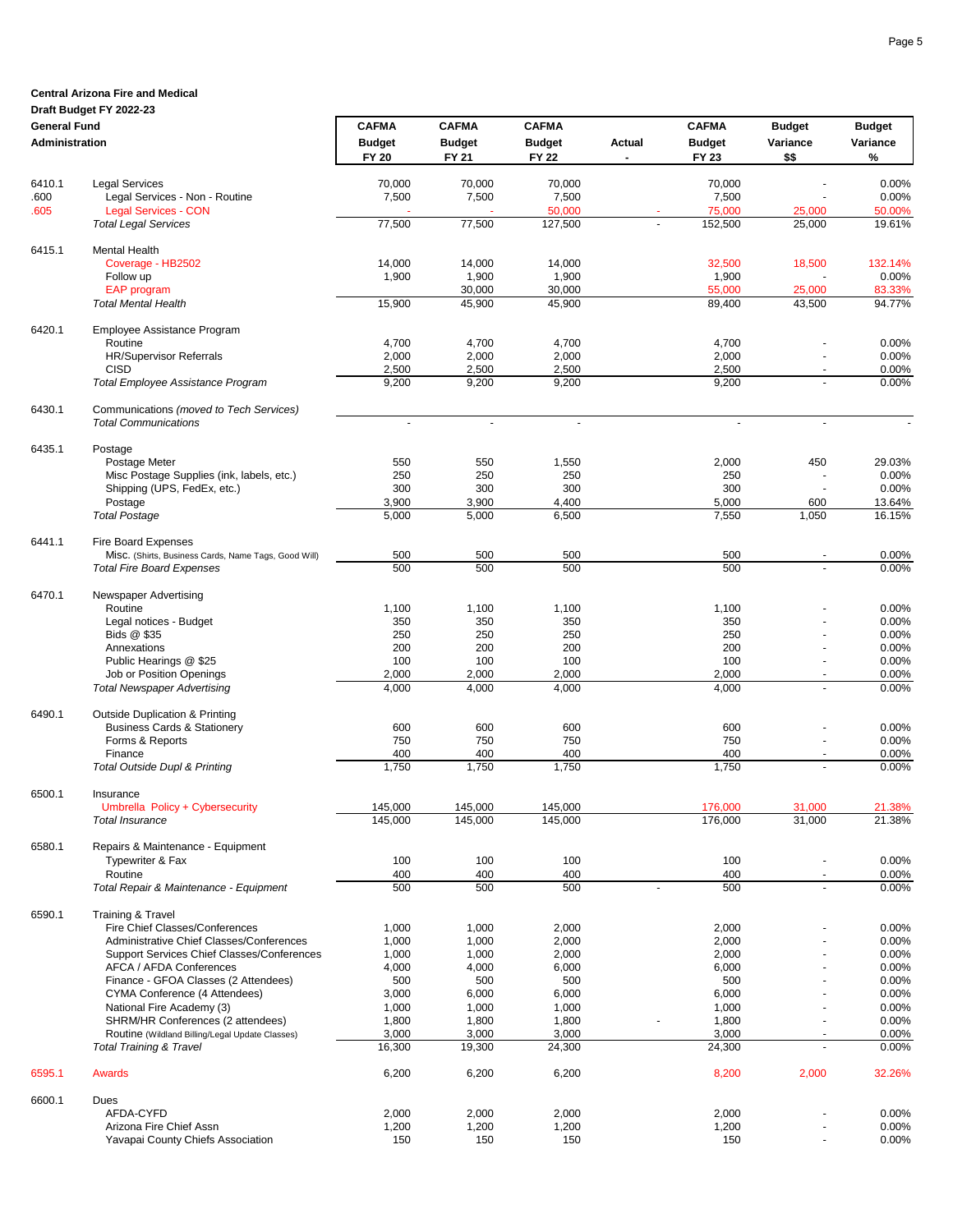### **Central Arizona Fire and Medical**

#### **Draft Budget FY 2022-23**

| <b>General Fund</b>   |                                       | <b>CAFMA</b>                  | <b>CAFMA</b>                  | <b>CAFMA</b>                  |                | <b>CAFMA</b>                  | <b>Budget</b>    | <b>Budget</b>    |
|-----------------------|---------------------------------------|-------------------------------|-------------------------------|-------------------------------|----------------|-------------------------------|------------------|------------------|
| <b>Administration</b> |                                       | <b>Budget</b><br><b>FY 20</b> | <b>Budget</b><br><b>FY 21</b> | <b>Budget</b><br><b>FY 22</b> | Actual         | <b>Budget</b><br><b>FY 23</b> | Variance<br>\$\$ | Variance<br>$\%$ |
|                       | CV Chamber of Commerce                | 100                           | 100                           | 100                           |                | 100                           |                  |                  |
|                       | PV Chamber of Commerce                | 300                           | 300                           | 300                           |                | 300                           |                  | 0.00%            |
|                       | IAFC ()                               | 800                           | 800                           | 800                           |                | 800                           |                  | 0.00%            |
|                       | IPMA-HR (1)                           | 200                           | 200                           | 200                           |                | 200                           |                  | 0.00%            |
|                       | ICC                                   | 150                           | 150                           | 150                           |                | 150                           |                  | 0.00%            |
|                       | <b>CLIA</b>                           |                               |                               |                               |                |                               |                  |                  |
|                       | Rotary Club CV                        |                               |                               |                               |                |                               |                  |                  |
|                       | Chase VISA                            | 195                           | 195                           | 195                           |                | 195                           |                  | 0.00%            |
|                       | Society for Human Resource (2) (SHRM) | 500                           | 500                           | 500                           |                | 500                           |                  | 0.00%            |
|                       | PV Econ. Dev. Foundation              | 1,000                         | 1,000                         | 1,000                         |                | 1,000                         |                  | 0.00%            |
|                       | GFOA (2)                              | 840                           | 840                           | 840                           |                | 840                           |                  | 0.00%            |
|                       | Prsct Area Human Resource Assoc. (2)  | 200                           | 200                           | 200                           |                | 200                           |                  | 0.00%            |
|                       | <b>Prescott Newspapers</b>            |                               |                               |                               |                |                               |                  |                  |
|                       | <b>Total Dues</b>                     | 7,635                         | 7,635                         | 7,635                         |                | 7,635                         |                  | 0.00%            |
| 6610.1                | Miscellaneous                         | 2,000                         | 2,000                         | 2,500                         |                | 2,500                         |                  | 0.00%            |
|                       | <b>Total Services &amp; Charges</b>   | 330,085                       | 405,085                       | 462,085                       |                | 564,635                       | 102,550          | 22.19%           |
| <b>Capital Outlay</b> |                                       |                               |                               |                               |                |                               |                  |                  |
| 7701.0                | Allocation to Capital Reserve account |                               |                               | 79,956                        |                | 100,000                       | 20,044           | 25.07%           |
| 7720.1                | Capital Outlay - Building             |                               |                               |                               |                |                               |                  |                  |
| 7730.3                | Capital Outlay - Vehicles             |                               |                               |                               |                |                               |                  |                  |
|                       | Fire Chief car                        |                               |                               |                               |                |                               |                  |                  |
|                       | Finance Chief car                     |                               |                               |                               |                |                               |                  |                  |
|                       | Administrative car                    | 40,000                        |                               |                               |                |                               |                  |                  |
|                       | <b>Total Capital Outlay</b>           | 40.000                        | $\blacksquare$                | 79,956                        | $\blacksquare$ | 100,000                       | 20,044           | 25.07%           |
|                       | <b>Total Administration Budget</b>    | 1,601,907                     | 1,981,545                     | 2,225,659                     | $\blacksquare$ | 2,587,006                     | 361,347          | 16.24%           |
| Contingency           |                                       | 98,298                        | 107,834                       | 107,285                       |                | 124,350                       | 17,065           | 15.91%           |
|                       | <b>Total Budget with Contingency</b>  | 1,700,205                     | 2,089,379                     | 2,332,944                     |                | 2,711,356                     | 254,062          | 10.89%           |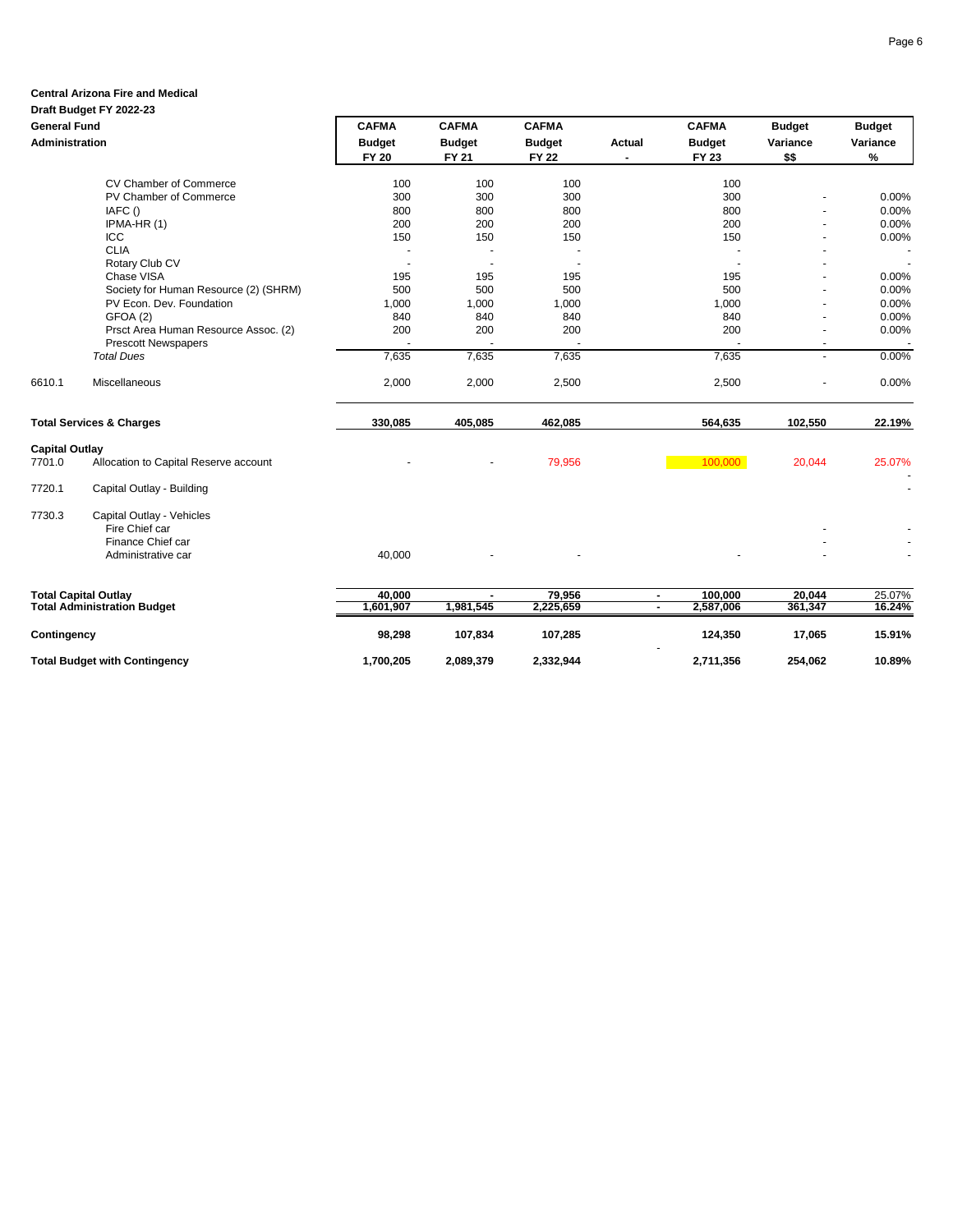|                                               | <b>Central Arizona Fire and Medical</b>                                             |                                               |                                               |                                               |                          |                                               |                                   |                                |
|-----------------------------------------------|-------------------------------------------------------------------------------------|-----------------------------------------------|-----------------------------------------------|-----------------------------------------------|--------------------------|-----------------------------------------------|-----------------------------------|--------------------------------|
|                                               | Draft Budget FY 2022-23                                                             |                                               |                                               |                                               |                          |                                               |                                   |                                |
| <b>General Fund</b><br><b>Fire Prevention</b> |                                                                                     | <b>CAFMA</b><br><b>Budget</b><br><b>FY 20</b> | <b>CAFMA</b><br><b>Budget</b><br><b>FY 21</b> | <b>CAFMA</b><br><b>Budget</b><br><b>FY 22</b> | Actual                   | <b>CAFMA</b><br><b>Budget</b><br><b>FY 23</b> | <b>Budget</b><br>Variance<br>\$\$ | <b>Budget</b><br>Variance<br>% |
|                                               | <b>Personnel Services</b>                                                           |                                               |                                               |                                               |                          |                                               |                                   |                                |
| 6100.2                                        | Salaries                                                                            |                                               |                                               |                                               |                          |                                               |                                   |                                |
|                                               | <b>Total Salaries</b>                                                               | 298,176                                       | 357,509                                       | 371,045                                       |                          | 397,193                                       | 26,148                            | 7.05%                          |
| 6103.2                                        | <b>Special Detail</b>                                                               |                                               |                                               |                                               |                          |                                               |                                   |                                |
| .400                                          | 8 Fire Pals (\$25 / hour - 6 hrs./day)                                              | 12,600                                        | 12,600                                        | 12,600                                        |                          | 12,600                                        |                                   | 0.00%                          |
| .402                                          | Babysitter Program (1 4-hr lecture @ \$25/hr)                                       | 250                                           | 250                                           | 250                                           |                          | 250                                           |                                   | 0.00%                          |
| .403                                          | Special Events Assignment Pay (special duty)                                        | 6,500                                         | 4,500                                         | 4,500                                         |                          | 4,500                                         | $\overline{\phantom{a}}$          | 0.00%                          |
| .404                                          | Fire Investigator Trainees<br><b>Total Special Detail</b>                           | 19,350                                        | 17,350                                        | 17,350                                        | $\overline{\phantom{a}}$ | 17,350                                        | $\overline{\phantom{a}}$          | 0.00%                          |
|                                               |                                                                                     |                                               |                                               |                                               |                          |                                               |                                   |                                |
| 6104.2                                        | Supervisory Assignment (20 Days & \$25)                                             | 500                                           | 500                                           | 500                                           |                          | 500                                           | $\overline{\phantom{0}}$          | 0.00%                          |
| 6110.2                                        | <b>Overtime Salaries</b>                                                            | 15,000                                        | 15,000                                        | 15,000                                        |                          | 15,000                                        | $\overline{\phantom{a}}$          | 0.00%                          |
| 6129.2                                        | <b>ASRS Retirement</b>                                                              | 18,185                                        | 31,969                                        | 33,350                                        |                          | 35,557                                        | 2,207                             | 6.62%                          |
| 6130.2                                        | <b>PSPRS Retirement</b>                                                             | 59,709                                        | 66,754                                        |                                               |                          |                                               |                                   |                                |
| 6132.2                                        | 401A (Employees participating in DROP) Tier 1                                       |                                               | 12,380                                        | 13,099                                        |                          | 13,787                                        | 688                               | 5.25%                          |
|                                               | 6150.2 Workers Compensation Insurance                                               |                                               |                                               |                                               |                          |                                               |                                   |                                |
|                                               | Fire Marshal & Inspectors                                                           | 18,104                                        | 22,909                                        | 19,969                                        |                          | 38,270                                        | 18,301                            | 91.65%                         |
|                                               | <b>Total State Compensation Insurance</b>                                           | 18,104                                        | 22,909                                        | 19,969                                        |                          | 38,270                                        | 18,301                            | 91.65%                         |
| 6170.2                                        | Unemployment Insurance                                                              | 856                                           | 1,284                                         | 1,284                                         |                          | 1,284                                         | $\overline{\phantom{a}}$          | 0.00%                          |
| 6180.2                                        | 401A-ASRS                                                                           | 13,841                                        | 14,183                                        | 14,884                                        |                          | 16,726                                        | 1,842                             | 12.38%                         |
| 6181.2                                        | Medicare Tax                                                                        | 5,521                                         | 5,589                                         | 5,856                                         |                          | 6,236                                         | 380                               | 6.49%                          |
| 6190.2                                        | <b>Health Insurance</b>                                                             | 40,500                                        | 48,312                                        | 52,470                                        |                          | 57,420                                        | 4,950                             | 9.43%                          |
|                                               | <b>Total Personnel Services</b>                                                     | 489,742                                       | 593,739                                       | 544,807                                       |                          | 599,323                                       | 54,516                            | 10.01%                         |
| <b>Supplies</b>                               |                                                                                     |                                               |                                               |                                               |                          |                                               |                                   |                                |
| 6205.2                                        | In-House Duplication & Printing                                                     |                                               |                                               |                                               |                          |                                               |                                   |                                |
|                                               | Monthly copy charges (Lease, Maint, Supplies)                                       |                                               |                                               |                                               |                          |                                               |                                   |                                |
|                                               | Total In-house Duplication & Printing                                               |                                               |                                               |                                               |                          |                                               |                                   |                                |
| 6230.2                                        | Uniforms (\$500 each)                                                               | 1,800                                         | 2,750                                         | 3,000                                         |                          | 3,000                                         |                                   | 0.00%                          |
| 6242.2                                        | Supplies - Prevention                                                               |                                               |                                               |                                               |                          |                                               |                                   |                                |
|                                               | Investigations                                                                      | 1,350                                         | 1,350                                         | 1,350                                         |                          | 1,350                                         | $\overline{\phantom{0}}$          | 0.00%                          |
|                                               | Code Enforcement                                                                    | 1,300                                         | 1,300                                         | 1,300                                         |                          | 1,300                                         | $\overline{\phantom{0}}$          | 0.00%                          |
|                                               | <b>Routine Supplies</b>                                                             | 190                                           | 190                                           | 190                                           |                          | 190                                           | $\overline{\phantom{a}}$          | 0.00%                          |
|                                               | <b>Total Risk Management Supplies</b>                                               | 2,840                                         | 2,840                                         | 2,840                                         |                          | 2,840                                         |                                   | 0.00%                          |
|                                               | 6243.2 Library Reference Materials                                                  |                                               |                                               |                                               |                          |                                               |                                   |                                |
|                                               | <b>NFPA Subscription</b>                                                            | 1,350                                         | 1,350                                         | 1,350                                         |                          | 1,350                                         |                                   | 0.00%                          |
|                                               | Reference Books<br>Routine Reference Materials                                      | 1,500<br>110                                  | 1,500<br>110                                  | 1,500<br>110                                  |                          | 1,500<br>110                                  | $\overline{\phantom{a}}$          | 0.00%<br>0.00%                 |
|                                               | <b>Total Library Supplies</b>                                                       | 2,960                                         | 2,960                                         | 2,960                                         |                          | 2,960                                         |                                   | 0.00%                          |
| 6245.2                                        | Public Ed / School Ed                                                               |                                               |                                               |                                               |                          |                                               |                                   |                                |
|                                               | Carseat program                                                                     | 1,000                                         | 1,000                                         | 1,000                                         |                          | 1,000                                         |                                   | 0.00%                          |
|                                               | Urban Survivial - Handouts                                                          | 8,500                                         | 8,500                                         | 8,500                                         |                          | 8,500                                         |                                   | 0.00%                          |
|                                               | Urban Survival - Props                                                              | 500                                           | 500                                           | 500                                           |                          | 500                                           | $\blacksquare$                    | 0.00%                          |
|                                               | Senior Program & Neighbor to Neighbor                                               | 200                                           | 200                                           | 200                                           |                          | 200                                           | $\overline{\phantom{0}}$          | 0.00%                          |
|                                               | <b>Printed Materials (Brochures)</b>                                                | 315                                           | 315                                           | 315                                           |                          | 315                                           | $\overline{\phantom{a}}$          | 0.00%                          |
|                                               | <b>Smoke Detectors</b>                                                              | 350                                           | 350                                           | 350                                           |                          | 350                                           | $\overline{\phantom{0}}$          | 0.00%                          |
|                                               | <b>Public Education</b>                                                             | 1,150                                         | 1,150                                         | 1,150                                         |                          | 1,150                                         | $\overline{\phantom{a}}$          | 0.00%                          |
|                                               | Total Public Ed / School Ed                                                         | 12,015                                        | 12,015                                        | 12,015                                        |                          | 12,015                                        |                                   | 0.00%                          |
| 6249.2                                        | Urban Interface / Brush Removal                                                     |                                               |                                               |                                               |                          |                                               |                                   |                                |
| .010                                          | <b>PAWUIC Defensible Space Grant Grant</b><br>Total Urban Interface / Brush Removal | 24,000<br>24,000                              | 24,000<br>24,000                              | 24,000<br>24,000                              |                          | 24,000<br>24,000                              | $\overline{\phantom{a}}$          | 0.00%<br>0.00%                 |
|                                               |                                                                                     |                                               |                                               |                                               |                          |                                               |                                   |                                |
| <b>Total Supplies</b>                         |                                                                                     | 43,615                                        | 44,565                                        | 44,815                                        |                          | 44,815                                        | ٠                                 | 0.00%                          |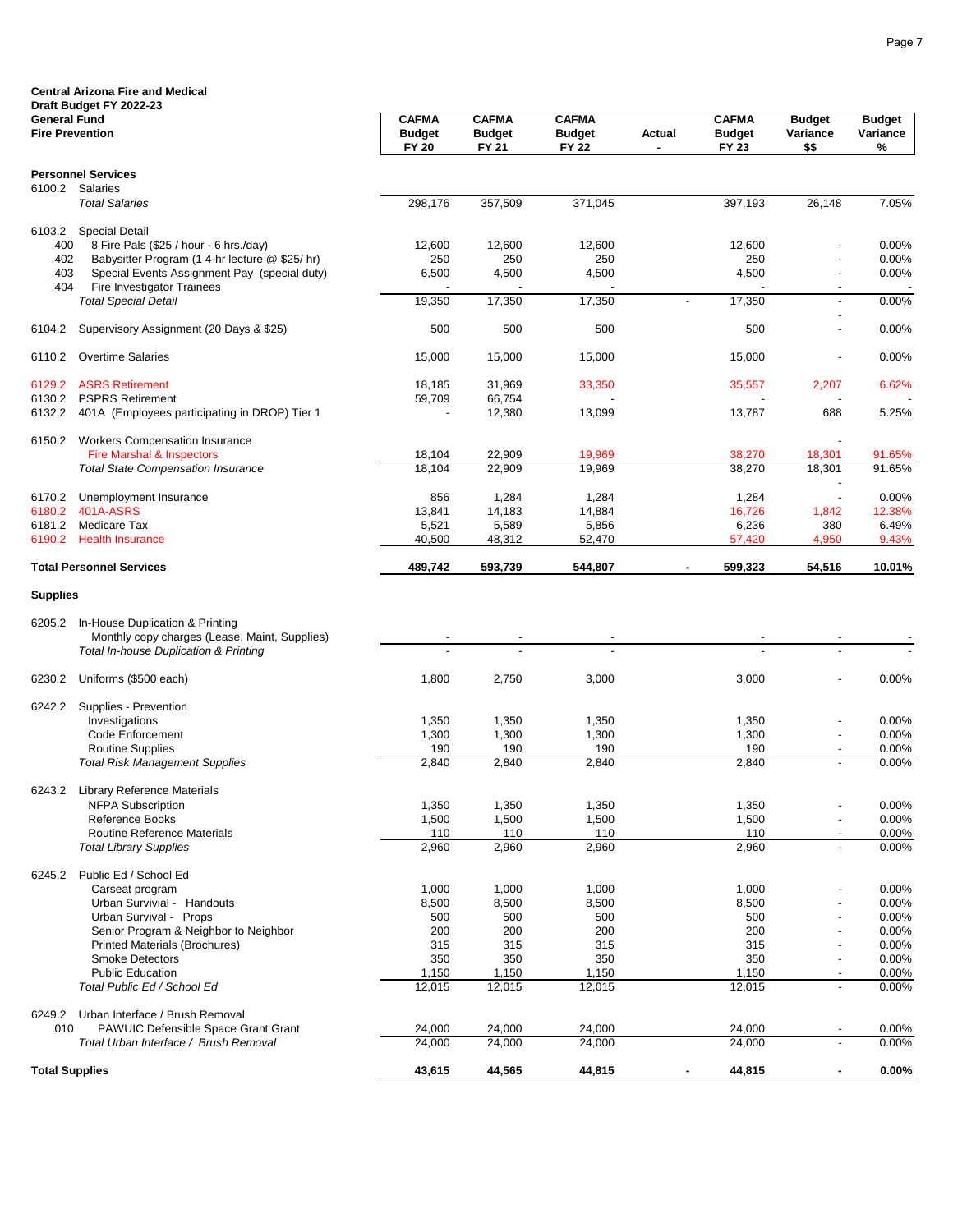|                     | <b>Central Arizona Fire and Medical</b><br>Draft Budget FY 2022-23 |                                               |                                        |                                               |                          |                                               |                                            |                                |
|---------------------|--------------------------------------------------------------------|-----------------------------------------------|----------------------------------------|-----------------------------------------------|--------------------------|-----------------------------------------------|--------------------------------------------|--------------------------------|
| <b>General Fund</b> | <b>Fire Prevention</b>                                             | <b>CAFMA</b><br><b>Budget</b><br><b>FY 20</b> | <b>CAFMA</b><br><b>Budget</b><br>FY 21 | <b>CAFMA</b><br><b>Budget</b><br><b>FY 22</b> | Actual<br>$\blacksquare$ | <b>CAFMA</b><br><b>Budget</b><br><b>FY 23</b> | <b>Budget</b><br>Variance<br>\$\$          | <b>Budget</b><br>Variance<br>% |
|                     | <b>Services and Charges</b>                                        |                                               |                                        |                                               |                          |                                               |                                            |                                |
| 6490.2              | <b>Outside Duplication &amp; Printing</b>                          |                                               |                                        |                                               |                          |                                               |                                            |                                |
|                     | <b>Print Media</b>                                                 | 300                                           | 300                                    | 300                                           |                          | 300                                           |                                            | 0.00%                          |
|                     | <b>Risk Management Forms</b>                                       | 850                                           | 850                                    | 850                                           |                          | 850                                           | $\overline{a}$                             | 0.00%                          |
|                     | <b>Business Cards</b><br><b>Routine Forms</b>                      | 300<br>250                                    | 300<br>250                             | 300<br>250                                    |                          | 300<br>250                                    | $\overline{\phantom{a}}$<br>$\blacksquare$ | 0.00%<br>0.00%                 |
|                     | <b>Total Outside Duplication &amp; Printing</b>                    | 1,400                                         | 1,400                                  | 1,400                                         |                          | 1,400                                         |                                            | 0.00%                          |
| 6580.2              | <b>Prevention Equipment</b>                                        |                                               |                                        |                                               |                          |                                               |                                            |                                |
|                     | Routine Maintenance                                                | 200                                           | 200                                    | 200                                           |                          | 200                                           | $\overline{\phantom{a}}$                   | 0.00%                          |
|                     | Repairs                                                            | 300                                           | 300                                    | 300                                           |                          | 300                                           | $\blacksquare$                             | 0.00%                          |
|                     | <b>Total Risk Management Equipment</b>                             | 500                                           | 500                                    | 500                                           |                          | 500                                           | $\blacksquare$                             | 0.00%                          |
| 6590.2              | Training & Travel                                                  |                                               |                                        |                                               |                          |                                               |                                            |                                |
|                     | AFDA (1)                                                           | 200                                           | 200                                    | 200                                           |                          | 200                                           |                                            | 0.00%                          |
|                     | National Fire Academy (2)                                          | 400<br>3,800                                  | 400<br>3,800                           | 400<br>3,800                                  |                          | 400<br>3,800                                  | $\overline{\phantom{0}}$                   | 0.00%<br>0.00%                 |
|                     | Fire Investigator<br>Routine                                       | 3,000                                         | 3,000                                  | 3,000                                         |                          | 3,000                                         | $\overline{\phantom{0}}$                   | 0.00%                          |
|                     | <b>Fire Marshal Education</b>                                      | 1,000                                         | 1,000                                  | 1,000                                         |                          | 1,000                                         |                                            | 0.00%                          |
|                     | Fire Code Board of Appeals                                         | 200                                           | 200                                    | 400                                           |                          | 400                                           | $\overline{\phantom{0}}$                   | 0.00%                          |
|                     | Fire ops                                                           |                                               |                                        |                                               |                          |                                               | $\overline{\phantom{0}}$                   |                                |
|                     | <b>State Fire School</b>                                           | 1,000                                         | 1,000                                  | 1,000                                         |                          | 1,000                                         | $\overline{\phantom{0}}$                   | $0.00\%$                       |
|                     | <b>Total Training &amp; Travel</b>                                 | 9,600                                         | 9,600                                  | 9,800                                         |                          | 9,800                                         |                                            | 0.00%                          |
| 6600.2              | Dues                                                               |                                               |                                        |                                               |                          |                                               |                                            |                                |
|                     | <b>PV EDF</b>                                                      | 72                                            | 72                                     | 72                                            |                          | 72                                            |                                            | 0.00%                          |
|                     | Natl Fire Prot Assoc - Fire Marshall                               | 175<br>$\overline{\phantom{a}}$               | 175<br>$\overline{a}$                  | 175<br>50                                     |                          | 175<br>50                                     |                                            | 0.00%<br>0.00%                 |
|                     | National Fire Sprinkler Assn<br><b>AZ State Fire Marshall</b>      | 30                                            | 30                                     | 30                                            |                          | 30                                            | $\overline{\phantom{0}}$                   | 0.00%                          |
|                     | International Code Council - Fire Marshall                         | 135                                           | 135                                    | 135                                           |                          | 135                                           | $\overline{\phantom{0}}$                   | 0.00%                          |
|                     | Intl Assoc of Arson Investigators                                  | 675                                           | 675                                    | 675                                           |                          | 675                                           | $\overline{\phantom{0}}$                   | 0.00%                          |
|                     | Intl Assoc of Fire Chiefs /WFCA - Fire Marshall                    | 300                                           | 300                                    | 300                                           |                          | 300                                           | $\overline{\phantom{a}}$                   | 0.00%                          |
|                     | Az Fire & Burn Educators                                           | 105                                           | 105                                    | 105                                           |                          | 105                                           | $\blacksquare$                             | 0.00%                          |
|                     | <b>Total Dues</b>                                                  | 1,492                                         | 1,492                                  | 1,542                                         |                          | 1,542                                         | $\blacksquare$                             | 0.00%                          |
| 6610.2              | Miscellaneous                                                      |                                               |                                        |                                               |                          |                                               |                                            |                                |
|                     | Host Meetings (AFBEA)                                              |                                               | $\overline{\phantom{a}}$               |                                               |                          |                                               |                                            |                                |
|                     | PV Chamber Quarterly Meetings                                      | 180                                           | 180                                    | 180                                           |                          | 180                                           | $\blacksquare$                             | 0.00%                          |
|                     | <b>Chamber Mixer</b><br>Citizen Serve                              | 400<br>1,800                                  | 400<br>1,800                           | 400<br>1,800                                  |                          | 400<br>1,800                                  | $\overline{a}$<br>$\overline{\phantom{a}}$ | 0.00%<br>0.00%                 |
|                     | Routine                                                            | 500                                           | 500                                    | 500                                           |                          | 500                                           |                                            | 0.00%                          |
|                     | <b>Total Miscellaneous</b>                                         | 2,880                                         | 2,880                                  | 2,880                                         |                          | 2,880                                         | $\overline{\phantom{a}}$                   | 0.00%                          |
|                     | <b>Total Services and Charges</b>                                  | 15,872                                        | 15,872                                 | 16,122                                        | ٠                        | 16,122                                        | ٠                                          | $0.00\%$                       |
|                     | 7740.2 Capital Outlay - Equipment                                  |                                               |                                        |                                               |                          |                                               |                                            |                                |
|                     | New Prevention Vehicles (1 new)                                    |                                               |                                        | 98,282                                        |                          | 60,000                                        | (38, 282)                                  | $-38.95%$                      |
|                     | Total Capital Outlay - Equipment                                   |                                               | ٠                                      | 98,282                                        | $\blacksquare$           | 60,000                                        | (38, 282)                                  | $-38.95%$                      |
|                     | <b>Total Fire Prevention</b>                                       | 549,229                                       | 654,176                                | 704,026                                       |                          | 720,260                                       | 16,234                                     | 2.31%                          |
| Contingency         |                                                                    | 29,846                                        | 29,129                                 | 30,287                                        |                          | 33,013                                        | 2,726                                      | 9.00%                          |
|                     | <b>Total Budget with Contingency</b>                               | 579,075                                       | 683,305                                | 734,313                                       |                          | 753,273                                       | 18,960                                     | 2.58%                          |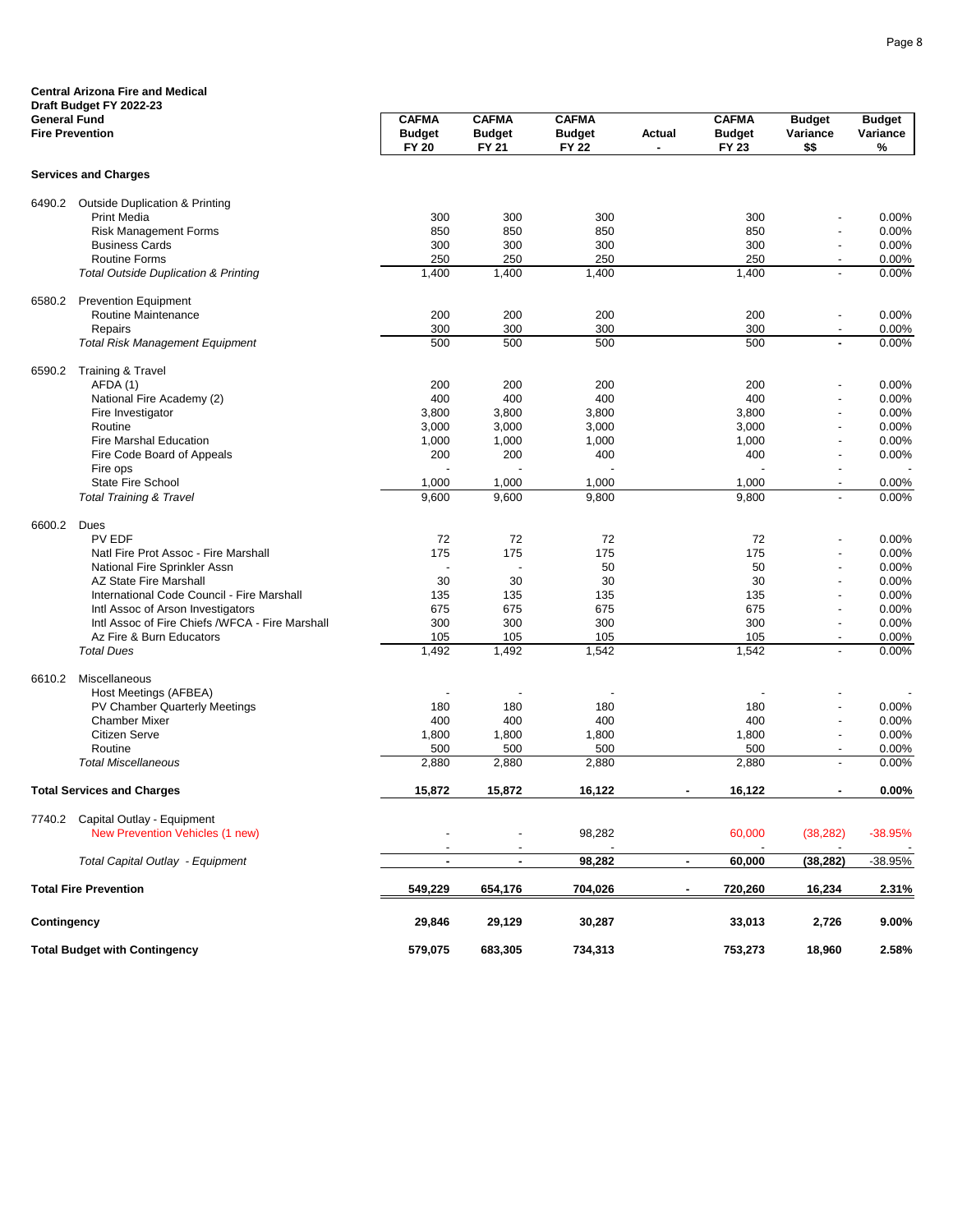| Draft Budget FY 2022-23                  |              |                                                                                |                               |                               |                               |        |                               |                           |                           |
|------------------------------------------|--------------|--------------------------------------------------------------------------------|-------------------------------|-------------------------------|-------------------------------|--------|-------------------------------|---------------------------|---------------------------|
| <b>General Fund</b><br><b>Operations</b> |              |                                                                                | <b>CAFMA</b><br><b>Budget</b> | <b>CAFMA</b><br><b>Budget</b> | <b>CAFMA</b><br><b>Budget</b> | Actual | <b>CAFMA</b><br><b>Budget</b> | <b>Budget</b><br>Variance | <b>Budget</b><br>Variance |
|                                          |              |                                                                                | <b>FY 20</b>                  | FY 21                         | <b>FY22</b>                   |        | <b>FY23</b>                   | \$\$                      | %                         |
| <b>Personnel Services</b>                |              |                                                                                |                               |                               |                               |        |                               |                           |                           |
| 6100.3                                   |              | Salaries / Operations                                                          |                               |                               |                               |        |                               |                           |                           |
|                                          |              | <b>Total Salaries</b>                                                          | 7,909,811                     | 8,097,069                     | 8,838,743                     |        | 9,586,425                     | 747,682                   | 8.46%                     |
| 6110.3                                   |              | Recall Overtime (calls, mtgs, EOP testing, mandatory physicals)                | 45,000                        | 45,000                        | 45,000                        |        | 45,000                        |                           | 0.00%                     |
|                                          | .250         | Recall OT SWAT Response                                                        | 9,000                         | 9,000                         | 9,000                         |        | 9,000                         |                           | 0.00%                     |
|                                          |              |                                                                                |                               |                               |                               |        |                               |                           |                           |
| 6111.3                                   |              | FLSA pay (range 30, 35 & 40)                                                   | 592,364                       | 601,572                       | 659,788                       |        | 718,607                       | 58,819                    | 8.91%                     |
| 6112.3                                   |              | Shift Overtime                                                                 |                               |                               |                               |        |                               |                           |                           |
|                                          | .200         | Routine shift coverage (ad, sick leave, fmla)                                  | 385,000                       | 385,000                       | 385,000                       |        | 479,321                       | 94,321                    | 24.50%                    |
|                                          |              | <b>Total Shift Overtime</b>                                                    | 385,000                       | 385,000                       | 385,000                       |        | 479,321                       | 94,321                    | 24.50%                    |
| 6114.31                                  |              | Off-District Wildland Fires (shift cover & wildland pay)                       | 20,000                        | 20,000                        | 20,000                        |        | 50,000                        | 30,000                    | 150.00%                   |
|                                          |              |                                                                                |                               |                               |                               |        |                               |                           |                           |
| 6115.35                                  |              | <b>Training Captain Overtime</b>                                               |                               |                               |                               |        |                               |                           |                           |
|                                          | .300<br>.304 | Training Captains (Academy Increase)<br>Special Duty Pay                       | 29,200<br>4,950               | 29,200<br>4,950               | 29,200<br>4,950               |        | 35,200<br>4,950               | 6,000                     | 20.55%<br>0.00%           |
|                                          | .307         | <b>EVOC Driver Training Instructor Pay</b>                                     | 2,500                         | 2,500                         | 2,500                         |        | 2,500                         |                           | 0.00%                     |
|                                          | .380         | Swift Water Training Officers                                                  | 2,500                         | 2,500                         | 2,500                         |        | 2,500                         |                           | 0.00%                     |
|                                          |              | <b>Total Training Captain Overtime</b>                                         | 39,150                        | 39,150                        | 39,150                        |        | 45,150                        | 6,000                     | 15.33%                    |
| 6118.35                                  |              | <b>Training Coverage Overtime</b>                                              |                               |                               |                               |        |                               |                           |                           |
|                                          | .326         | Engine Company Training Coverage (8 hrs*2.5 Days*6 Shifts)                     | 12,600                        | 12,600                        | 12,600                        |        | 12,600                        |                           | 0.00%                     |
|                                          | .330         | <b>Training Coverage</b>                                                       | 26,500                        | 26,500                        | 26,500                        |        | 26,500                        |                           | 0.00%                     |
|                                          | .336         | Coverage - Special Operations Training                                         | 3,000                         | 3,000                         | 3,000                         |        | 3,000                         |                           | 0.00%                     |
|                                          | .337<br>.338 | Coverage - Paramedic Upgrade Training (3 Attending)<br>Coverage - TRT / Hazmat | 10,000<br>12,000              | 10,000<br>12,000              | 10,000<br>12,000              |        | 10,000<br>12,000              |                           | 0.00%<br>0.00%            |
|                                          |              | <b>Total Training Coverage Overtime</b>                                        | 64,100                        | 64,100                        | 64,100                        |        | 64,100                        |                           | 0.00%                     |
|                                          |              |                                                                                |                               |                               |                               |        |                               |                           |                           |
| 6103.3                                   |              | Special Detail Programs                                                        |                               |                               |                               |        |                               |                           |                           |
|                                          | .425<br>.426 | CPR Program Internal/External (200 Hours)<br>Telestaff Maintenance (80 hours)  | 5,000<br>2,000                | 5,000<br>2,000                | 5,000<br>2,000                |        | 5,000<br>2,000                |                           | 0.00%<br>0.00%            |
|                                          | .431         | Employee Health/Immunization Program Mgr (20 Hours)                            | 1,400                         | 1,400                         | 1,400                         |        | 1,400                         |                           | 0.00%                     |
|                                          | .435         | CISD Program Shift Peers (30 Hours)                                            | 500                           | 500                           | 500                           |        | 500                           |                           | 0.00%                     |
|                                          | .439         | Communications / Tower Work                                                    | 6,500                         | 6,500                         | 6,500                         |        | 6,500                         |                           | 0.00%                     |
|                                          | .440<br>.441 | Haz Mat Program (25 Hours)<br>Hose Program (40 Hours)                          | 625<br>500                    | 625<br>500                    | 625<br>500                    |        | 625<br>500                    |                           | 0.00%<br>0.00%            |
|                                          | .442         | SCBA Program Scaife (5000 moved from fleet)                                    | 6,500                         | 6,500                         | 6,500                         |        | 6,500                         |                           | 0.00%                     |
|                                          | .447         | Recruit Acad. & Spec. Proj. (Asst Instructors/Helpers)                         | 8,700                         | 8,700                         | 8,700                         |        | 8,700                         |                           | 0.00%                     |
|                                          | .449         | Promotional Testing (Evaluators & Assistants)                                  | 8,250                         | 8,250                         | 8,250                         |        | 8,250                         |                           | 0.00%                     |
|                                          | .452         | Misc.<br><b>Total Special Detail Programs</b>                                  | 8,000<br>47,975               | 8,000<br>47,975               | 8,000<br>47,975               |        | 8,000<br>47,975               |                           | 0.00%<br>0.00%            |
|                                          |              |                                                                                |                               |                               |                               |        |                               |                           |                           |
| 6103.35                                  |              | Special Detail / Training Instructors                                          |                               |                               |                               |        |                               |                           |                           |
|                                          | .476         | Special Ops Annual Eng Co. Training Instructor                                 | 2,600                         | 2,600                         | 2,600                         |        | 2,600                         |                           | 0.00%                     |
|                                          | .479<br>.482 | <b>CARTA Class Instructors</b><br>In-house EMS Training (Niemynski)            | 5,000<br>25,000               | 5,000<br>25,000               | 5,000<br>25,000               |        | 5,000<br>25,000               |                           | 0.00%<br>0.00%            |
|                                          | .483         | Tower Resue / Instructor                                                       | 1,000                         | 1,000                         | 1,000                         |        | 1,000                         |                           | 0.00%                     |
|                                          |              | Total Special Detail / Training Instructors                                    | 33,600                        | 33,600                        | 33,600                        |        | 33,600                        |                           | 0.00%                     |
|                                          |              |                                                                                |                               |                               |                               |        |                               |                           |                           |
| 6104.3                                   |              | Supervisor Assignment Pay<br>Capt 2 positions/day                              | 15,000                        | 17,520                        | 17,520                        |        | 17,520                        |                           | 0.00%                     |
|                                          |              | Eng 3 positions/day                                                            | 21,610                        | 26,280                        | 26,280                        |        | 26,280                        |                           | 0.00%                     |
|                                          |              | Battalion Chiefs 1 position/day                                                | 5,000                         | 8,760                         | 8,760                         |        | 8,760                         |                           | 0.00%                     |
|                                          |              | <b>Total Suprv Assignment Pay</b>                                              | 41,610                        | 52,560                        | 52,560                        |        | 52,560                        |                           | $0.00\%$                  |
| 6105.3                                   |              | Vacation/Sick Leave Buy-Back                                                   | 300,000                       | 300,000                       | 300,000                       |        | 300,000                       |                           | 0.00%                     |
|                                          |              |                                                                                |                               |                               |                               |        |                               |                           |                           |
|                                          |              | <b>PSPRS Retirement</b>                                                        | 3,859,809                     | 3,594,525                     | 4,058,275                     |        | 4,819,339                     | 761,064                   | 18.75%                    |
| 6130.3                                   |              | <b>Tier 3 PSPRS Retirement</b>                                                 | 33,988                        | 95,793<br>380,000             | 105,305                       |        | 108,478                       | 3,173                     | 3.01%                     |
|                                          |              | PSPRS additional to meet minimum<br>PSPRS 250K escalating fund                 |                               |                               | 250,000                       |        | $\tilde{\phantom{a}}$         | (250,000)                 | $-100.00\%$               |
| 6132.3                                   |              | 401A (Employees participating in DROP) Old Tier 1                              |                               |                               |                               |        |                               |                           |                           |
|                                          |              | 401A (Employees participating in DROP) Tier 1                                  | 61,203                        | 113,608                       | 160,714                       |        | 157,042                       | (3,672)                   | $-2.28%$                  |
|                                          |              | 401A Tier 2 - 4%                                                               | 65,560                        | 50,159                        | 55,308                        |        | 55,935                        | 627                       | 1.13%                     |
|                                          |              | 401A Tier 2 and Tier 3 - 3%<br><b>PSPRS Legacy costs</b>                       | 16,456<br>117,966             | 43,610<br>332,480             | 45,995<br>429,697             |        | 46,199<br>475,383             | 204<br>45,686             | 0.44%<br>10.63%           |
| 6140.32                                  |              | Reserve Pension                                                                |                               |                               |                               |        |                               |                           |                           |
| 6150.3                                   |              | <b>Workers Compensation Insurance</b>                                          | 436,871                       | 561,044                       | 504,037                       |        | 990,613                       | 486,576                   | 96.54%                    |
|                                          |              | (Step 1 FF = \$41023*COLA*STRES*31 reserves)                                   |                               |                               |                               |        |                               |                           |                           |
| 6170.3<br>6170.32                        |              | Unemployment Insurance<br>Unemployment Insurance/Reserves                      | 23,333                        | 25,901                        | 25,901                        |        | 25,901                        |                           | 0.00%                     |
| 6181.3                                   |              | <b>Medicare Tax</b>                                                            | 137,570                       | 141,213                       | 152,176                       |        | 165,760                       | 13,584                    | 8.93%                     |
| 6185.3                                   |              | Post Employment Health Plan (1%)                                               | 105,217                       | 107,966                       | 115,526                       |        | 132,633                       | 17,107                    | 14.81%                    |
| 6190.3                                   |              | <b>Health Insurance</b>                                                        | 947,700                       | 1,071,648                     | 1,163,880                     |        | 1,273,680                     | 109,800                   | 9.43%                     |
| 6191.3                                   |              | <b>Health Insurance Assistance</b>                                             | 376,000<br>15,669,283         | 416,000<br>16,628,973         | 580,960<br>18,142,690         |        | 610,008<br>20,292,709         | 29,048<br>2,150,019       | 5.00%<br>11.85%           |
|                                          |              | <b>Total Personnel Services</b>                                                |                               |                               |                               |        |                               |                           |                           |
|                                          |              |                                                                                |                               |                               |                               |        |                               |                           |                           |
| <b>Supplies</b>                          |              |                                                                                |                               |                               |                               |        |                               |                           |                           |
| 6212.3                                   |              | Employee Health & Wellness Supplies                                            |                               |                               |                               |        |                               |                           |                           |
|                                          |              | ECG Stickers, Alcohol Preps, Electrode Gel                                     | 157                           | 157                           | 157                           |        | 157                           |                           | 0.00%                     |
|                                          |              | Total Employee Health & Wellness Supplies                                      | 157                           | 157                           | 157                           |        | 157                           |                           | 0.00%                     |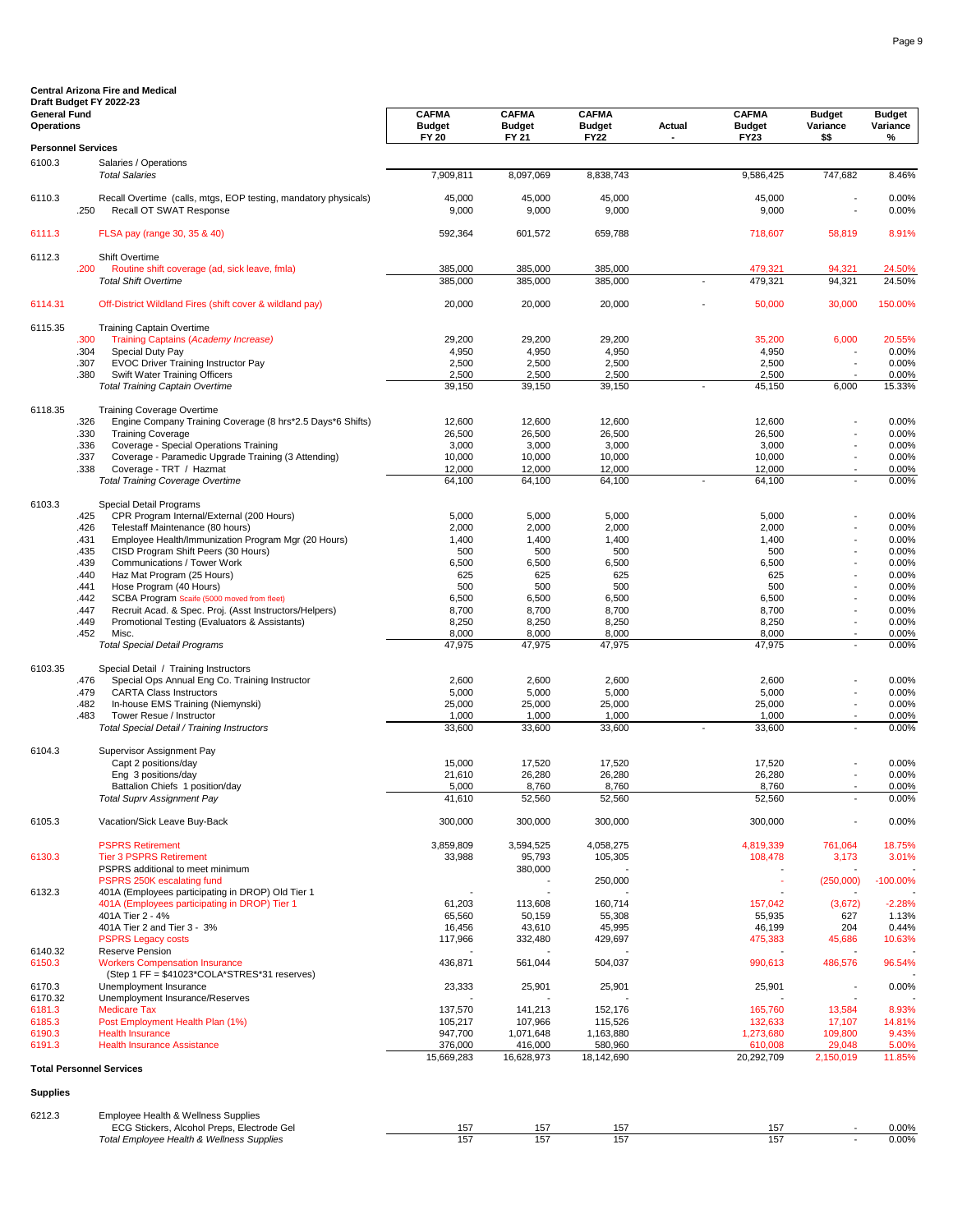|                                          | Draft Budget FY 2022-23                                                         |                                               |                                        |                                              |                                 |                                              |                                   |                                |
|------------------------------------------|---------------------------------------------------------------------------------|-----------------------------------------------|----------------------------------------|----------------------------------------------|---------------------------------|----------------------------------------------|-----------------------------------|--------------------------------|
| <b>General Fund</b><br><b>Operations</b> |                                                                                 | <b>CAFMA</b><br><b>Budget</b><br><b>FY 20</b> | <b>CAFMA</b><br><b>Budget</b><br>FY 21 | <b>CAFMA</b><br><b>Budget</b><br><b>FY22</b> | <b>Actual</b><br>$\blacksquare$ | <b>CAFMA</b><br><b>Budget</b><br><b>FY23</b> | <b>Budget</b><br>Variance<br>\$\$ | <b>Budget</b><br>Variance<br>% |
|                                          |                                                                                 |                                               |                                        |                                              |                                 |                                              |                                   |                                |
| 6215.3                                   | Medical Supplies - Disposable (tape, 4x4's, ekg                                 |                                               |                                        |                                              |                                 |                                              |                                   |                                |
|                                          | electrodes, monitor paper, gloves, etc.)                                        | 84,700                                        | 94,666<br>32,000                       | 99,399<br>33,600                             |                                 | 99,399<br>33,600                             |                                   | 0.00%<br>0.00%                 |
|                                          | Pandemic supplies (replacement)<br>YRMC Drug Box Charges                        | 7,500                                         | 7,500                                  | 7,500                                        |                                 | 7,500                                        |                                   | 0.00%                          |
|                                          | <b>Total Medical Supplies</b>                                                   | 92,200                                        | 134.166                                | 140,499                                      |                                 | 140,499                                      |                                   | 0.00%                          |
| 6216.3                                   | CPR Supplies & Books                                                            |                                               |                                        |                                              |                                 |                                              |                                   |                                |
|                                          | <b>CPR Supplies</b>                                                             | 6,900                                         | 6,900                                  | 6,900                                        |                                 | 6,900                                        |                                   | 0.00%                          |
|                                          | New Instructor Supplies (2)                                                     | 600                                           | 600                                    | 600                                          |                                 | 600                                          |                                   |                                |
|                                          | <b>First Aid Supplies</b>                                                       | 2,500                                         | 2,500                                  | 2,500                                        |                                 | 2,500                                        |                                   | 0.00%                          |
|                                          | <b>Total CPR Supplies &amp; Books</b>                                           | 10,000                                        | 10,000                                 | 10,000                                       |                                 | 10,000                                       |                                   | 0.00%                          |
| 6217.3                                   | Medical Equipment Replacement (Niemynski)<br>Routine                            | 21,000                                        | 21,000                                 | 22,050                                       |                                 | 22,050                                       |                                   | 0.00%                          |
|                                          | <b>Total Medical Equipment Replacement</b>                                      | 21,000                                        | 21,000                                 | 22,050                                       |                                 | 22,050                                       |                                   | 0.00%                          |
| 6230.3                                   | Uniforms                                                                        |                                               |                                        |                                              |                                 |                                              |                                   |                                |
|                                          | Full-time Employees (135 * 600 SAFER)                                           | 51,750                                        | 61,000                                 | 78,000                                       |                                 | 81,000                                       | 3,000                             | 3.85%                          |
|                                          | <b>Promotion/New Hire Costs</b>                                                 | 9,000                                         | 9,000                                  | 9,000                                        |                                 | 33,000                                       | 24,000                            | 266.67%                        |
|                                          | <b>Dress Uniforms</b>                                                           | 5,000                                         | 5,000                                  | 10,000                                       |                                 | 10,000                                       |                                   | 0.00%                          |
|                                          | BC's Uniforms (6)                                                               | 2,700                                         | 2,700                                  | 3,000                                        |                                 | 3,000                                        |                                   | 0.00%                          |
|                                          | <b>Assistant Chief Uniforms</b><br>Replacement / Retirement Costs               | 450<br>1,000                                  | 450<br>1,000                           | 750<br>1,000                                 |                                 | 750<br>1,000                                 |                                   | 0.00%<br>0.00%                 |
|                                          | <b>Boot Oil Supplies</b>                                                        | 200                                           | 200                                    | 200                                          |                                 | 200                                          |                                   | 0.00%                          |
|                                          | Repair/Damaged Uniforms                                                         | 500                                           | 500                                    | 500                                          |                                 | 500                                          |                                   | 0.00%                          |
|                                          | Honor Guard / Pipes & Drums Uniforms<br>.540                                    | 4,000                                         | 4,000                                  | 4,000                                        |                                 | 4,000                                        |                                   | 0.00%                          |
|                                          | <b>Total Uniforms</b>                                                           | 74,600                                        | 83,850                                 | 106,450                                      |                                 | 133,450                                      | 27,000                            | 25.36%                         |
| 6231.3                                   | Protective Clothing (125 full-time)                                             |                                               |                                        |                                              |                                 |                                              |                                   |                                |
|                                          | Turnouts (10 year rotation)                                                     | 93,000                                        | 93,800                                 | 93,800                                       |                                 | 93,800                                       |                                   | 0.00%                          |
|                                          | Helmets (10 year rotation)                                                      | 5,700                                         | 6,100                                  | 6,100                                        |                                 | 6,100                                        |                                   | 0.00%                          |
|                                          | Turnout boots (10 year rotation)                                                | 4,560                                         | 4,880                                  | 4,880                                        |                                 | 4,880                                        |                                   | 0.00%                          |
|                                          | .100<br>Station boots (4 year rotation)                                         | 14,250                                        | 18,300                                 | 18,300                                       |                                 | 18,300                                       |                                   | 0.00%                          |
|                                          | New Hire PPE                                                                    |                                               |                                        |                                              |                                 | 50,000                                       | 50,000                            |                                |
|                                          | New Particulate Hoods (2 sets per FF)                                           |                                               |                                        |                                              |                                 | 34,000                                       | 34,000                            |                                |
|                                          | Other (Gloves, wildland, helmet name shields)                                   | 10,000                                        | 10,000                                 | 10,000                                       |                                 | 10,000                                       |                                   | 0.00%                          |
|                                          | <b>Safety Glasses</b>                                                           | 630                                           | 630                                    | 630                                          |                                 | 630                                          |                                   | 0.00%                          |
|                                          | PPE Washing Supplies/Service                                                    | 600                                           | 600                                    | 600                                          |                                 | 600                                          |                                   | 0.00%                          |
|                                          | Repairs<br><b>Total Protective Clothing</b>                                     | 7,500<br>136,240                              | 7,500<br>141,810                       | 7,500<br>141,810                             |                                 | 7,500<br>225,810                             | 84,000                            | 0.00%<br>59.23%                |
|                                          |                                                                                 |                                               |                                        |                                              |                                 |                                              |                                   |                                |
| 6240.3                                   | Operations Supplies / Routine<br>Accreditation Supplies (Accreditation Manager) | 500                                           | 500                                    | 500                                          |                                 | 500                                          |                                   | 0.00%                          |
|                                          | <b>Routine Supplies</b>                                                         | 1,200                                         | 1,200                                  | 1,200                                        |                                 | 1,200                                        |                                   | 0.00%                          |
|                                          | Honor Guard Equipment                                                           | 3,850                                         | 3,850                                  | 3,850                                        |                                 | 3,850                                        |                                   | 0.00%                          |
|                                          | <b>Total Operations Supplies/Routine</b>                                        | 5,550                                         | 5,550                                  | 5,550                                        |                                 | 5,550                                        | L,                                | 0.00%                          |
| 6245.3                                   | Fire OPS 101                                                                    |                                               |                                        |                                              |                                 | 4,000                                        | 4,000                             |                                |
|                                          | Public Education / EMS (Niemynski)                                              | 2,500                                         | 2,500                                  | 2,500                                        |                                 | 2,500                                        |                                   | 0.00%                          |
| 6289.3                                   | Firefighting Equipment (Feddema)                                                |                                               |                                        |                                              |                                 |                                              |                                   |                                |
|                                          | Routine replacement (salvage covers, etc.)                                      | 6,600                                         | 6,600                                  | 6,600                                        |                                 | 6,600                                        |                                   | 0.00%                          |
|                                          | Foam (Class A)                                                                  | 19,250                                        | 25,000                                 | 25,000                                       |                                 | 25,000                                       |                                   | 0.00%                          |
|                                          | Foam (Class B)                                                                  | 1,650                                         | 1,650                                  | 2,500                                        |                                 | 2,500                                        |                                   | 0.00%                          |
|                                          | Nozzle Replacement                                                              | 1,800                                         | 1,800                                  | 2,000                                        |                                 | 2,000                                        |                                   | 0.00%                          |
|                                          | Ladders (Trujillo)                                                              | 2,500                                         | 2,500                                  | 10,000                                       |                                 | 10,000                                       | $\overline{a}$                    | 0.00%                          |
|                                          | Routine Hose Replacement                                                        | 9,500                                         | 9,500                                  | 9,500                                        |                                 | 9,500                                        |                                   | 0.00%                          |
|                                          | <b>Total Firefighting Equipment</b>                                             | 41,300                                        | 47,050                                 | 55,600                                       |                                 | 55,600                                       |                                   | 0.00%                          |
| 6290.3                                   | Firefighting Equipment New Purchases                                            | 15,000                                        | 30,000                                 | 50,000                                       |                                 | 50,000                                       |                                   | 0.00%                          |
|                                          | Utility 61 in service<br>New Engines (3) equipment                              |                                               | 10,000                                 | 30,000                                       |                                 | 30,000                                       |                                   | 0.00%                          |
| 6291.3                                   | Haz-Mat Equipment                                                               | 9,000                                         | 9,000                                  | 9,000                                        |                                 | 9,000                                        |                                   |                                |
|                                          | <b>Total Haz-Mat Equipment</b>                                                  | 9,000                                         | 9,000                                  | 9,000                                        |                                 | 9,000                                        | L,                                | 0.00%<br>0.00%                 |
| 6293.3                                   | <b>Technical Rescue Equipment</b>                                               |                                               |                                        |                                              |                                 |                                              |                                   |                                |
|                                          | Drake - Equip/Tools                                                             | 3,000                                         | 3,000                                  | 3,000                                        |                                 | 3,000                                        |                                   | 0.00%                          |
|                                          | <b>Technical Rescue new equipment</b>                                           | 7,000                                         | 7,000                                  | 7,000                                        |                                 | 7,000                                        |                                   | 0.00%                          |
|                                          | Technical Rescue routine replacement                                            | 4,000                                         | 4,000                                  | 4,000                                        |                                 | 4,000                                        |                                   | 0.00%                          |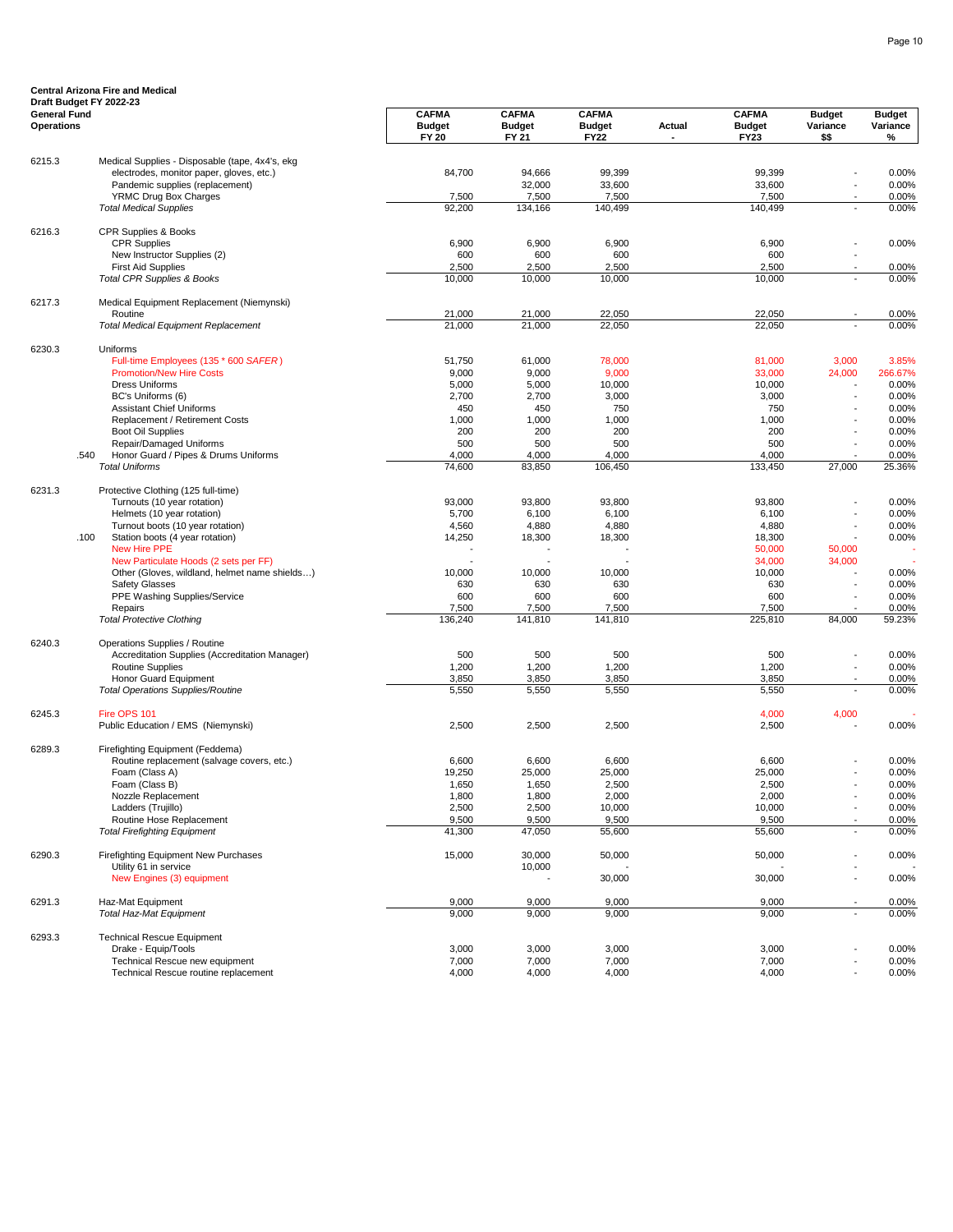#### **General Fund CAFMA CAFMA CAFMA CAFMA Budget Budget Operations Budget Budget Budget Actual Budget Variance Variance FY 20 FY 21 FY22 - FY23 \$\$ % Draft Budget FY 2022-23**  *Total Technical Rescue Equipment* 14,000 14,000 14,000 14,000 - 0.00% 6294.3 Drone Program 5,300 3,500 3,500 - 0.00% 6295.3 Wildland Equipment (Abel) Misc. Wildland Equip., tools, fittings **5.000** 5,000 5,000 5,000 5,000 5,000 5,000 5,000 5,000 5,000 5,000 100.00%<br>
For the Mildland Equipment 5,000 100.00% 5,000 5,000 5,000 5,000 5,000 5,000 5,000 5,000 100.00% **Total Wildland Equipment** 6297.3 Exercise Equipment - Ops Weight Equipment 10,000 10,000 10,000 10,000 - 0.00% *Total Exercise Equipment - Ops* 10,000 10,000 10,000 10,000 - 0.00% **Total Supplies 436,547 529,383 576,116 726,116 150,000 26.04% Services and Charges**<br>6405.3 Other F ntal gee<br>Other Professional Services Accreditation Annual Fee + other costs<br>
Accreditation Annual Fee + other costs<br>  $2,200$  10,000 10,000 10,000 10,000 10,000 2,200 2,200 10,000 2,200 10,000 10,000 10,000 10,000 10,000 10,000 Backboard Retrieval Service (Niemynski) <br>
2,200 2,200 2,200 2,200 2,200 2,200 2,200 2,200 2,200 2,200 2,200 2,200 2,200 - 0.00% Oxygen Refilling Svcs./hydrotesting (Niemynski) Accreditation Peer Review Site Visit - - - - - - Fingerprint fees \$24 each 240 240 240 240 - 0.00% TIP 28,711 28,711 28,711 28,711 - 0.00% Opticom Repairs 3,000 3,000 3,000 3,000 - 0.00% Alarm Monitoring 800 800 800 800 - 0.00% *Total Other Professional Services* 37,951 47,951 47,951 47,951 - 0.00% 6415.3 Employee Health Routine Physical Exam (93 Personnel \* \$160) 14,400 14,400 14,400 14,880 14,880 14,880 14,880 14,880 14,880 14,880 14,880 14,880 14,880 14,880 14,880 14,880 14,880 14,880 14,880 14,880 14,880 14,880 14,880 14,880 14,880 14, Cancer Screening Grant (FEMA) 128 - - - 530,458 530,458 - Pulmonary Function Test (93\* \$32) 2,880 2,880 2,976 2,976 - 0.00% Audiogram (93@ \$34) 3,060 3,060 3,162 3,162 3,162 3,162 3,162 3,162 3,162 3,162 3,162 3,162 3,162 3,162 3,162 3,162 3,162 3,162 3,162 3,162 3,162 3,162 3,162 3,162 3,162 3,162 3,162 3,162 3,162 3,162 3,162 3,162 3,162 3,16 Lab Work - - - - - - CBC (137\*8) 944 944 1,096 1,096 - 0.00% CMP (137\*13) 1,534 1,534 1,781 1,781 - 0.00% Lipid Profile (137\*16) 1,888 1,888 2,192 2,192 - 0.00% Urinalysis (137\*3) 354 354 411 411 - 0.00% LDH Direct (137\*12) 1,416 1,416 1,644 1,644 - 0.00% HS - CRP Lab (78 x \$16) 1,056 1,056 1,248 1,248 0.00% <br>CEA (78\*23) 1,518 1,794 1,794 0.00% CEA (78\*23) 1,518 1,518 1,794 1,794 - 0.00% LDH Enzyme (78\*7) 462 462 546 546 - 0.00% PSA Lab (78\* \$23) 1,472 1,472 1,794 1,794 - 0.00% Occult Blood Testing (68\* \$16) 000% 1,024 1,024 1,024 1,088 1,088 1,088 1,088 1,088 1,088 1,088 1,088 1,088 1,088 1,088 1,088 1,088 1,088 1,088 1,088 1,088 1,088 1,088 1,088 1,088 1,088 1,088 1,088 1,088 1,088 1,089 1,000 Heavy Metals Screening (40 \* \$23) 805 805 920 920 - 0.00% 12 Lead EKG (37 x \$16) 464 592 592 0.00% Stress Tests (41 \* \$300) 10,578 10,578 12,300 12,300 - 0.00% DRE (62\*18) 954 954 1,116 1,116 - 0.00% Chest X-rays (28\* \$59) 1,652 1,652 1,652 1,652 1,652 1,652 1,652 1,652 1,652 1,652 1,652 1,652 1,652 1,652 1,652 1,652 1,652 1,652 1,652 1,652 1,652 1,652 1,652 1,652 1,652 1,652 1,652 1,652 1,652 1,652 1,400 1,400 1,400 1 Physical Exams Tier 4 Employees (4 \* \$600) <br>
9.000 2,400 2,400 2,400 2,400 2,400 2,400 2,400 2,400 2,400 2,400 2,400 2,400 2,200 2,400 2,400 2,400 2,400 - 0.00% 4 ft entry-level physicals @ \$725 + \$325 for psych 4 and the state of the 4,200 4,200 4,200 4,200 4,200 4,200<br>AlazMat Tech Exposures (4\*\$725) 4.200 5.2000 9.900 9.900 9.900 9.900 9.900 9.900 9.900 9.900 4.200 4.200 9.900 HazMat Tech Exposures (4\*\$725) 2,900 2,900 2,900 2,900 - 0.00% Max HR Testing for Tier 4 (8\*\$200) 1,600 1,600 1,600 1,600 - 0.00% Hep. B Vaccine/Boosters/Titers (5 x \$360) 1,800 1,800 1,800 1,800 1,800 1,800 1,800 1,800 1,800 - 0.00% 1,800<br>HIV/Hep-B/TB Post Exposure Lab Work 1,800 1,800 500 500 500 500 500 500 500 - 0.00% HIV/Hep-B/TB Post Exposure Lab Work 500 500 500 500 - 0.00% TB Skin Tests (16@\$60) 960 960 960 960 - 0.00% Supplies for TB/Flu Shots<br>
Health & OSHA Ouestionaire Physician Review (130\*10)<br>
Health & OSHA Ouestionaire Physician Review (130\*10) 600 600 600 600 600 600 600 600 600 - 0.00% Health & OSHA Questionaire Physician Review (130\*10) 600 600 600 600 - 0.00% Random drug test 6.00 to the state of the state of the state 5,000 5,000 5,000 5,000 5,000 5,000 5,000 5,000 5,000 5,000 5,000 5,000 5,000 5,000 5,000 5,000 5,000 5,000 5,000 5,000 5,000 5,000 5,000 5,000 5,000 5,000 5,000 Other Employee Health Issues **- 2,560** 2,560 2,560 2,560 2,560 2,560 2,560 2,560 2,560 2,560 2,560 2,560 2,560 2,560 2,560 2,560 2,560 2,560 2,560 2,560 2,560 2,560 2,560 2,560 2,560 2,560 2,560 2,560 2,560 2,560 2,560 2,5 *Total Employee Health* 64,844 64,844 73,787 604,245 530,458 718.90% 6425.3 Dispatch Services Routine 600,208 648,899 860,966 1,027,979 167,013 19.40% *Total Dispatch Services* 600,208 648,899 860,966 1,027,979 167,013 19.40% 6442.31 Wildland Expenses 20,000 20,000 20,000 20,000 - 0.00% 6490.3 Outside Duplication & Printing Business Cards 350 350 350 350 - 0.00% Suppression Forms 400 400 400 400 - 0.00% Survey Cards (+EMS Survey) 750 750 750 750 - 0.00% Shift Calendars 750 750 750 1,000 250 33.33% Routine Forms 300 300 300 300 - 0.00% *Total Outside Duplication & Printing* 2,550 2,550 2,550 2,800 250 9.80% 6512.3 Sanitation - - - - - - Health/Medical Waste Services **1,000** 1,000 1,000 1,000 1,000 1,000 1,000 1,000 1,000 1,000 1,000 1,000 1,000 1,000 1,000 1,000 1,000 1,000 1,000 1,000 1,000 1,000 1,000 1,000 1,000 1,000 1,000 1,000 1,000 1,000 1,000 1,00 *Total Water* - - - - - - 6551.3 Hydrants Hydrant Maintenance 3,000 3,000 3,000 3,000 - 0.00% 6580.3 Outside Repair & Maintenace - Equipment EMS Equip Repair-Medtronic Contract 0.00% (19,105 19,105 19,105 19,105 19,105 0.00% (19,105 0.00% 1,000 1,000 1,000 1,000 1,000 1,000 1,000 1,000 1,000 1,000 1,000 1,000 1,000 1,000 1,000 1,000 1,000 1,000 1,000 1,000 1,00 Other EMS Equip Repair (Stryker Maintenance)<br>
1,000 1,000 1,000 1,000 5,200 4,200 4,200 420.00%<br>
1,000 5,200 5,200 4,200 5,200 5,200 5,200 5,200 5,200 5,200 5,200 5,200 5,200 5,200 5,200 5,200 5,200 5,200 5 **Total Outside Repair & Maintenance - Equipment**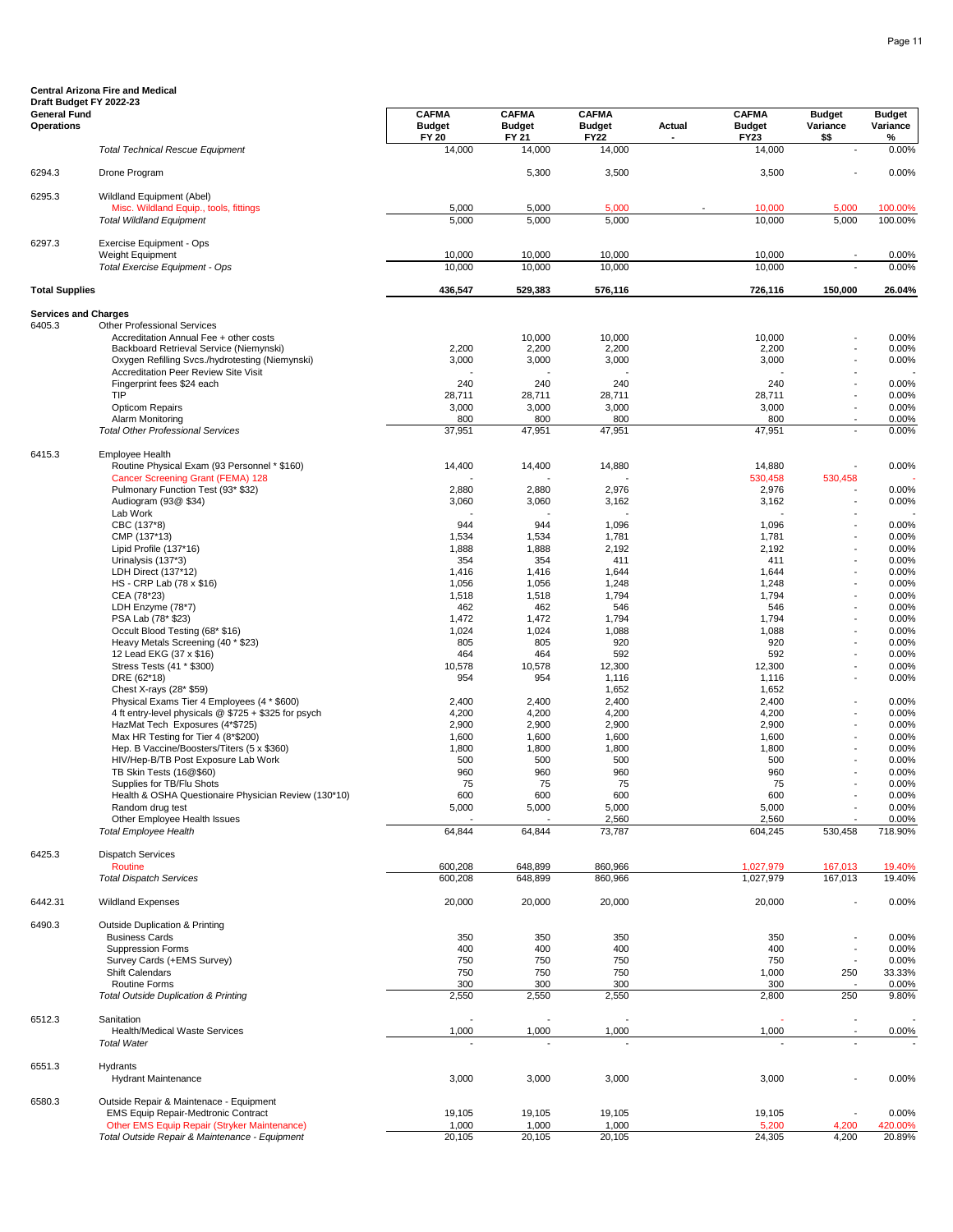|                                          | Central Arizona Fire and Medical<br>Draft Budget FY 2022-23                      |                                               |                                        |                                              |        |                                              |                                   |                                |
|------------------------------------------|----------------------------------------------------------------------------------|-----------------------------------------------|----------------------------------------|----------------------------------------------|--------|----------------------------------------------|-----------------------------------|--------------------------------|
| <b>General Fund</b><br><b>Operations</b> |                                                                                  | <b>CAFMA</b><br><b>Budget</b><br><b>FY 20</b> | <b>CAFMA</b><br><b>Budget</b><br>FY 21 | <b>CAFMA</b><br><b>Budget</b><br><b>FY22</b> | Actual | <b>CAFMA</b><br><b>Budget</b><br><b>FY23</b> | <b>Budget</b><br>Variance<br>\$\$ | <b>Budget</b><br>Variance<br>% |
|                                          |                                                                                  |                                               |                                        |                                              |        |                                              |                                   |                                |
| 6590.3                                   | Training & Travel / Conferences<br>Assistant Chief Classes/Conferences (Feddema) | 1,000                                         | 1,000                                  | 2,000                                        |        | 2,000                                        |                                   | 0.00%                          |
|                                          | <b>Accreditation Training</b>                                                    | 4,350                                         | 4,350                                  | 4,350                                        |        | 4,350                                        |                                   | 0.00%                          |
|                                          | <b>NIMS ICS 300/400</b>                                                          | 3,640                                         | 3,640                                  | 3,640                                        |        | 3,640                                        |                                   | 0.00%                          |
|                                          | BC Training & Travel (\$1000/BC*6)                                               | 6,000                                         | 6,000                                  | 6,000                                        |        | 6,000                                        |                                   | 0.00%                          |
|                                          | <b>EMS Captain Training &amp; Travel</b>                                         | 1,430                                         | 1,430                                  | 1,430                                        |        | 1,430                                        |                                   | 0.00%                          |
|                                          | National Fire Academy (9 Attendees)                                              | 1,755                                         | 1,755                                  | 1,755                                        |        | 1,755                                        |                                   | 0.00%                          |
|                                          | Haz-Mat Technician training (2)                                                  |                                               |                                        |                                              |        |                                              |                                   |                                |
|                                          | Peer Fitness Training tuition (2 new)<br>Paramedic Class Per Diem (Clinicals) 3  | 3,200<br>4,800                                | 3,200<br>4,800                         | 3,200<br>4,800                               |        | 3,200<br>4,800                               |                                   | 0.00%<br>0.00%                 |
|                                          | <b>Telestaff Training/ Continuing Education</b>                                  | 2,500                                         | 2,500                                  | 2,500                                        |        | 2,500                                        |                                   | 0.00%                          |
|                                          | Suppression Training & Travel                                                    | 5,700                                         | 5,700                                  | 5,700                                        |        | 5,700                                        |                                   | 0.00%                          |
|                                          | CPR (2 new instructors Training & Materials)                                     | 600                                           | 600                                    | 600                                          |        | 600                                          |                                   | 0.00%                          |
|                                          | CISM Conference (2)                                                              | 3,900                                         | 3,900                                  | 3,900                                        |        | 3,900                                        |                                   | 0.00%                          |
|                                          | <b>EMS</b> training instructors                                                  | 6,230                                         | 6,230                                  | 6,230                                        |        | 6,230                                        |                                   | 0.00%                          |
|                                          | <b>Honor Guard</b><br>.540<br>.541<br>Pipes & Drums                              | 1,500<br>2,500                                | 1,500<br>2,500                         | 1,500<br>2,500                               |        | 1,500<br>2,500                               | $\overline{a}$                    | 0.00%<br>0.00%                 |
|                                          | Drake - Training                                                                 | 1,000                                         | 1,000                                  | 1,000                                        |        | 1,000                                        |                                   | 0.00%                          |
|                                          | Total Training & Travel / Conferences                                            | 50,105                                        | 50,105                                 | 51,105                                       |        | 51,105                                       |                                   | 0.00%                          |
|                                          |                                                                                  |                                               |                                        |                                              |        |                                              |                                   |                                |
| 6595.3                                   | Awards<br><b>Employee Plaques</b>                                                | 400                                           | 400                                    | 400                                          |        | 1,400                                        | 1,000                             | 250.00%                        |
|                                          | Longevity Pins (+ certificates)                                                  | 700                                           | 700                                    | 700                                          |        | 700                                          |                                   | 0.00%                          |
|                                          | <b>Employee Award</b>                                                            | 4,700                                         | 4,700                                  | 4,700                                        |        | 4,700                                        |                                   | 0.00%                          |
|                                          | <b>Civilian Plaques</b>                                                          | 75                                            | 75                                     | 75                                           |        | 75                                           |                                   | 0.00%                          |
|                                          | Safety Awards                                                                    | 500                                           | 500                                    | 500                                          |        | 500                                          |                                   | 0.00%                          |
|                                          | <b>Total Awards</b>                                                              | 6,375                                         | 6,375                                  | 6,375                                        |        | 7,375                                        | 1,000                             | 15.69%                         |
| 6600.3                                   | Dues                                                                             |                                               |                                        |                                              |        |                                              |                                   |                                |
|                                          | <b>Assistant Chief</b><br><b>NAEMS</b>                                           | 300<br>50                                     | 300                                    | 300<br>50                                    |        | 300                                          |                                   | 0.00%                          |
|                                          | AFCA - Mid-sized Department                                                      | 1,000                                         | 50<br>1,000                            | 1,000                                        |        | 50<br>1,000                                  |                                   | 0.00%<br>0.00%                 |
|                                          | AzAA - Arizona Ambulance Assn                                                    | 200                                           | 200                                    | 200                                          |        | 200                                          |                                   | 0.00%                          |
|                                          | IAFC - EMS                                                                       | 120                                           | 120                                    | 120                                          |        | 120                                          |                                   | 0.00%                          |
|                                          | IAFC(8)                                                                          | 2,200                                         | 2,200                                  | 2,200                                        |        | 2,200                                        |                                   | 0.00%                          |
|                                          | <b>CISM</b>                                                                      | 100                                           | 100                                    | 100                                          |        | 100                                          | $\overline{a}$                    | 0.00%                          |
|                                          | Safety Officer Certification                                                     | 380                                           | 380                                    | 380                                          |        | 380                                          |                                   |                                |
|                                          | PV Chamber<br><b>Total Dues</b>                                                  | 50<br>4,400                                   | 50<br>4,400                            | 50<br>4,400                                  |        | 50<br>4,400                                  | ÷                                 | 0.00%<br>0.00%                 |
|                                          |                                                                                  |                                               |                                        |                                              |        |                                              |                                   |                                |
| 6610.3                                   | Miscellaneous<br>.490<br>Routine + fire ops 101                                  | 2,250                                         | 2,250                                  | 2,250                                        |        | 2,250                                        |                                   | 0.00%                          |
|                                          | Fire Rehab<br>.491                                                               | 2,250                                         | 2,250                                  | 2,250                                        |        | 2,250                                        |                                   | 0.00%                          |
|                                          | .492<br><b>Taxi Service</b>                                                      | 550                                           | 550                                    | 550                                          |        | 550                                          |                                   | 0.00%                          |
|                                          | .494<br><b>Promotioinal Testing</b>                                              | 2,000                                         | 2,000                                  | 2,000                                        |        | 2,000                                        |                                   | 0.00%                          |
|                                          | .496<br>Captain Promotional Testing Supplies & Expenses                          | 1,200                                         | 1,200                                  | 1,200                                        |        | 1,200                                        |                                   | 0.00%                          |
|                                          | .498<br><b>Firefighter Recruitment Supplies</b><br><b>Total Miscellaneous</b>    | 200<br>8,450                                  | 200<br>8,450                           | 200<br>8,450                                 |        | 200<br>8,450                                 | $\overline{a}$                    | 0.00%<br>0.00%                 |
|                                          |                                                                                  |                                               |                                        |                                              |        |                                              |                                   |                                |
|                                          | <b>Total Services and Charges</b>                                                | 818,988                                       | 877,679                                | 1,099,689                                    |        | 1,802,610                                    | 702,921                           | 63.92%                         |
| <b>Capital Outlay</b>                    |                                                                                  |                                               |                                        |                                              |        |                                              |                                   |                                |
| 7730.3                                   | Capital Outlay - Vehicles                                                        |                                               |                                        |                                              |        |                                              |                                   |                                |
|                                          | <b>Type 1 Engine</b>                                                             |                                               | 1,450,000                              | 754,000                                      |        |                                              | (754,000)                         | $-100.00\%$                    |
|                                          | TRT vehicle                                                                      | 200,000                                       | 200,000                                | 200,000                                      |        | 200,000                                      |                                   | 0.00%                          |
|                                          | Utility for B-6<br><b>OPS UTV &amp; Trailer</b>                                  |                                               |                                        | 30,500                                       |        | 32,000                                       | 1,500                             | 4.92%                          |
|                                          | <b>Training Captain Truck</b>                                                    | 50,000                                        |                                        |                                              |        |                                              |                                   |                                |
|                                          | <b>Wildland Truck (new)</b>                                                      | 55,000                                        |                                        | 55,000                                       |        |                                              | (55,000)                          | $-100.00\%$                    |
|                                          | Tahoe (V560, V550 -2024)                                                         | 65,000                                        |                                        |                                              |        |                                              |                                   |                                |
|                                          | Water Tender                                                                     | 350,000                                       |                                        |                                              |        |                                              |                                   |                                |
|                                          | Patrol (Type 6)                                                                  | 137,918                                       | $\overline{a}$                         | 144,814                                      |        | 144,814                                      |                                   | 0.00%                          |
|                                          | Equipment for new engines<br>Total Cap Outlay - Vehicles                         | 857,918                                       | 1,650,000                              | 1,184,314                                    |        | 376,814                                      | (807, 500)                        | $-68.18%$                      |
|                                          |                                                                                  |                                               |                                        |                                              |        |                                              |                                   |                                |
|                                          | .100 Capital Outlay - Equipment<br>New Type 1 (2), (equip, hose, etc)            | 15,000                                        |                                        |                                              |        |                                              |                                   |                                |
| 7740.3                                   | Capital Outlay - Equipment and Facilities                                        |                                               |                                        |                                              |        |                                              |                                   |                                |
|                                          | <b>Station Generator</b><br>Possible PPE grant                                   | 24,000                                        |                                        |                                              |        | 67,500                                       | 67,500                            |                                |
|                                          | Heart Monitor - Capital Repl. Schedule                                           | 61,144                                        | 42,893                                 | 42,893                                       |        | 60,000                                       | 17,107                            | 39.88%                         |
|                                          | <b>TNT Vehicle Extrication Tool Set</b>                                          | 65,000                                        | 27,188                                 | 27,188                                       |        | 28,547                                       | 1,359                             | 5.00%                          |
|                                          | SCRA                                                                             |                                               |                                        |                                              |        |                                              |                                   |                                |

| <b>SCBA</b><br><b>TIC</b><br><b>Total Fire Act Grant</b> | 20,000     | 20,000<br>$\sim$ | 20,000<br>$\overline{\phantom{a}}$ | . . | 21.218<br>- | 1,218      | 6.09%<br>$\overline{\phantom{0}}$  |
|----------------------------------------------------------|------------|------------------|------------------------------------|-----|-------------|------------|------------------------------------|
|                                                          | 1,043,062  | 1,740,081        | 1,274,395                          |     | 554,079     | (720, 316) | $-56.52%$                          |
| <b>Total Capital Outlay</b>                              | 17.967.880 | 19,776,116       | 21,092,890                         |     | 23,375,514  | 2,282,624  | $\overline{\phantom{a}}$<br>10.82% |
| <b>Total Operations Budget</b>                           | 846.241    | 901,802          | 990,925                            |     | 1.141.072   | 150.147    | 15.15%                             |
| Contingency                                              |            |                  |                                    |     |             |            |                                    |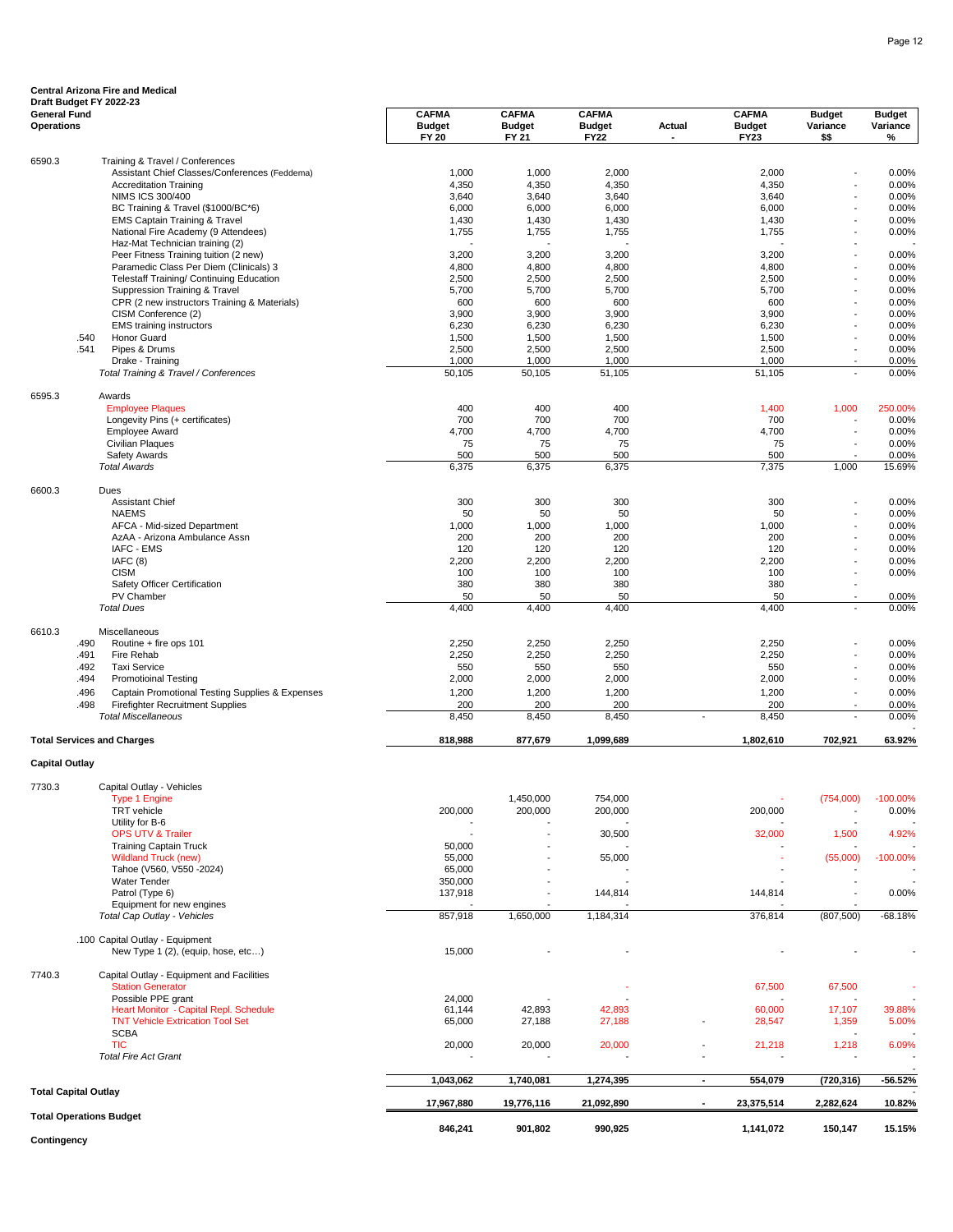| Draft Budget FY 2022-23 |               |               |               |        |               |               |               |
|-------------------------|---------------|---------------|---------------|--------|---------------|---------------|---------------|
| General Fund            | <b>CAFMA</b>  | <b>CAFMA</b>  | <b>CAFMA</b>  |        | <b>CAFMA</b>  | <b>Budget</b> | <b>Budget</b> |
| Operations              | <b>Budget</b> | <b>Budget</b> | <b>Budget</b> | Actual | <b>Budget</b> | Variance      | Variance      |
|                         | FY 20         | FY 21         | <b>FY22</b>   |        | FY23          |               | $\frac{9}{6}$ |
|                         | 18,814,121    | 20,677,918    | 22,083,815    |        | 24.516.586    | 2,432,771     | 11.02%        |

**Total Budget with Contingency**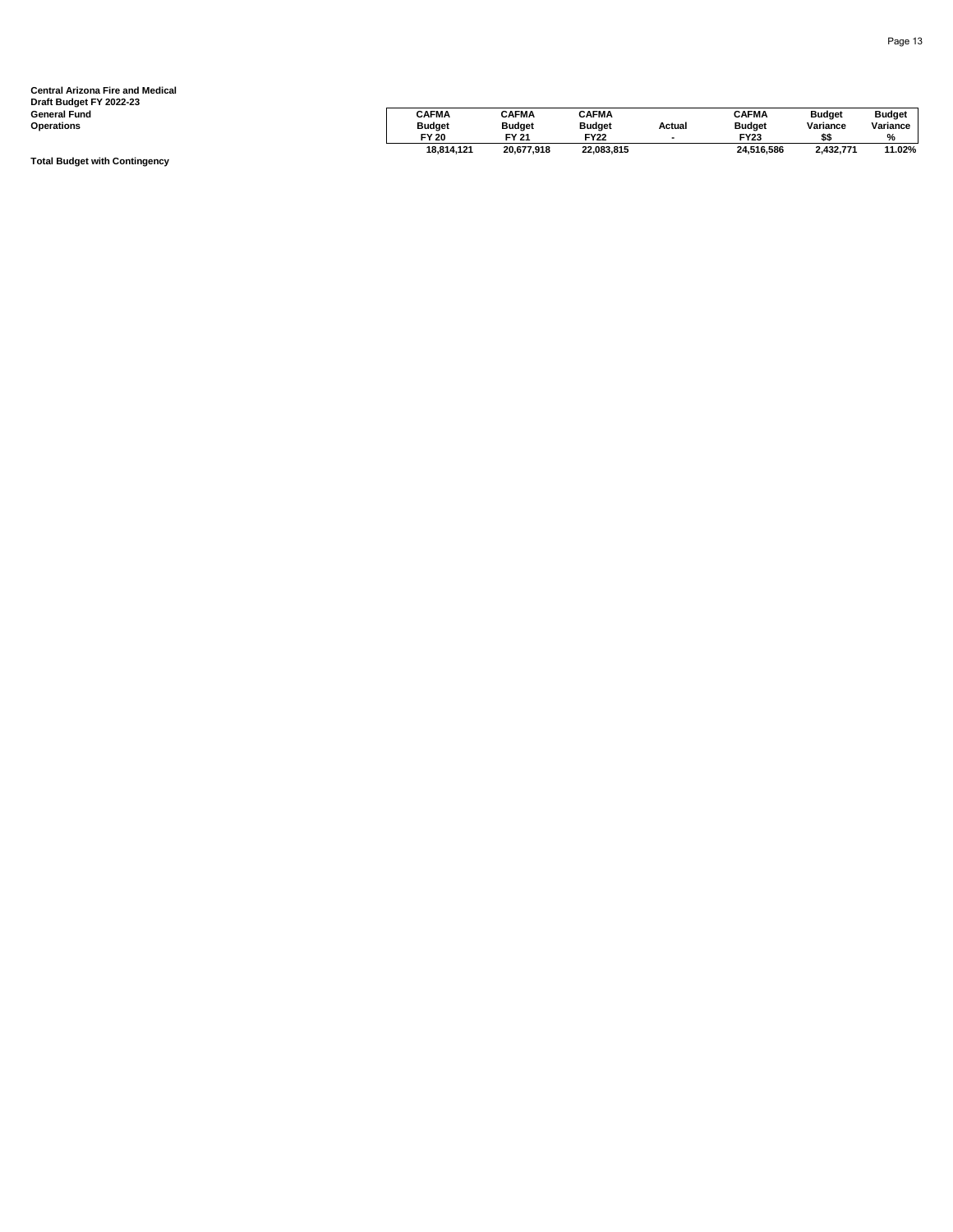|                                               | <b>Central Arizona Fire and Medical</b>                                       |                               |                               |                               |                |                        |                                   |                                |
|-----------------------------------------------|-------------------------------------------------------------------------------|-------------------------------|-------------------------------|-------------------------------|----------------|------------------------|-----------------------------------|--------------------------------|
|                                               | Draft Budget FY 2022-23                                                       | <b>CAFMA</b>                  | <b>CAFMA</b>                  | <b>CAFMA</b>                  |                | <b>CAFMA</b>           |                                   |                                |
| <b>General Fund</b><br><b>Training Center</b> |                                                                               | <b>Budget</b><br><b>FY 20</b> | <b>Budget</b><br><b>FY 21</b> | <b>Budget</b><br><b>FY 22</b> | Actual         | <b>Budget</b><br>FY 23 | <b>Budget</b><br>Variance<br>\$\$ | <b>Budget</b><br>Variance<br>% |
| <b>Personnel Services</b>                     |                                                                               |                               |                               |                               |                |                        |                                   |                                |
| 6100.35                                       | Salaries<br><b>Total Salaries</b>                                             | 222,320                       | 221,291                       | 243,433                       |                | 256,633                | 13,200                            | 5.42%                          |
| 6110.35                                       | Overtime (100 hours)                                                          | 2,828                         | 2,828                         | 2,828                         |                | 2,828                  |                                   | 0.00%                          |
| 6129.35                                       | <b>ASRS Retirement</b>                                                        | 3,814                         | 4,040                         | 4,574                         |                | 4,874                  | 300                               | 6.56%                          |
| 6130.35                                       | <b>PSPRS Retirement</b>                                                       | 86,488                        | 84,170                        | 101,221                       |                | 112,235                | 11,014                            | 10.88%                         |
| 6132.35                                       | 401A (Employees participating in DROP)                                        |                               |                               |                               |                |                        |                                   |                                |
| 6150.35                                       | <b>Workers Compensation Insurance</b>                                         | 10,706                        | 13,322                        | 12,175                        |                | 23,089                 | 10,914                            | 89.64%                         |
| 6170.35                                       | Unemployment Insurance                                                        | 642                           | 642                           | 642<br>175                    |                | 642<br>175             |                                   | 0.00%                          |
| 6180.35<br>6181.35                            | 401A-ASRS (previously FICA)<br>Medicare Tax                                   | 2,179<br>3,265                | 2,225<br>3,250                | 3,571                         |                | 3,762                  | 191                               | 0.00%<br>5.35%                 |
| 6190.35                                       | <b>Health Insurance</b>                                                       | 32,400                        | 35,136                        | 38,160                        |                | 41,760                 | 3,600                             | 9.43%                          |
|                                               | <b>Total Personnel Services</b>                                               | 364,642                       | 366,904                       | 406,779                       |                | 445,998                | 39,219                            | 9.64%                          |
| <b>Supplies</b>                               |                                                                               |                               |                               |                               |                |                        |                                   |                                |
|                                               | Computer Supplies & Software                                                  |                               |                               |                               |                |                        |                                   |                                |
| 6201.35                                       | <b>Computer Lab Supplies</b>                                                  | 1,500                         | 1,500                         | 1,500                         |                | 1,500                  | -                                 | 0.00%                          |
|                                               | <b>TargetSafety Software</b>                                                  | 15,700                        | 15,700                        | 15,700                        |                | 15,700                 |                                   | 0.00%                          |
|                                               | <b>Total Computer Supplies &amp; Software</b>                                 | 17,200                        | 17,200                        | 17,200                        | $\blacksquare$ | 17,200                 |                                   | 0.00%                          |
|                                               |                                                                               |                               |                               |                               |                |                        |                                   |                                |
| 6230.35                                       | Uniforms                                                                      | 1,500                         | 1,500                         | 1,500                         |                | 1,500                  |                                   | 0.00%                          |
|                                               | Training Officers (10)<br><b>Total Uniforms</b>                               | 600<br>2,100                  | 600<br>2,100                  | 600<br>2,100                  |                | 600<br>2,100           |                                   | 0.00%<br>0.00%                 |
|                                               |                                                                               |                               |                               |                               |                |                        |                                   |                                |
| 6240.35                                       | Library Reference                                                             |                               |                               |                               |                |                        |                                   |                                |
|                                               | Routine                                                                       | 2,750                         | 2,750                         | 2,750                         |                | 2,750                  |                                   | 0.00%                          |
|                                               | <b>NFPA Standards</b>                                                         | 1,200                         | 1,200<br>2,500                | 1,200<br>2,500                |                | 1,200<br>2,500         |                                   | 0.00%                          |
|                                               | <b>Probationary Packet Materials</b><br><b>Total Library Reference</b>        | 2,500<br>6,450                | 6,450                         | 6,450                         |                | 6,450                  | $\overline{\phantom{a}}$          | 0.00%<br>0.00%                 |
|                                               |                                                                               |                               |                               |                               |                |                        |                                   |                                |
| 6296.35                                       | Training Center Equipment & Prop Supplies<br><b>Routine Training Supplies</b> | 32,000                        | 32,000                        | 32,000                        |                | 32,000                 |                                   | 0.00%                          |
|                                               | Total Training Center Equipment / Supplies                                    | 32,000                        | 32,000                        | 32,000                        |                | 32,000                 |                                   | 0.00%                          |
| <b>Total Supplies</b>                         |                                                                               | 57,750                        | 57,750                        | 57,750                        |                | 57,750                 |                                   | 0.00%                          |
|                                               | <b>Services and Charges</b>                                                   |                               |                               |                               |                |                        |                                   |                                |
| 6580.35                                       | <b>Outside Repair CARTA</b>                                                   | 2,000                         | 2,000                         | 2,000                         |                | 2,000                  |                                   | 0.00%                          |
| 6587.35                                       | <b>EMS Training</b>                                                           |                               |                               |                               |                |                        |                                   |                                |
|                                               | Monthly Run Review (12) Supplies                                              | 480                           | 480                           | 480                           |                | 480                    |                                   | 0.00%                          |
|                                               | <b>Routine Supplies</b>                                                       | 1,750                         | 1,750                         | 1,750                         |                | 1,750                  | $\overline{\phantom{a}}$          | 0.00%                          |
|                                               | Training Texts at Stations & CYRTA (ACLS, PALS, PHT                           | 880                           | 880                           | 880                           |                | 880                    | $\blacksquare$                    | 0.00%                          |
|                                               | <b>Total EMS Training</b>                                                     | 3,110                         | 3,110                         | 3,110                         |                | 3,110                  |                                   | 0.00%                          |
| 6588.35                                       | <b>CARTA Classes</b>                                                          |                               |                               |                               |                |                        |                                   |                                |
|                                               | Leadership Training w/Outside Instructors                                     | 4,000                         | 4,000                         | 4,000                         |                | 4,000                  |                                   | 0.00%                          |
|                                               | Certification Fees for State Cert's                                           | 2,200                         | 2,200                         | 2,200                         |                | 2,200                  |                                   | 0.00%                          |
|                                               | <b>Supplies</b>                                                               | 4,000                         | 4,000                         | 4,000                         |                | 4,000                  | L.                                | 0.00%                          |
|                                               | Safety Officer Training<br>Fire Simulator Train the Trainer                   | 1,500                         | 1,500                         | 1,500                         |                | 1,500                  |                                   |                                |
|                                               | <b>Ladder Class</b>                                                           |                               |                               |                               |                |                        |                                   | 0.00%                          |
|                                               | Advanced Extrication Classes (Regional Class)                                 | 3,000                         | 3,000                         | 3,000                         |                | 3,000                  | $\overline{\phantom{a}}$          | 0.00%                          |
|                                               | Drivers Trng EVOC Course                                                      | 1,000                         | 1,000                         | 1,000                         |                | 1,000                  | $\overline{\phantom{a}}$          | 0.00%                          |
|                                               | <b>Total CARTA Classes</b>                                                    | 15,700                        | 15,700                        | 15,700                        |                | 15,700                 | $\overline{\phantom{a}}$          | 0.00%                          |
| 6590.35                                       | <b>Training &amp; Travel</b>                                                  |                               |                               |                               |                |                        |                                   |                                |
|                                               | <b>CARTA personnel Classes &amp; Conferences</b>                              | 3,000                         | 3,000                         | 3,000                         |                | 3,000                  |                                   | 0.00%                          |
|                                               | State Fire School (3 Attendees)                                               | 3,000                         | 3,000                         | 3,000                         |                | 3,000                  |                                   | 0.00%                          |
|                                               | <b>Peer Fitness</b>                                                           | 7,700                         | 7,700                         | 7,700                         |                | 6,700                  | (1,000)                           | $-12.99%$                      |
|                                               | Haz-Mat<br>Wildland                                                           | 2,500                         | 2,500                         | 2,500                         |                | 2,500                  |                                   | 0.00%                          |
|                                               | Special Operations - Swift Water                                              | 9,000<br>3,200                | 9,000<br>3,200                | 9,000<br>3,200                |                | 9,000<br>3,200         |                                   | 0.00%<br>0.00%                 |
|                                               | <b>Special Operations -TRT</b>                                                | 3,500                         | 3,500                         | 3,500                         |                | 3,500                  |                                   | 0.00%                          |
|                                               | <b>Total Training &amp; Travel</b>                                            | 31,900                        | 31,900                        | 31,900                        |                | 30,900                 | (1,000)                           | $-3.13%$                       |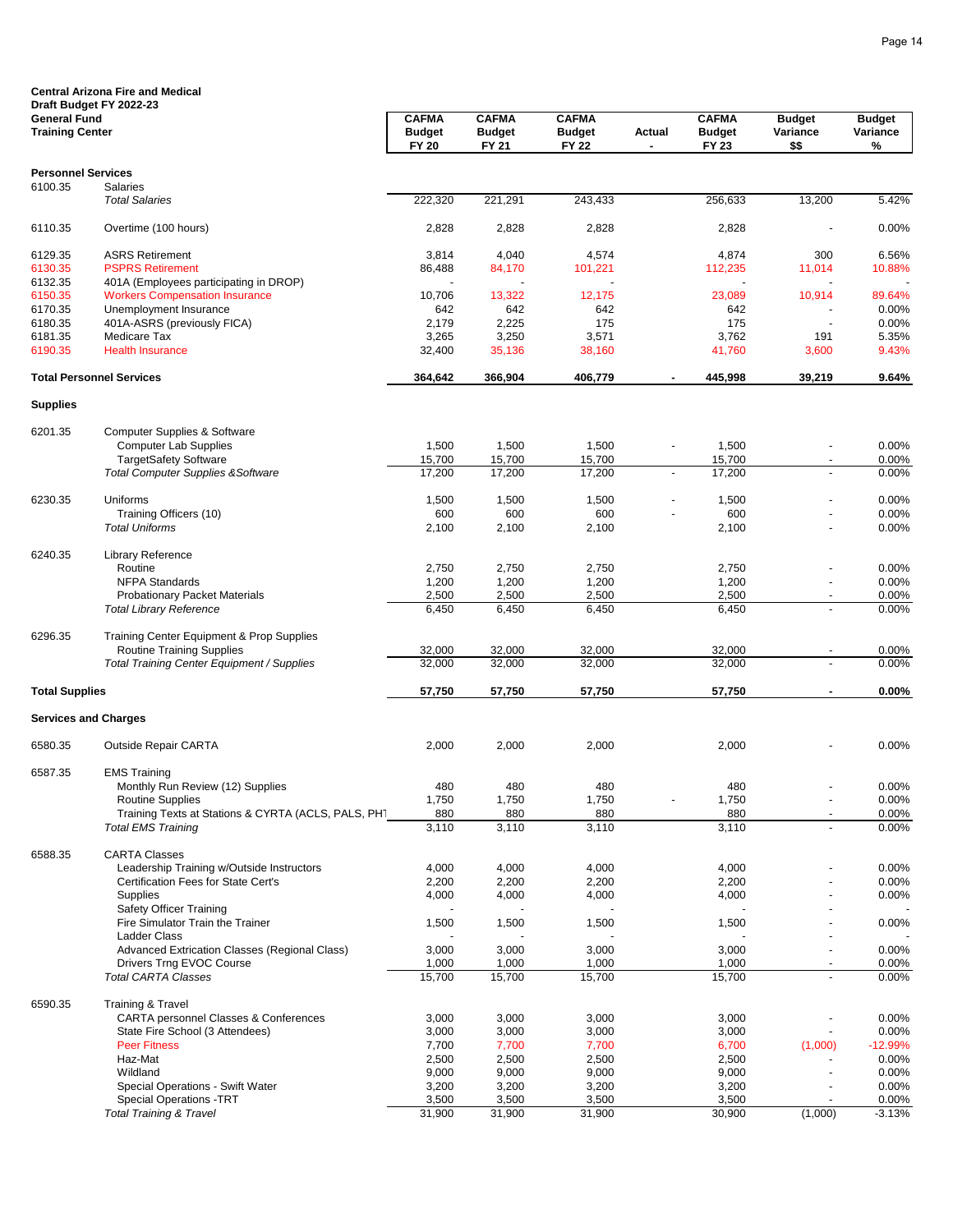| Draft Budget FY 2022-23     | <b>Central Arizona Fire and Medical</b>    |                               |                               |                               |                |                               |                          |                  |
|-----------------------------|--------------------------------------------|-------------------------------|-------------------------------|-------------------------------|----------------|-------------------------------|--------------------------|------------------|
| <b>General Fund</b>         |                                            | <b>CAFMA</b>                  | <b>CAFMA</b>                  | <b>CAFMA</b>                  |                | <b>CAFMA</b>                  | <b>Budget</b>            | <b>Budget</b>    |
| <b>Training Center</b>      |                                            | <b>Budget</b><br><b>FY 20</b> | <b>Budget</b><br><b>FY 21</b> | <b>Budget</b><br><b>FY 22</b> | Actual<br>٠    | <b>Budget</b><br><b>FY 23</b> | Variance<br>\$\$         | Variance<br>$\%$ |
| 6591.35.035                 | Books & Subscriptions / Ops                |                               |                               |                               |                |                               |                          |                  |
|                             | <b>EVT Subscription</b>                    | 75                            | 75                            | 75                            |                | 75                            |                          | 0.00%            |
|                             | <b>FCC Subscription</b>                    | 300                           | 300                           | 300                           |                | 300                           |                          | 0.00%            |
|                             | ICS 300/400 Class Material                 | 500                           | 500                           | 500                           |                | 500                           |                          | 0.00%            |
|                             | Wildland Firefighter Subscription          | 30                            | 30                            | 30                            |                | 30                            | ÷,                       | 0.00%            |
|                             | <b>Firehouse Subscription</b>              | 30                            | 30                            | 30                            |                | 30                            | ÷,                       | 0.00%            |
|                             | Fire Engineering Subscription              | 30                            | 30                            | 30                            |                | 30                            |                          | 0.00%            |
|                             | Books & Subscriptions / Training Center    |                               |                               |                               |                |                               |                          |                  |
|                             | Fire Engineering                           | 40                            | 40                            | 40                            |                | 40                            | ÷,                       | 0.00%            |
|                             | <b>EMS Responder</b>                       | 45                            | 45                            | 45                            |                | 45                            |                          | 0.00%            |
|                             | <b>Total Books &amp; Subscriptions</b>     | 1,050                         | 1,050                         | 1,050                         |                | 1,050                         | ä,                       | 0.00%            |
| 6593.35                     | ACLS Upgrade (\$7310*3)                    | 21,930                        | 21,930                        | 21,930                        |                | 21,930                        | ä,                       | 0.00%            |
| 6595.35                     | College - Upper & Lower Division           | 13,500                        | 20,000                        | 20,000                        |                | 20,000                        | ä,                       | 0.00%            |
| 6600.35                     | Dues                                       |                               |                               |                               |                |                               |                          |                  |
|                             | Dues - AFTA                                | 150                           | 150                           | 150                           |                | 150                           | ÷,                       | 0.00%            |
|                             | Dues - IAWF                                | 60                            | 60                            | 60                            |                | 60                            | ÷,                       | 0.00%            |
|                             | Dues - FESHE                               | 25                            | 25                            | 25                            |                | 25                            | ä,                       | 0.00%            |
|                             | Dues - ISFSI (10 @\$125)                   | 1,250                         | 1,250                         | 1,250                         |                | 1,250                         | ÷,                       | 0.00%            |
|                             | Dues - NFPA                                | 150                           | 150                           | 150                           |                | 150                           | $\overline{\phantom{a}}$ | 0.00%            |
|                             | <b>Total Dues</b>                          | 1,635                         | 1,635                         | 1,635                         |                | 1,635                         | ÷,                       | 0.00%            |
|                             | <b>Total Services and Charges</b>          | 90,825                        | 97,325                        | 97,325                        |                | 96,325                        | (1,000)                  | $-1.03%$         |
| <b>Capital Outlay</b>       |                                            |                               |                               |                               |                |                               |                          |                  |
| 7730.35                     | Fork Lift (Diesel)                         |                               |                               |                               |                |                               |                          |                  |
|                             | John Deere Gator - ATV                     |                               | 26,081                        |                               |                |                               |                          |                  |
|                             | <b>Training Chief</b>                      |                               | 50,000                        |                               |                |                               |                          |                  |
|                             | Total Cap Outlay - Training Center Phase 3 | $\blacksquare$                | 76,081                        | $\overline{\phantom{a}}$      |                | $\overline{\phantom{a}}$      |                          |                  |
| <b>Total Capital Outlay</b> |                                            |                               | 76,081                        |                               |                |                               |                          |                  |
|                             | <b>Total Training Center Budget</b>        | 513,217                       | 598,060                       | 561,854                       | $\blacksquare$ | 600,073                       | 38,219                   | 6.80%            |
| Contingency                 |                                            | 25,661                        | 26,099                        | 28,093                        |                | 30,004                        | 1,911                    | 6.80%            |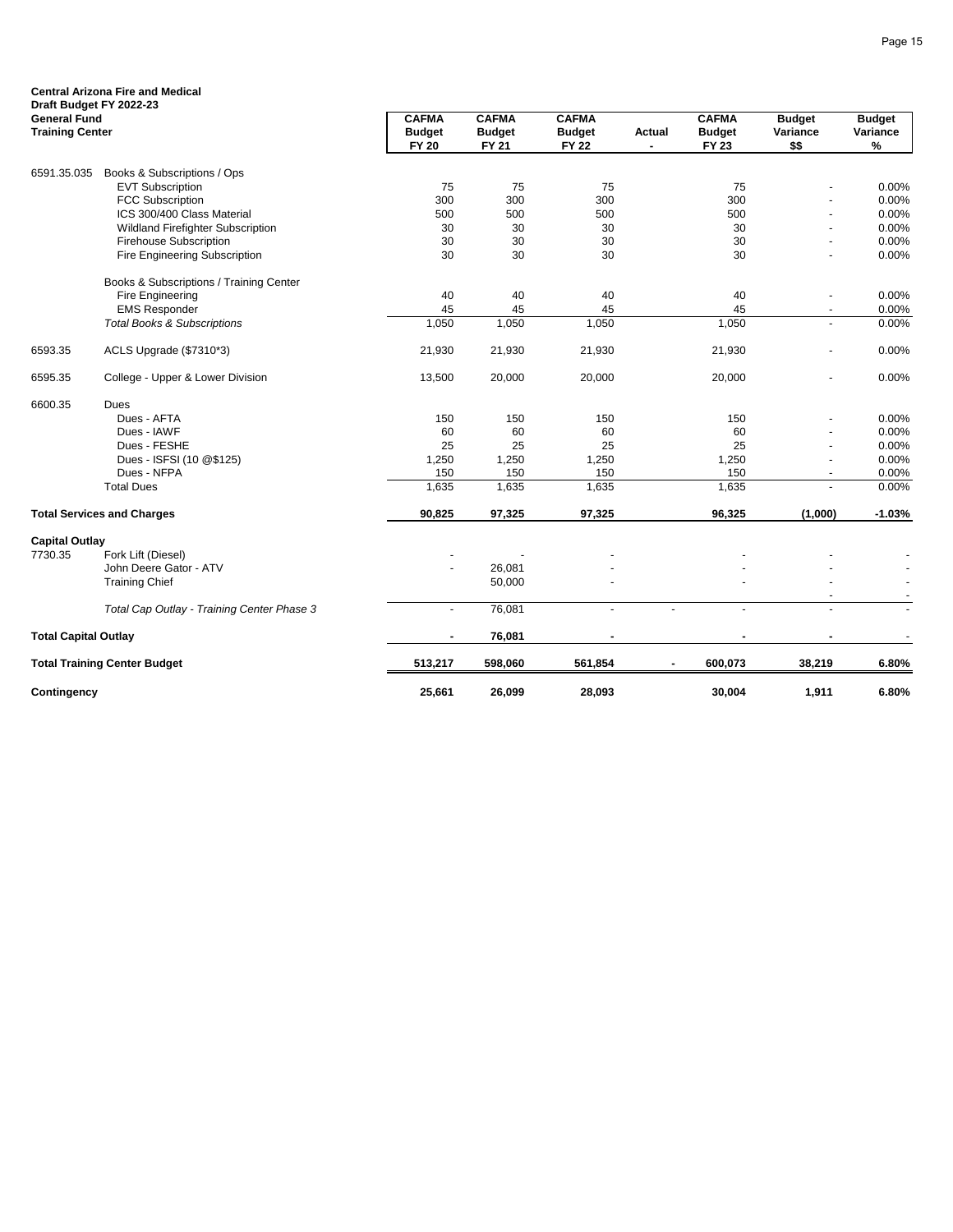|                                                  | <b>Central Arizona Fire and Medical</b>                                         |                                               |                                        |                                               |        |                                        |                                   |                                |
|--------------------------------------------------|---------------------------------------------------------------------------------|-----------------------------------------------|----------------------------------------|-----------------------------------------------|--------|----------------------------------------|-----------------------------------|--------------------------------|
| <b>General Fund</b><br><b>Technical Services</b> | Draft Budget FY 2022-23                                                         | <b>CAFMA</b><br><b>Budget</b><br><b>FY 20</b> | <b>CAFMA</b><br><b>Budget</b><br>FY 21 | <b>CAFMA</b><br><b>Budget</b><br><b>FY 22</b> | Actual | <b>CAFMA</b><br><b>Budget</b><br>FY 23 | <b>Budget</b><br>Variance<br>\$\$ | <b>Budget</b><br>Variance<br>% |
|                                                  |                                                                                 |                                               |                                        |                                               |        |                                        |                                   |                                |
| <b>Personnel Services</b>                        |                                                                                 |                                               |                                        |                                               |        |                                        |                                   |                                |
| 6100.41                                          | Salaries<br><b>Total Salaries</b>                                               | 400,314                                       | 413,027                                | 433,677                                       |        | 443,843                                | 10,166                            | 2.34%                          |
| 6110.41                                          | Overtime                                                                        | 20,000                                        | 25,000                                 | 25,000                                        |        | 25,000                                 | ÷,                                | 0.00%                          |
| 6129.41                                          | <b>ASRS Retirement</b>                                                          | 49,597                                        | 53,527                                 | 56,050                                        |        | 57,058                                 | 1,008                             | 1.80%                          |
| 6150.41                                          | <b>State Compensation Insurance</b>                                             | 19,986                                        | 26,036                                 | 22,677                                        |        | 41,722                                 | 19,045                            | 83.98%                         |
| 6170.41                                          | Unemployment Insurance                                                          | 856                                           | 1,070                                  | 1,070                                         |        | 1,070                                  |                                   | 0.00%                          |
| 6180.41                                          | 401A-ASRS (previously FICA)                                                     | 26,359                                        | 27,458                                 | 28,738                                        |        | 29,368                                 | 630                               | 2.19%                          |
| 6181.41<br>6190.41                               | Medicare Tax<br><b>Health Insurance</b>                                         | 6,195<br>40,500                               | 6,451<br>48,312                        | 6,751<br>52,470                               |        | 6,898<br>57,420                        | 147<br>4,950                      | 2.18%<br>9.43%                 |
|                                                  | <b>Total Personnel Services</b>                                                 | 563,807                                       | 600,881                                | 626,433                                       |        | 662,379                                | 35,946                            | 5.74%                          |
| <b>Supplies</b>                                  |                                                                                 |                                               |                                        |                                               |        |                                        |                                   |                                |
| 6200.41                                          | <b>Office Supplies</b>                                                          | 500                                           | 500                                    | 500                                           |        | 500                                    |                                   | 0.00%                          |
| 6201.41                                          | Computer Supplies & Software                                                    |                                               |                                        |                                               |        |                                        |                                   |                                |
|                                                  | Access Control Lock System (Hardware) -maintenand                               | 5,000                                         | 5,000                                  | 5,000                                         |        | 5,000                                  |                                   | 0.00%                          |
|                                                  | Adobe Acrobat License/Upgrades                                                  | 1,500                                         | 1,500                                  | 1,500                                         |        | 1,500                                  |                                   | 0.00%                          |
|                                                  | <b>ADSI Software Maintenance</b>                                                | 1,500                                         |                                        |                                               |        |                                        |                                   |                                |
|                                                  | Allison transmission software                                                   |                                               | 900                                    | 900                                           |        | 900                                    | $\blacksquare$                    | 0.00%                          |
|                                                  | Alpine Software (RedNMX)                                                        | 8,000                                         | 3,000                                  | 3,000                                         |        | 3,000                                  |                                   | 0.00%                          |
|                                                  | Antivirus License                                                               | 2,500                                         | 4,000                                  | 4,000                                         |        | 4,000                                  | $\overline{a}$                    | 0.00%                          |
|                                                  | Ruckus (formerly Aruba) Wireless License                                        | 2,000                                         | 2,000                                  | 2,000                                         |        | 2,000                                  |                                   | 0.00%                          |
|                                                  | ASAP Inventory Software Maintenance<br>Barracuda SPAM Updates                   | 2,400<br>3,000                                | 2,400<br>4,000                         | 2,400<br>4,000                                |        | 2,400<br>4,000                         |                                   | 0.00%<br>0.00%                 |
|                                                  | Century Link / Cisco (SmartNet Contract VoIP)                                   |                                               |                                        |                                               |        |                                        |                                   |                                |
|                                                  | <b>3CX Renewal</b>                                                              | 3,500                                         | 3,500                                  | 3,500                                         |        | 3,500                                  |                                   | 0.00%                          |
|                                                  | <b>Cisco Routers</b>                                                            | 6,500                                         | 8,000                                  | 8,000                                         |        | 8,000                                  |                                   | 0.00%                          |
|                                                  | CradlePoint                                                                     |                                               | 2,000                                  | 2,000                                         |        | 2,000                                  | ÷,                                | 0.00%                          |
|                                                  | <b>Cummings Software</b>                                                        |                                               | 1,700                                  | 1,700                                         |        | 1,700                                  | $\ddot{\phantom{1}}$              | 0.00%                          |
|                                                  | Replacement Computers, plotter - Routine<br><b>CYMA Payroll Tax Forms</b>       | 20,000                                        | 18,000                                 | 18,000                                        |        | 18,000                                 |                                   | $0.00\%$                       |
|                                                  | CYMA software maintenance                                                       | 5,500                                         | 6,500                                  | 6,500                                         |        | 6,500                                  |                                   | 0.00%                          |
|                                                  | CYMA support                                                                    | 3,000                                         | 3,000                                  | 3,000                                         |        | 3,000                                  |                                   | 0.00%                          |
|                                                  | Document Locater annual service                                                 | 4,000                                         | 4,000                                  | 4,000                                         |        | 4,000                                  |                                   | 0.00%                          |
|                                                  | <b>EMS</b> online learning                                                      | 5,000                                         | 5,000                                  | 5,000                                         |        | 5,000                                  | $\blacksquare$                    | 0.00%                          |
|                                                  | EPCR - Misc. Hardware Batteries / Chargers                                      | 2,500                                         | 2,500                                  | 2,500                                         |        | 2,500                                  | $\blacksquare$                    | 0.00%                          |
|                                                  | EPCR - Imagetrend CAD integration annual<br>EPCR - Tablet Replacement and other | 1,750<br>12,000                               | 12,000                                 | 12,000                                        |        | 12,000                                 |                                   | 0.00%                          |
|                                                  | Firehouse Maintenance & Upgrades                                                | 5,500                                         | 5,500                                  | 5,500                                         |        | 5,500                                  |                                   | 0.00%                          |
|                                                  | FireView Annual Software Maintenance                                            |                                               |                                        |                                               |        |                                        |                                   |                                |
|                                                  | FortiGate Firewall (formerly SonicWall Base & Content)                          | 1,400                                         | 1,400                                  | 1,400                                         |        | 1,400                                  |                                   | 0.00%                          |
|                                                  | GovInvest                                                                       |                                               |                                        |                                               |        | 7,000                                  | 7,000                             |                                |
|                                                  | HandTevy Software (Implementation and Annual)<br>ImageTrend                     |                                               | 5,845<br>32,500                        | 5,845<br>37,000                               |        | 5,845<br>37,000                        |                                   | $0.00\%$<br>0.00%              |
|                                                  | ImageTrend Continuum                                                            |                                               | 10,000                                 |                                               |        |                                        |                                   |                                |
|                                                  | International scan tool software                                                | 1,300                                         | 1,300                                  | 1,300                                         |        | 1,300                                  | $\blacksquare$                    | 0.00%                          |
|                                                  | MDT/Mobile Computing Software - maintenance (initial pu                         |                                               |                                        |                                               |        |                                        |                                   |                                |
|                                                  | Microsoft Licenses/upgrades (Microsoft 365)                                     | 12,000                                        | 12,000                                 | 12,000                                        |        | 74,000                                 | 62,000                            | 516.67%                        |
|                                                  | Mitchell Software Maintenance (Autel/ Mopar)                                    | 4,000                                         | 6,350                                  | 6,350                                         |        | 11,650                                 | 5,300                             | 83.46%                         |
|                                                  | MTP Threat Denial (replaces ESET, Antivirus, AntiSpa                            |                                               |                                        |                                               |        |                                        |                                   |                                |
|                                                  | Net Motion VPN Software                                                         | 9,000                                         | 5,000                                  | 5,000                                         |        | 5,000                                  |                                   | 0.00%                          |
|                                                  | <b>Network Solutions SSL License</b>                                            | 1,500                                         | 1,500                                  | 1,500                                         |        | 1,500                                  | $\overline{\phantom{a}}$          | 0.00%                          |
|                                                  | <b>Nutanix Support</b><br>Printers, hardware, Server, UPS, Battery Equip        |                                               |                                        | 7,500                                         |        | 7,500                                  | $\overline{a}$<br>$\blacksquare$  | 0.00%                          |
|                                                  | Pusleway Remote Monitorng and Management                                        | 13,000<br>1,000                               | 13,000<br>1,000                        | 13,000<br>1,000                               |        | 13,000<br>1,000                        | ä,                                | 0.00%<br>0.00%                 |
|                                                  | <b>Screen Connect</b>                                                           | 1,000                                         | 1,000                                  | 1,000                                         |        | 1,000                                  | ÷,                                | 0.00%                          |
|                                                  | <b>PDQ Deploy</b>                                                               |                                               | 2,000                                  | 2,000                                         |        | 2,000                                  | $\blacksquare$                    | 0.00%                          |
|                                                  | Pro-Series Fixed Assets                                                         | 300                                           | 350                                    | 350                                           |        |                                        | (350)                             | $-100.00\%$                    |
|                                                  | Wildland Data and Avenza Maps (8 Ipads)                                         |                                               |                                        |                                               |        | 10,720                                 | 10,720                            |                                |
|                                                  | <b>Routine Computer Supplies</b>                                                | 5,000                                         | 5,000                                  | 5,000                                         |        | 5,000                                  |                                   | 0.00%                          |
|                                                  | Routine Software/Supplies                                                       | 3,000                                         | 3,000                                  | 3,000                                         |        | 3,000                                  |                                   | 0.00%                          |
|                                                  | RS2 - Software Maintenance (door locks)                                         | 2,800                                         | 2,800                                  | 2,800                                         |        | 2,800                                  | ÷,                                | 0.00%                          |
|                                                  | Software Upgrades (General)                                                     | 4,500                                         | 4,500                                  | 4,500                                         |        | 4,500                                  | $\overline{a}$                    | 0.00%                          |
|                                                  | <b>Telestaff Maintenance/ Licensing</b>                                         | 10,000                                        | 10,000                                 | 10,000                                        |        | 10,000                                 | $\overline{a}$                    | 0.00%                          |
|                                                  | Training Center - IT                                                            | 6,000                                         | 11,000                                 | 11,000                                        |        | 11,000                                 | $\overline{a}$                    | 0.00%                          |
|                                                  | Tri-tech annual                                                                 | 14,000                                        | 14,000                                 | 14,000                                        |        | 14,000                                 | $\ddot{\phantom{0}}$              | 0.00%                          |
|                                                  | Website Supplies / Charges<br>Veem Backup and Replication                       | 2,000<br>3,000                                | 1,750<br>3,000                         | 1,750<br>3,000                                |        | 1,750<br>3,000                         |                                   | 0.00%<br>0.00%                 |
|                                                  |                                                                                 |                                               |                                        |                                               |        |                                        |                                   |                                |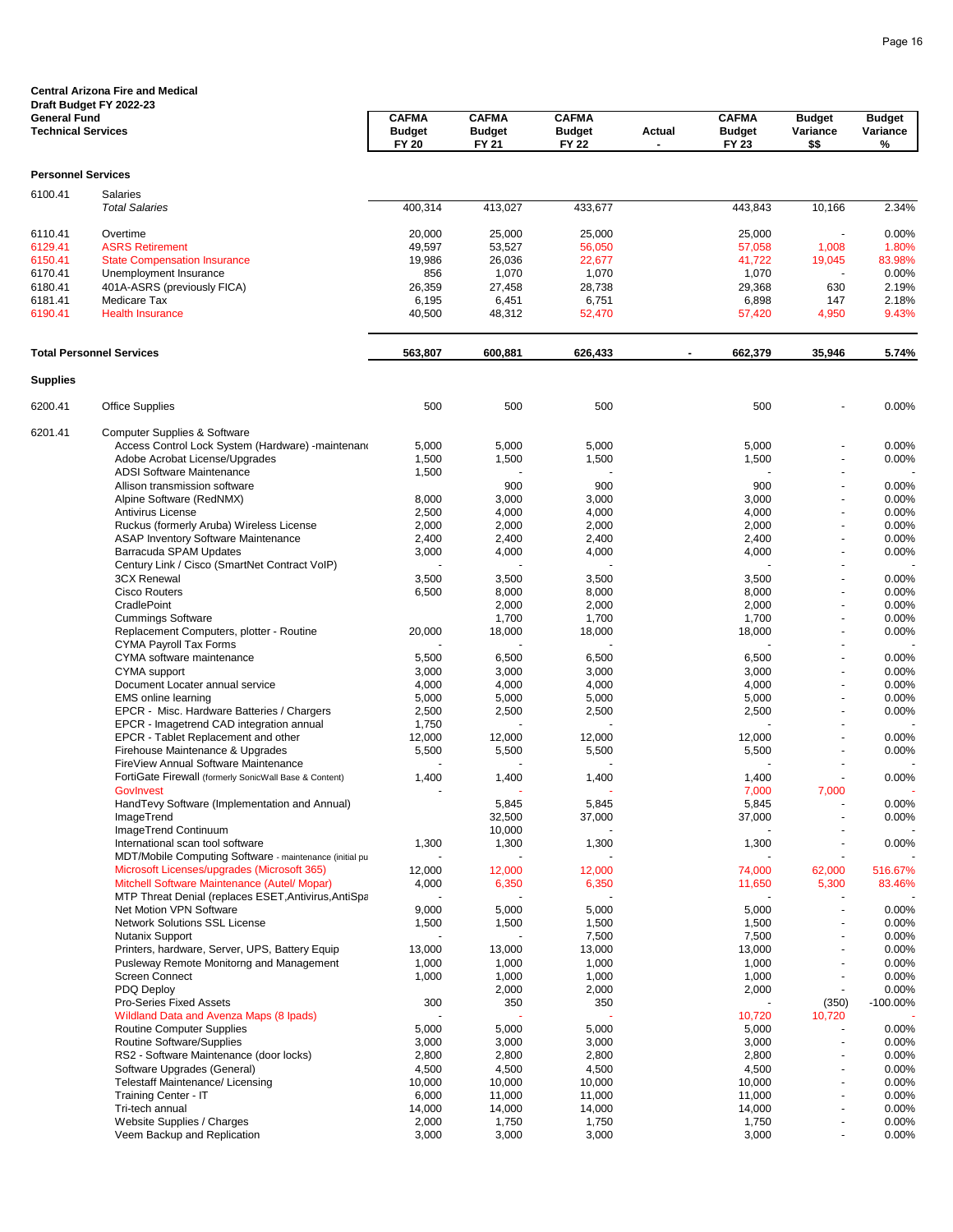| Central Arizona Fire and Medical<br>Draft Budget FY 2022-23<br>General Fund<br>Technical Services | <b>CAFMA</b><br><b>Budget</b><br><b>FY 20</b> | <b>CAFMA</b><br><b>Budget</b><br><b>FY 21</b> | <b>CAFMA</b><br><b>Budget</b><br><b>FY 22</b> | Actual | <b>CAFMA</b><br><b>Budget</b><br><b>FY 23</b> | <b>Budget</b><br>Variance<br>\$\$ | <b>Budget</b><br>Variance<br>% |
|---------------------------------------------------------------------------------------------------|-----------------------------------------------|-----------------------------------------------|-----------------------------------------------|--------|-----------------------------------------------|-----------------------------------|--------------------------------|
|                                                                                                   |                                               |                                               |                                               |        |                                               |                                   |                                |
| Zoom                                                                                              | 750                                           | 1.000                                         | 1.000                                         |        | 1.000                                         | $\blacksquare$                    | $0.00\%$                       |
| Active 911                                                                                        | 2,000                                         | 2,500                                         | 2.500                                         |        | 2,500                                         | $\blacksquare$                    | $0.00\%$                       |
| Air Advantage                                                                                     | 500                                           | 500                                           | 500                                           |        | 500                                           | $\overline{\phantom{a}}$          | $0.00\%$                       |
| Written Test Bank Software Update                                                                 | 1,000                                         | 4,100                                         | 4.100                                         |        | 4,100                                         | $\overline{a}$                    | $0.00\%$                       |
| Board Pag (Dilligent)                                                                             | .560                                          | 1,560                                         | 1,560                                         |        | 2,250                                         | 690                               | 44.23%                         |
| New Capital Asset Program                                                                         |                                               |                                               |                                               |        | 4.250                                         | 4.250                             |                                |
| <b>Total Computer Supplies &amp; Software</b>                                                     | 195,760                                       | 252,455                                       | 254,455                                       |        | 344.065                                       | 89,610                            | 35.22%                         |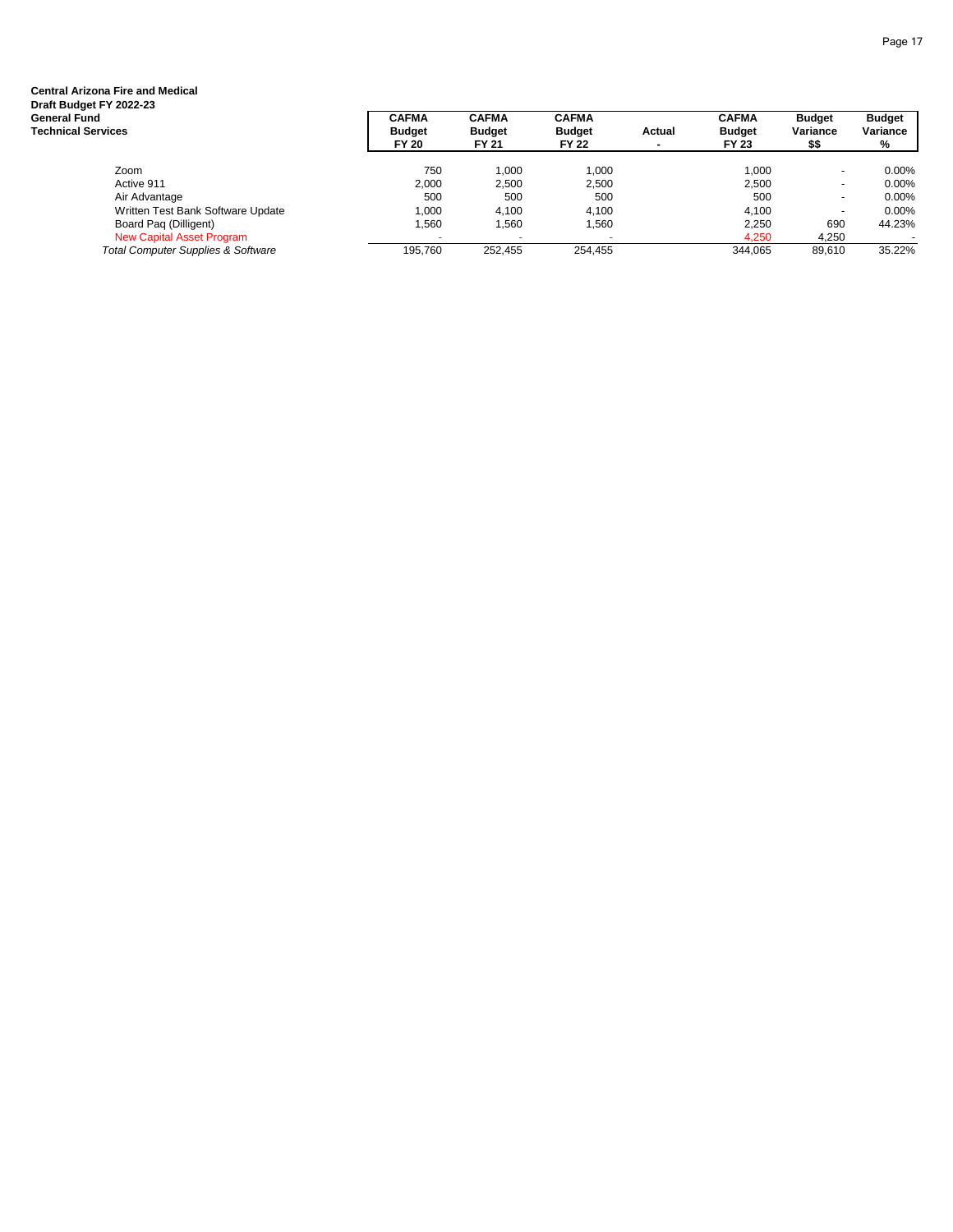|                                                  | Draft Budget FY 2022-23                                                                           |                                               |                                        |                                               |                |                                        |                                   |                                |
|--------------------------------------------------|---------------------------------------------------------------------------------------------------|-----------------------------------------------|----------------------------------------|-----------------------------------------------|----------------|----------------------------------------|-----------------------------------|--------------------------------|
| <b>General Fund</b><br><b>Technical Services</b> |                                                                                                   | <b>CAFMA</b><br><b>Budget</b><br><b>FY 20</b> | <b>CAFMA</b><br><b>Budget</b><br>FY 21 | <b>CAFMA</b><br><b>Budget</b><br><b>FY 22</b> | Actual         | <b>CAFMA</b><br><b>Budget</b><br>FY 23 | <b>Budget</b><br>Variance<br>\$\$ | <b>Budget</b><br>Variance<br>% |
|                                                  |                                                                                                   |                                               |                                        |                                               |                |                                        |                                   |                                |
| 6211.41                                          | District Mapping Program<br>Software Updates (Visio, TOPO, ArcGis, AVALabel)                      | 1,500                                         | 1,500                                  | 1,500                                         |                | 1,500                                  |                                   | 0.00%                          |
|                                                  | <b>ESRI Maintenance Agreement</b>                                                                 | 3,200                                         | 5,700                                  | 5,700                                         |                | 5,700                                  |                                   | 0.00%                          |
|                                                  | Supplies                                                                                          | 1,500                                         | 1,500                                  | 1,500                                         |                | 1,500                                  |                                   | 0.00%                          |
|                                                  | <b>Total District Mapping Program</b>                                                             | 6,200                                         | 8,700                                  | 8,700                                         |                | 8,700                                  |                                   | 0.00%                          |
| 6230.41                                          | Uniforms                                                                                          | 1,800                                         | 2,000                                  | 2,500                                         |                | 2,500                                  |                                   | $0.00\%$                       |
| 6240.41                                          | <b>Communication Supplies</b>                                                                     | 1,000                                         | 1,000                                  | 1,000                                         |                | 1,000                                  |                                   | 0.00%                          |
|                                                  |                                                                                                   |                                               |                                        |                                               |                |                                        |                                   |                                |
| 6274.41                                          | Site / Equipment Maintenance Supplies (formerly 6270)<br><b>Communication Tower Sites Routine</b> | 12,000                                        | 12,000                                 | 12,000                                        |                | 12,000                                 |                                   | 0.00%                          |
|                                                  | Glassford site road maintenance                                                                   | 5,000                                         | 5,000                                  | 5,000                                         |                | 5,000                                  |                                   | 0.00%                          |
|                                                  | Microwave Trupoint                                                                                | 1,000                                         | 1,000                                  | 1,000                                         |                | 1,000                                  | $\blacksquare$                    | 0.00%                          |
|                                                  | Microwave Equip                                                                                   | 7,000                                         | 7,000                                  | 7,000                                         |                | 7,000                                  |                                   | 0.00%                          |
|                                                  | <b>Total Building Maintenance Supplies - Communications</b>                                       | 25,000                                        | 25,000                                 | 25,000                                        |                | 25,000                                 | $\blacksquare$                    | 0.00%                          |
| 6280.41                                          | Radio / Pager Maintenance                                                                         |                                               |                                        |                                               |                |                                        |                                   |                                |
|                                                  | Routine                                                                                           | 10,500                                        | 10,500                                 | 10,500                                        |                | 10,500                                 |                                   | 0.00%                          |
|                                                  | Radio Battery Replacement                                                                         | 6,250                                         | 6,250                                  | 6,250                                         |                | 6,250                                  |                                   | 0.00%                          |
|                                                  | Regular radio replacement (lease payment FY18-22)                                                 | 57,000                                        | 57,000                                 | 57,000                                        |                | 57,000                                 |                                   | 0.00%                          |
|                                                  | Pagers (15) Replace / Repair                                                                      |                                               |                                        |                                               |                |                                        |                                   |                                |
|                                                  | <b>Station Alerting Equipment</b>                                                                 | 5,000                                         | 5,000                                  | 5,000                                         |                | 5,000                                  | $\blacksquare$                    | 0.00%                          |
|                                                  | Wildland replacement radios & equipment (+Ipads)                                                  | 7,500                                         | 17,000                                 | 17,000                                        |                | 25,000                                 | 8,000                             | 47.06%<br>0.00%                |
|                                                  | Headsets Parts / Supplies & Maintenance                                                           | 3,750                                         | 3,750                                  | 3,750                                         |                | 3,750                                  |                                   |                                |
|                                                  | Total Radio / Pager Maintenance                                                                   | 90,000                                        | 99,500                                 | 99,500                                        |                | 107,500                                | 8,000                             | 8.04%                          |
| 6281.41                                          | Supplies for Oustside Agency Work                                                                 | 10,000                                        | 10,000                                 | 10,000                                        |                | 10,000                                 |                                   | 0.00%                          |
| 6288.41                                          | <b>Batteries</b>                                                                                  | 150                                           | 150                                    | 150                                           |                | 150                                    |                                   | 0.00%                          |
| 6292.41                                          | Communications / Technician Tools & Equipment                                                     |                                               |                                        |                                               |                |                                        |                                   |                                |
|                                                  | Routine Tools & Equipment                                                                         | 6,750                                         | 6,750                                  | 6,750                                         |                | 6,750                                  |                                   | 0.00%                          |
|                                                  | Total Communications/Radio Technician Equipment                                                   | 6,750                                         | 6,750                                  | 6,750                                         |                | 6,750                                  |                                   | 0.00%                          |
| <b>Total Supplies</b>                            |                                                                                                   | 337,160                                       | 406,055                                | 408,555                                       | $\blacksquare$ | 506,165                                | 97,610                            | 23.89%                         |
|                                                  |                                                                                                   |                                               |                                        |                                               |                |                                        |                                   |                                |
|                                                  | <b>Services and Charges</b>                                                                       |                                               |                                        |                                               |                |                                        |                                   |                                |
| 6405.41                                          | <b>Other Professional Services</b><br>FCC Licensing (New Paths Microwave / VHF / UHF)             | 7,500                                         | 7,500                                  | 7,500                                         |                | 7,500                                  |                                   | 0.00%                          |
|                                                  | IT Outsourced Support - Labor                                                                     | 30,000                                        | 30,000                                 | 30,000                                        |                | 30,000                                 |                                   | $0.00\%$                       |
|                                                  | <b>Special Projects</b>                                                                           | 44,000                                        | 44,000                                 | 44,000                                        |                | 44,000                                 |                                   | 0.00%                          |
|                                                  | EPCR Support (6201)                                                                               | 0                                             |                                        |                                               |                |                                        |                                   |                                |
|                                                  | <b>Total Other Professional Services</b>                                                          | 81,500                                        | 81,500                                 | 81.500                                        | $\blacksquare$ | 81,500                                 |                                   | 0.00%                          |
|                                                  |                                                                                                   |                                               |                                        |                                               |                |                                        |                                   |                                |
| 6430.41                                          | Communications (previously in Admin)<br>Monthly (CenturyLink, Long Distance)                      |                                               |                                        |                                               |                |                                        |                                   |                                |
|                                                  | Phone Line                                                                                        | 20,000<br>900                                 | 20,000<br>900                          | 20,000<br>900                                 |                | 20,000<br>900                          |                                   | 0.00%                          |
|                                                  | Cell Phones                                                                                       | 41,300                                        | 41,300                                 | 41,300                                        |                | 41,300                                 |                                   | 0.00%                          |
|                                                  | Cable One Internet                                                                                | 13,800                                        | 13,800                                 | 13,800                                        |                | 13,800                                 |                                   | 0.00%                          |
|                                                  | Global Star - Satellite Phones                                                                    | 2,700                                         | 2,700                                  | 2,700                                         |                | 2,700                                  |                                   | 0.00%                          |
|                                                  | Mobile Data                                                                                       | 10,000                                        | 10,000                                 | 10,000                                        |                | 10,000                                 | $\blacksquare$                    | 0.00%                          |
|                                                  | Phone Repair/Rplce/Upgrade/Equip                                                                  | 3,000                                         | 3,000                                  | 3,000                                         |                | 3,000                                  |                                   | 0.00%                          |
|                                                  | <b>Total Communications</b>                                                                       | 91,700                                        | 91,700                                 | 91,700                                        |                | 91,700                                 | $\blacksquare$                    | 0.00%                          |
| 6590.41                                          | Training & Travel                                                                                 |                                               |                                        |                                               |                |                                        |                                   |                                |
|                                                  | All Tech Services personnel                                                                       | 6,500                                         | 6,500                                  | 6,500                                         |                | 6,500                                  |                                   | $\overline{\phantom{a}}$       |
|                                                  | <b>Total Training &amp; Travel</b>                                                                | 6,500                                         | 6,500                                  | 6,500                                         |                | 6,500                                  |                                   | 0.00%                          |
| 6630.41                                          | Contract Services / Communications & IT                                                           |                                               |                                        |                                               |                |                                        |                                   |                                |
|                                                  | Conectivity (CYFD)                                                                                |                                               |                                        |                                               |                |                                        |                                   |                                |
|                                                  | Glassford State Land Lease / Right-of-way                                                         | 3,500                                         | 3,500                                  | 3,500                                         |                | 3,500                                  |                                   | 0.00%                          |
|                                                  | Mt. Francis Improvement District<br>Forest Service - Mt. Francis                                  | 500                                           | 500                                    | 500                                           |                | 500                                    |                                   | 0.00%                          |
|                                                  | Total Contract Services / Communications & IT                                                     | 4,400<br>8,400                                | 4,400<br>8,400                         | 4,400<br>8,400                                |                | 4,400<br>8,400                         | $\overline{\phantom{a}}$          | 0.00%<br>0.00%                 |
|                                                  |                                                                                                   |                                               |                                        |                                               |                |                                        |                                   |                                |
|                                                  | <b>Total Services and Charges</b>                                                                 | 188,100                                       | 188,100                                | 188,100                                       |                | 188,100                                |                                   | $0.00\%$                       |

### **Capital Outlay**

7730.3 Capital Outlay - Vehicles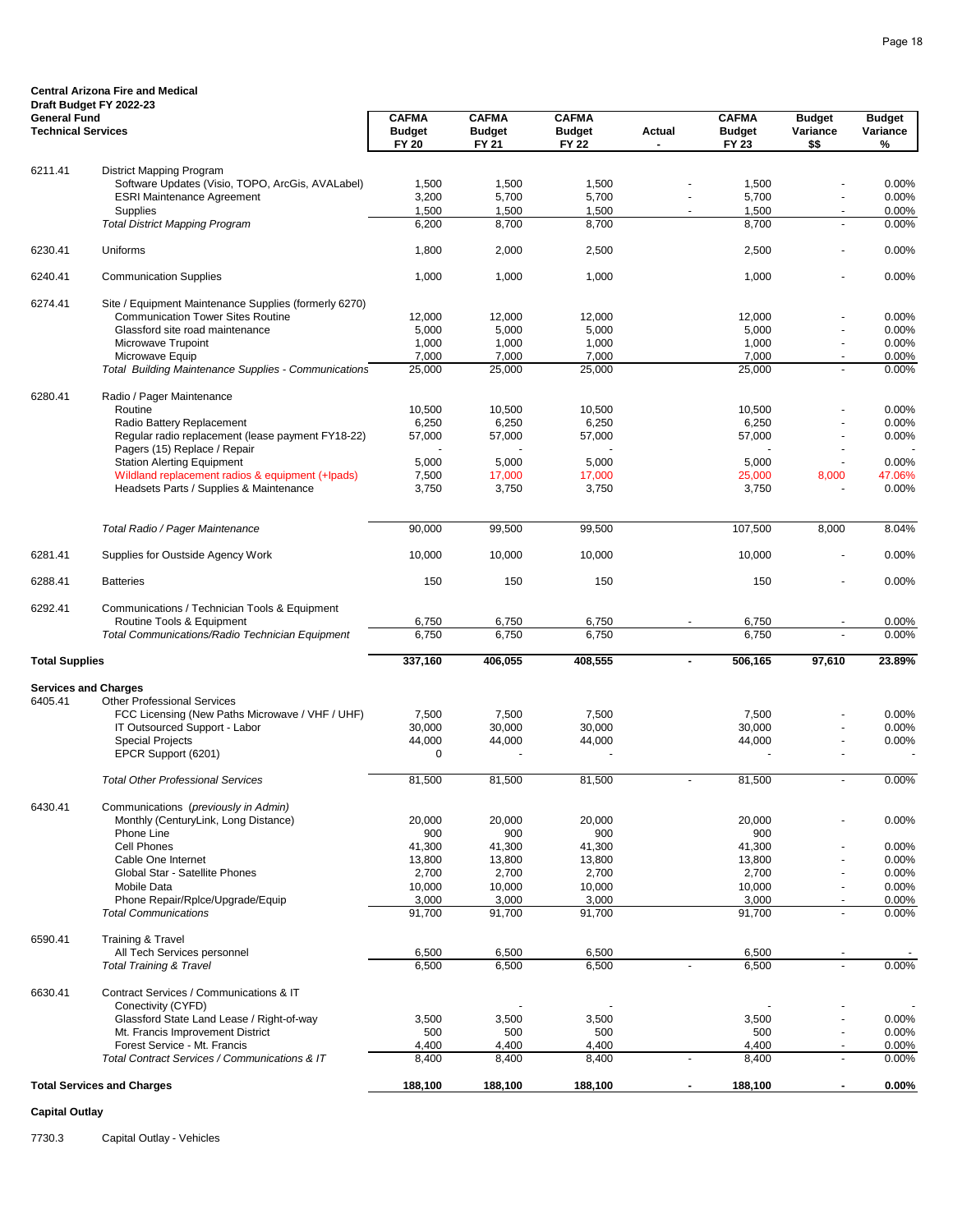### **Central Arizona Fire and Medical Draft Budget FY 2022-23**

| <b>General Fund</b><br><b>Technical Services</b> |                                                        | CAFMA<br><b>Budget</b><br><b>FY 20</b> | <b>CAFMA</b><br><b>Budget</b><br>FY 21 | CAFMA<br><b>Budget</b><br><b>FY 22</b> | Actual | <b>CAFMA</b><br><b>Budget</b><br><b>FY 23</b> | <b>Budget</b><br>Variance<br>\$\$ | Budget<br>Variance<br>% |
|--------------------------------------------------|--------------------------------------------------------|----------------------------------------|----------------------------------------|----------------------------------------|--------|-----------------------------------------------|-----------------------------------|-------------------------|
|                                                  | <b>New Tech Services Vehicle</b>                       |                                        |                                        | 49,141                                 |        | 60,000                                        | 10,859                            | 22.10%                  |
|                                                  | <b>Radio Equipment for New Engines</b>                 |                                        | 30,000                                 | 15,000                                 |        |                                               | (15,000)                          | $-100.00\%$             |
|                                                  | <b>Radio Equipment for New Brush Trucks</b>            |                                        |                                        | 5,500                                  |        |                                               | (5,500)                           | $-100.00\%$             |
|                                                  | Radio Equipment for New Non-Ops Staff Vehicles         |                                        |                                        | 7,500                                  |        | 7,500                                         |                                   | 0.00%                   |
|                                                  | Radio Equipment for New Ops Staff Vehicles             |                                        |                                        | 12,000                                 |        |                                               | (12,000)                          | $-100.00\%$             |
| 7750.41                                          | Capital Outlay - Communication/IT<br>Telestaff upgrade |                                        |                                        |                                        |        |                                               |                                   |                         |
|                                                  | <b>Comm and Network Upgrades</b>                       | 200,000                                | 200,000                                | 200,000                                |        | 150,000                                       | (50,000)                          | $-25.00\%$              |
|                                                  | Door Lock Replacement                                  | 30,000                                 | 30,000                                 | 30,000                                 |        |                                               | (30,000)                          | $-100.00\%$             |
|                                                  | Microsoft OS and Office upgrade                        | 65,000                                 |                                        |                                        |        |                                               |                                   |                         |
|                                                  | Opticom                                                |                                        |                                        |                                        |        | 150,000                                       | 150,000                           |                         |
|                                                  | Battailion 6 Radio Replacement                         |                                        |                                        |                                        |        |                                               |                                   |                         |
| <b>Total Capital Outlay</b>                      |                                                        | 295,000                                | 260,000                                | 319,141                                |        | 367,500                                       | 48,359                            | 15.15%                  |
|                                                  | <b>Total Technical Services Budget</b>                 | 1,384,067                              | 1,455,036                              | 1,542,229                              |        | 1,724,144                                     | 181,915                           | 11.80%                  |
| Contingency                                      |                                                        | 54,453                                 | 59,752                                 | 61,154                                 |        | 67,832                                        | 6,678                             | 10.92%                  |
|                                                  | <b>Total Budget with Contingency</b>                   | 1,438,520                              | 1,514,788                              | 1,603,383                              |        | 1,791,976                                     | 188,593                           | 11.76%                  |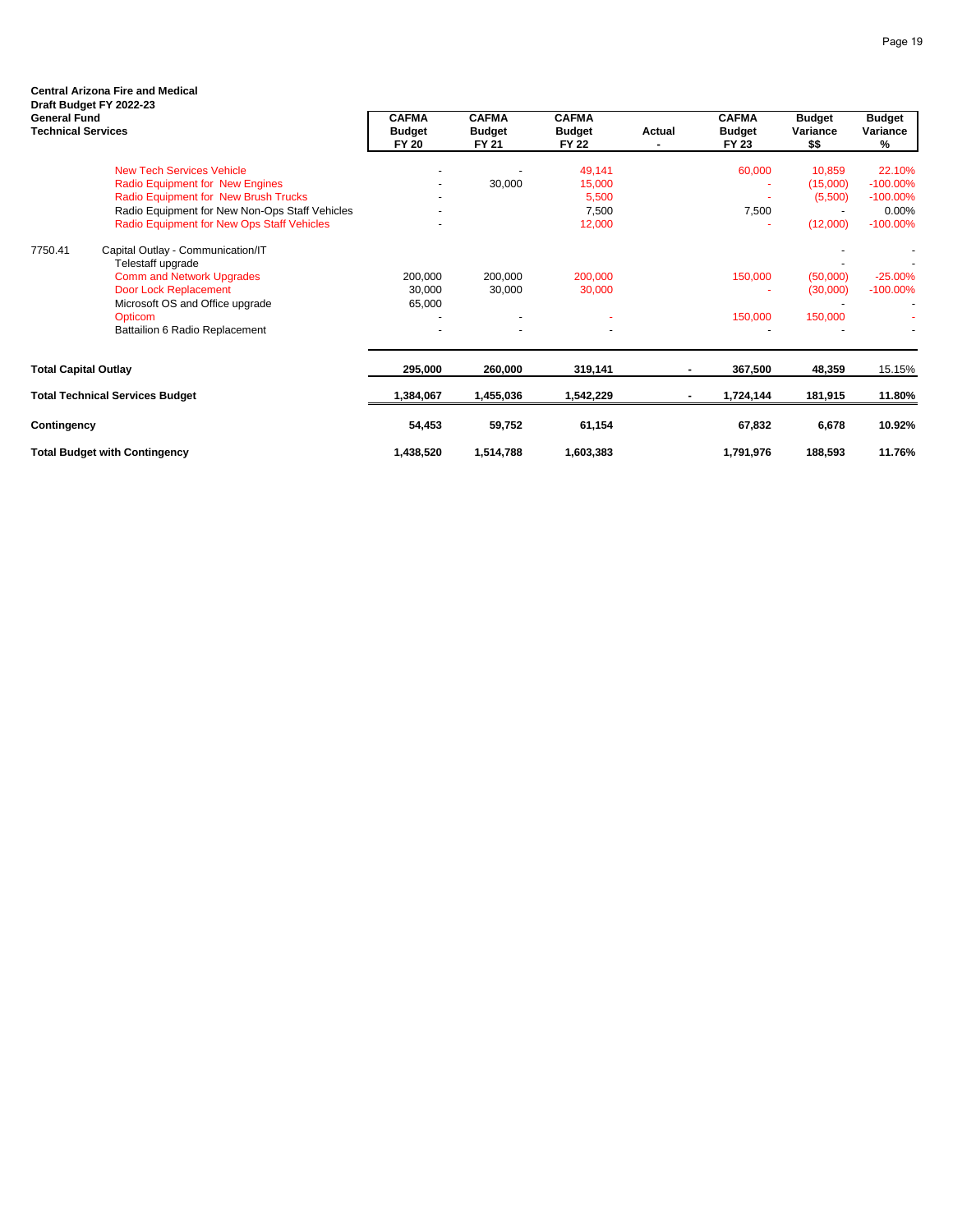|                                                      | <b>Central Arizona Fire and Medical</b>                                        |                               |                               |                               |                |                               |                                  |                           |
|------------------------------------------------------|--------------------------------------------------------------------------------|-------------------------------|-------------------------------|-------------------------------|----------------|-------------------------------|----------------------------------|---------------------------|
| Draft Budget FY 2022-23                              |                                                                                |                               |                               |                               |                |                               |                                  |                           |
| <b>General Fund</b><br><b>Facilities Maintenance</b> |                                                                                | <b>CAFMA</b><br><b>Budget</b> | <b>CAFMA</b><br><b>Budget</b> | <b>CAFMA</b><br><b>Budget</b> | Actual         | <b>CAFMA</b><br><b>Budget</b> | <b>Budget</b><br>Variance        | <b>Budget</b><br>Variance |
|                                                      |                                                                                | <b>FY 20</b>                  | FY 21                         | <b>FY 22</b>                  | $\blacksquare$ | FY 23                         | \$\$                             | %                         |
| <b>Personnel Services</b>                            |                                                                                |                               |                               |                               |                |                               |                                  |                           |
| 6100.43                                              | Salaries                                                                       |                               |                               |                               |                |                               |                                  |                           |
|                                                      | <b>Total Salaries</b>                                                          | 92,645                        | 117,679                       | 129,519                       |                | 139,977                       | 10,458                           | 8.07%                     |
| 6110.43                                              | Overtime                                                                       | 3,240                         | 5,000                         | 5,000                         |                | 5,000                         |                                  | 0.00%                     |
| 6129.43                                              | <b>ASRS Retirement</b>                                                         | 16,223                        | 14,991                        | 16,438                        |                | 17,644                        | 1,206                            | 7.34%                     |
| 6150.43                                              | <b>State Compensation Insurance</b>                                            | 6,564                         | 7,292                         | 6,651                         |                | 12,902                        | 6,251                            | 93.99%                    |
| 6170.43                                              | Unemployment Insurance                                                         | 321                           | 428                           | 428                           |                | 428                           |                                  | 0.00%                     |
| 6180.43                                              | 401A-ASRS (previously FICA)                                                    | 1,575                         | 7,606                         | 8,340                         |                | 8,989                         | 649                              | 7.78%                     |
| 6181.43                                              | Medicare Tax                                                                   | 1,925                         | 1,779                         | 1,951                         |                | 2,102                         | 151                              | 7.74%                     |
| 6190.43                                              | <b>Health Insurance</b>                                                        | 14,310                        | 17,568                        | 19,080                        |                | 20,880                        | 1,800                            | 9.43%                     |
| <b>Total Personnel Services</b>                      |                                                                                | 136,803                       | 172,343                       | 187,407                       |                | 207,922                       | 20,515                           | 10.95%                    |
| <b>Supplies</b>                                      |                                                                                |                               |                               |                               |                |                               |                                  |                           |
| 6230.43                                              | Uniforms                                                                       | 450                           | 1,000                         | 1,000                         |                | 1,000                         |                                  | 0.00%                     |
| 6240.43                                              | <b>Facilities Maintenance Supplies</b>                                         | 530                           | 530                           | 530                           |                | 530                           |                                  | 0.00%                     |
| 6270.4.3.001                                         | Building Maintenance Supplies (Maint Acct for Stns)                            | 20,500                        | 20,500                        | 20,500                        |                | 20,500                        |                                  | 0.00%                     |
| 6270.4.3.002                                         | <b>Building Maintenance Supplies - Facilities</b>                              | 2,500                         | 2,500                         | 2,500                         |                | 2,500                         | $\frac{1}{2}$                    | 0.00%                     |
| 6270.4.3.003                                         | Building Maintenance Supplies - 61 Administration                              |                               |                               |                               |                |                               |                                  |                           |
| 6270.4.3.011                                         | Administration                                                                 | 7,000                         | 7,000                         | 7,000                         |                | 7,000                         |                                  | 0.00%                     |
| 6270.4.3.035                                         | <b>Building Maintenance Supplies - Training Center</b>                         | 13,500                        | 13,500                        | 13,500                        |                | 13,500                        |                                  | 0.00%                     |
| 6270.4.3.041                                         | <b>Building Maintenance Supplies - Technical Services</b>                      | 4,000                         | 4,000                         | 4,000                         |                | 4,000                         |                                  | 0.00%                     |
| 6270.4.3.048                                         | Building Maintenance Supplies - Fleet Maintenance                              | 5,000                         | 5,000                         | 5,000                         |                | 5,000                         | $\overline{a}$                   | 0.00%                     |
| 6270.4.3.049                                         | <b>Building Maintenance Supplies - Warehouse</b>                               | 5,000                         | 5,000                         | 5,000                         |                | 5,000                         |                                  | 0.00%                     |
| 6270.4.3.050                                         | Building Maintenacne Supplies - Station 50                                     | 4,000                         | 4,000                         | 4,000                         |                | 4,000                         | $\overline{a}$                   | 0.00%                     |
| 6270.4.3.051                                         | Building Maintenance Supplies - Station 51                                     | 5,600                         | 5,600                         | 5,600                         |                | 5,600                         |                                  | 0.00%                     |
| 6270.4.3.052                                         | Building Maintenance Supplies - Station 52                                     | 2,000                         | 2,000                         | 2,000                         |                | 2,000                         | $\overline{a}$                   | 0.00%                     |
| 6270.4.3.053                                         | Building Maintenance Supplies - Station 53                                     | 5,000                         | 5,000                         | 5,000                         |                | 5,000                         |                                  | 0.00%                     |
| 6270.4.3.054                                         | Building Maintenance Supplies - Station 54                                     | 5,000                         | 5,000                         | 5,000                         |                | 5,000                         | $\blacksquare$                   | 0.00%                     |
| 6270.4.3.056                                         | Building Maintenance Supplies - Station 56                                     | 2,000                         | 2,000                         | 2,000                         |                | 2,000                         | $\overline{a}$                   | 0.00%                     |
| 6270.4.3.057                                         | Building Maintenance Supplies - Station 57                                     | 5,000                         | 5,000                         | 5,000                         |                | 5,000                         | $\blacksquare$                   | 0.00%                     |
| 6270.4.3.058                                         | Building Maintenance Supplies - Station 58                                     | 5,000                         | 5,000                         | 5,000                         |                | 5,000                         | $\overline{a}$                   | 0.00%                     |
| 6270.4.3.059                                         | Building Maintenance Supplies - Station 59                                     | 5,000                         | 5,000                         | 5,000                         |                | 5,000                         |                                  | 0.00%                     |
| 6270.4.3.061                                         | Building Maintenance Supplies - Station 61                                     | 9,000                         | 9,000                         | 9,000                         |                | 9,000                         | $\overline{a}$                   | 0.00%                     |
| 6270.4.3.062                                         | Building Maintenance Supplies - Station 62                                     | 5,000                         | 5,000                         | 5,000                         |                | 5,000                         | ٠                                | 0.00%                     |
| 6270.4.3.063                                         | Building Maintenance Supplies - Station 63                                     | 5,000                         | 5,000                         | 5,000                         |                | 5,000                         | $\frac{1}{2}$                    | 0.00%                     |
| 6270.4.3.064                                         | Building Maintenance Supplies - Station 64                                     |                               |                               |                               |                |                               | ä,                               |                           |
|                                                      | Total Building Maintenance - Routine                                           | 115,100                       | 115,100                       | 115,100                       | $\blacksquare$ | 115,100                       | $\blacksquare$                   | 0.00%                     |
| 6270.4.3.100                                         | Large Projects                                                                 |                               |                               |                               |                |                               |                                  |                           |
|                                                      | Large building maintenance projects                                            |                               |                               | 175,000                       |                | 150,000                       | (25,000)                         | $-14.29%$                 |
|                                                      | Routine work                                                                   | 25,000                        | 25,000                        |                               |                |                               |                                  |                           |
|                                                      | Asphalt replacement                                                            | 30,000                        | 30,000                        |                               |                |                               |                                  |                           |
|                                                      | Large Project - changes annualy                                                | 55,000                        | 55,000                        |                               |                |                               |                                  |                           |
|                                                      | Landscaping equipment                                                          |                               |                               |                               |                |                               |                                  |                           |
|                                                      | Grease Trap Pump                                                               | 2,500                         | 2,500                         |                               |                |                               |                                  |                           |
|                                                      | <b>Airmation Filters</b>                                                       |                               |                               |                               |                |                               |                                  | $\ddot{\phantom{1}}$      |
|                                                      | <b>Total Building Maintenance</b>                                              | 112,500                       | 112,500                       | 175,000                       |                | 150,000                       | (25,000)                         | $-14.29%$                 |
| 6271.4.3                                             | Furniture & Fixture Replacement                                                |                               |                               |                               |                |                               |                                  |                           |
|                                                      | <b>CARTA Furniture &amp; Fixtures</b>                                          | 1,700                         | 1,700                         | 1,700                         |                | 1,700                         |                                  | 0.00%                     |
|                                                      | <b>Technical Services</b>                                                      | 1,750                         | 1,750                         | 1,750                         |                | 1,750                         |                                  | 0.00%                     |
|                                                      | Routine Furniture Replacement (chairs, tables, beds)                           | 12,500                        | 12,500                        | 12,500                        |                | 12,500                        | ٠                                | 0.00%                     |
|                                                      | Routine Fixture/Appliance Replacement<br>Total Furniture & Fixture Replacement | 13,250<br>29,200              | 13,250<br>29,200              | 13,250<br>29,200              |                | 13,250<br>29,200              | $\blacksquare$<br>$\blacksquare$ | 0.00%<br>0.00%            |
|                                                      |                                                                                |                               |                               |                               |                |                               |                                  |                           |
| 6296.43<br>6300.43                                   | Rentals<br>Small Tools (Snow Blower and Plow)                                  | ÷<br>11,500                   | $\sim$<br>11,500              | 11,500                        |                | 11,500                        | $\overline{a}$<br>$\blacksquare$ | 0.00%                     |
| <b>Total Supplies</b>                                |                                                                                | 269,280                       | 269,830                       | 332,330                       |                | 307,330                       | (25,000)                         | -7.52%                    |
|                                                      |                                                                                |                               |                               |                               |                |                               |                                  |                           |
| <b>Services and Charges</b><br>6405.43               | <b>Other Professional Services</b>                                             |                               |                               |                               |                |                               |                                  |                           |
|                                                      | Alarm / Sprinkler Annual Maintenance                                           | 5,700                         | 9,700                         | 9,700                         |                | 9,700                         |                                  | 0.00%                     |
|                                                      | Fire and security alarm monitoring                                             | 11,000                        | 11,000                        | 11,000                        |                | 11,000                        |                                  | 0.00%                     |
|                                                      | Backflow Test @ St. 59, 57, 533, 53, & Maint.                                  | 650                           | 650                           | 650                           |                | 650                           | ٠                                | 0.00%                     |
|                                                      | <b>Generator Service Contract</b>                                              | 18,500                        | 18,500                        | 18,500                        |                | 18,500                        |                                  | 0.00%                     |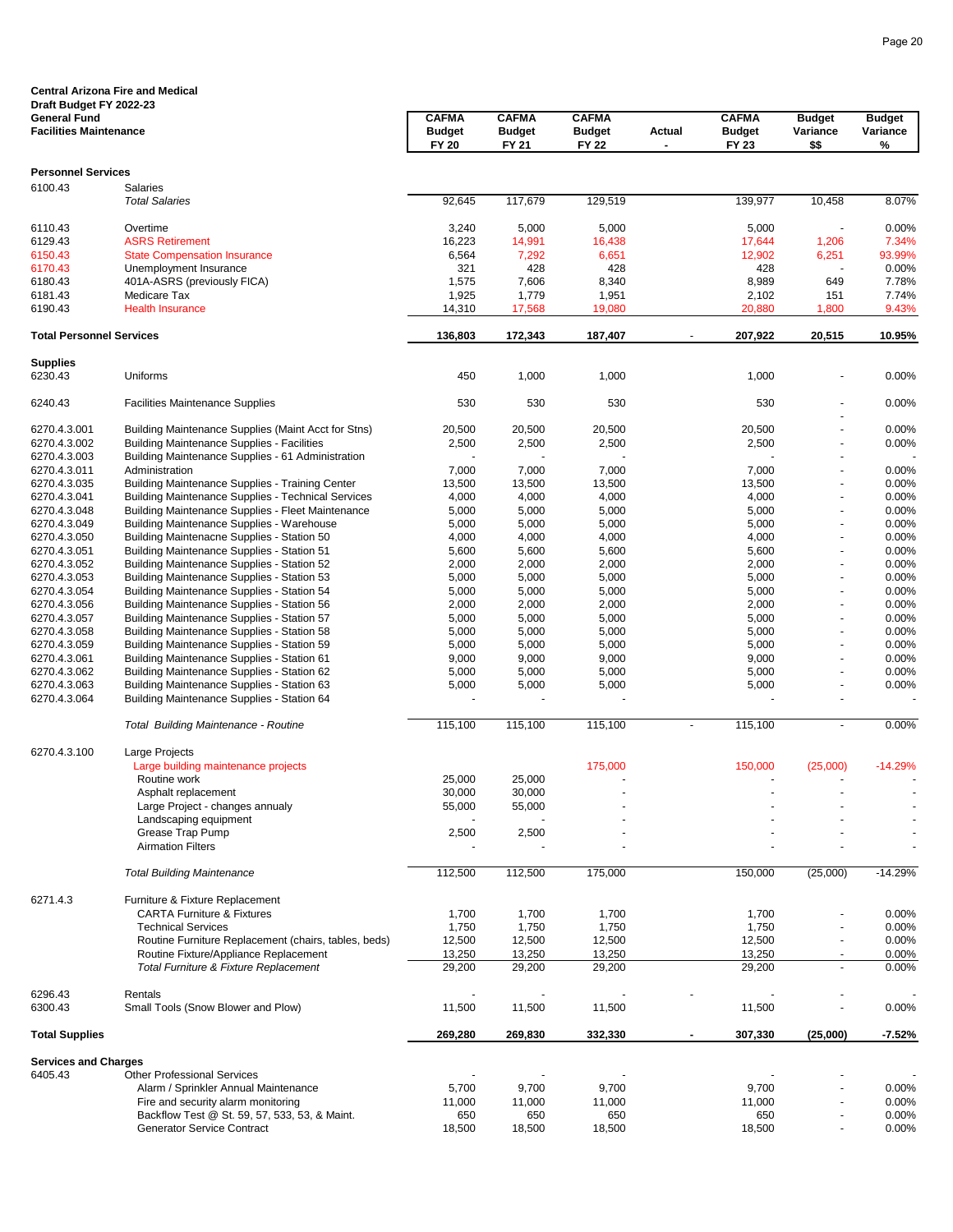#### **Central Arizona Fire and Medical Draft Budget FY 2022-23**

| <b>General Fund</b><br><b>Facilities Maintenance</b> |                                                                                | <b>CAFMA</b><br><b>Budget</b><br><b>FY 20</b> | <b>CAFMA</b><br><b>Budget</b><br>FY 21 | <b>CAFMA</b><br><b>Budget</b><br><b>FY 22</b> | Actual | <b>CAFMA</b><br><b>Budget</b><br>FY 23 | <b>Budget</b><br>Variance<br>\$\$ | <b>Budget</b><br>Variance<br>% |
|------------------------------------------------------|--------------------------------------------------------------------------------|-----------------------------------------------|----------------------------------------|-----------------------------------------------|--------|----------------------------------------|-----------------------------------|--------------------------------|
|                                                      | Administrative building                                                        | 3,600                                         | 4,600                                  | 4,600                                         |        | 4,600                                  |                                   | 0.00%                          |
|                                                      | <b>Total Other Professional Services</b>                                       | 39,450                                        | 44,450                                 | 44,450                                        |        | 44,450                                 |                                   | 0.00%                          |
| 6535.43                                              | Pest Control                                                                   | 5,000                                         | 5,000                                  | 5,000                                         |        | 5,000                                  |                                   | 0.00%                          |
| 6508.43                                              | Cable TV                                                                       | 1,575                                         | 1,575                                  | 1,575                                         |        | 1,575                                  | ä,                                | 0.00%                          |
| 6510.43                                              | Electric                                                                       | 168,973                                       | 168,973                                | 168,973                                       |        | 168,500                                | (473)                             | $-0.28%$                       |
| 6512.43                                              | Sanitation                                                                     | 9,260                                         | 9,260                                  | 9,260                                         |        | 9,260                                  | $\blacksquare$                    | 0.00%                          |
| 6520.43                                              | <b>Natural Gas</b>                                                             | 22,150                                        | 22,150                                 | 22,150                                        |        | 22,150                                 |                                   | 0.00%                          |
| 6530.43                                              | <b>LPG</b>                                                                     | 32,725                                        | 32,725                                 | 32,725                                        |        | 32,725                                 |                                   | 0.00%                          |
| 6540.43                                              | Water/Sewer                                                                    | 20,940                                        | 20,940                                 | 20,940                                        |        | 20,940                                 | ä,                                | 0.00%                          |
|                                                      | <b>Total Utilities</b>                                                         | 255,623                                       | 255,623                                | 255,623                                       |        | 255,150                                | (473)                             | $-0.19%$                       |
| 6580.43                                              | Outside Repair & Maintenance - Equipment                                       |                                               |                                        |                                               |        |                                        |                                   |                                |
|                                                      | Fire Exting Svc                                                                | 1,200                                         | 1,200                                  | 1,200                                         |        | 1,200                                  |                                   | 0.00%                          |
|                                                      | PT Equipment Repair                                                            | 1,500                                         | 1,500                                  | 1,500                                         |        | 1,500                                  |                                   | 0.00%                          |
|                                                      | Total Outside Repair & Maintenance - Equipment                                 | 2,700                                         | 2,700                                  | 2,700                                         |        | 2,700                                  |                                   | 0.00%                          |
| 6590.43                                              | <b>Training &amp; Travel</b>                                                   |                                               | 1,500                                  | 1,500                                         |        | 1,500                                  | 0                                 | 0.00%                          |
| <b>Total Services and Charges</b>                    |                                                                                | 302,773                                       | 309,273                                | 309,273                                       |        | 308,800                                | (473)                             | $-0.15%$                       |
| <b>Capital Outlay</b>                                |                                                                                |                                               |                                        |                                               |        |                                        |                                   |                                |
| 7730.48                                              | Capital Outlay - Vehicles                                                      |                                               |                                        |                                               |        |                                        |                                   |                                |
|                                                      | <b>Facilities Truck</b>                                                        |                                               | 47,710                                 |                                               |        |                                        |                                   |                                |
| 7720.43                                              | Capital Outlay - Building                                                      |                                               |                                        |                                               |        |                                        |                                   |                                |
|                                                      | Station 53 Kitchen                                                             | 45,000                                        |                                        |                                               |        |                                        |                                   |                                |
|                                                      | <b>Station 53 East Side Remodel</b>                                            |                                               | 50,000                                 | 50,000                                        |        |                                        | (50,000)                          | $-100.00\%$                    |
|                                                      | Station 72 kitchen, windows, generator                                         |                                               | 100,000                                |                                               |        |                                        |                                   |                                |
|                                                      | <b>Stattion 58 Workout Room Remodel</b>                                        |                                               |                                        |                                               |        | 50,000                                 |                                   |                                |
|                                                      | Garage Door replacement long term replacement plan                             | 40,000                                        | 32,000                                 | 32,000                                        |        |                                        | (32,000)                          | $-100.00\%$                    |
|                                                      | Parking Lot long term Plan                                                     | 150,000                                       | 84,500                                 | 84,500                                        |        | 100,000                                | 15,500                            | 18.34%                         |
|                                                      | Station 53/59 fence and gates                                                  |                                               | 150,000                                |                                               |        |                                        |                                   |                                |
|                                                      | HVAC/Water Heater long term replacement plan                                   | 32,000                                        | 20,000                                 |                                               |        | ٠.                                     |                                   |                                |
|                                                      | Station 63 Remodel (total \$1,000,000)<br><b>Station 59 Apparatus Building</b> |                                               |                                        | 300,000<br>330,000                            |        | ÷.                                     | (300,000)<br>(330,000)            | $-100.00\%$<br>$-100.00\%$     |
|                                                      |                                                                                |                                               |                                        |                                               |        |                                        |                                   |                                |
| <b>Total Capital Outlay</b>                          |                                                                                | 267,000                                       | 484,210                                | 796,500                                       |        | 150,000                                | (646, 500)                        | $-81.17%$                      |
|                                                      | <b>Total Facilities Maintenance Budget</b>                                     | 975,856                                       | 1,235,656                              | 1,625,510                                     |        | 974,052                                | (651, 458)                        | -40.08%                        |
| Contingency                                          |                                                                                | 34.962                                        | 37,572                                 | 41,451                                        |        | 41.203                                 | (248)                             | $-0.60\%$                      |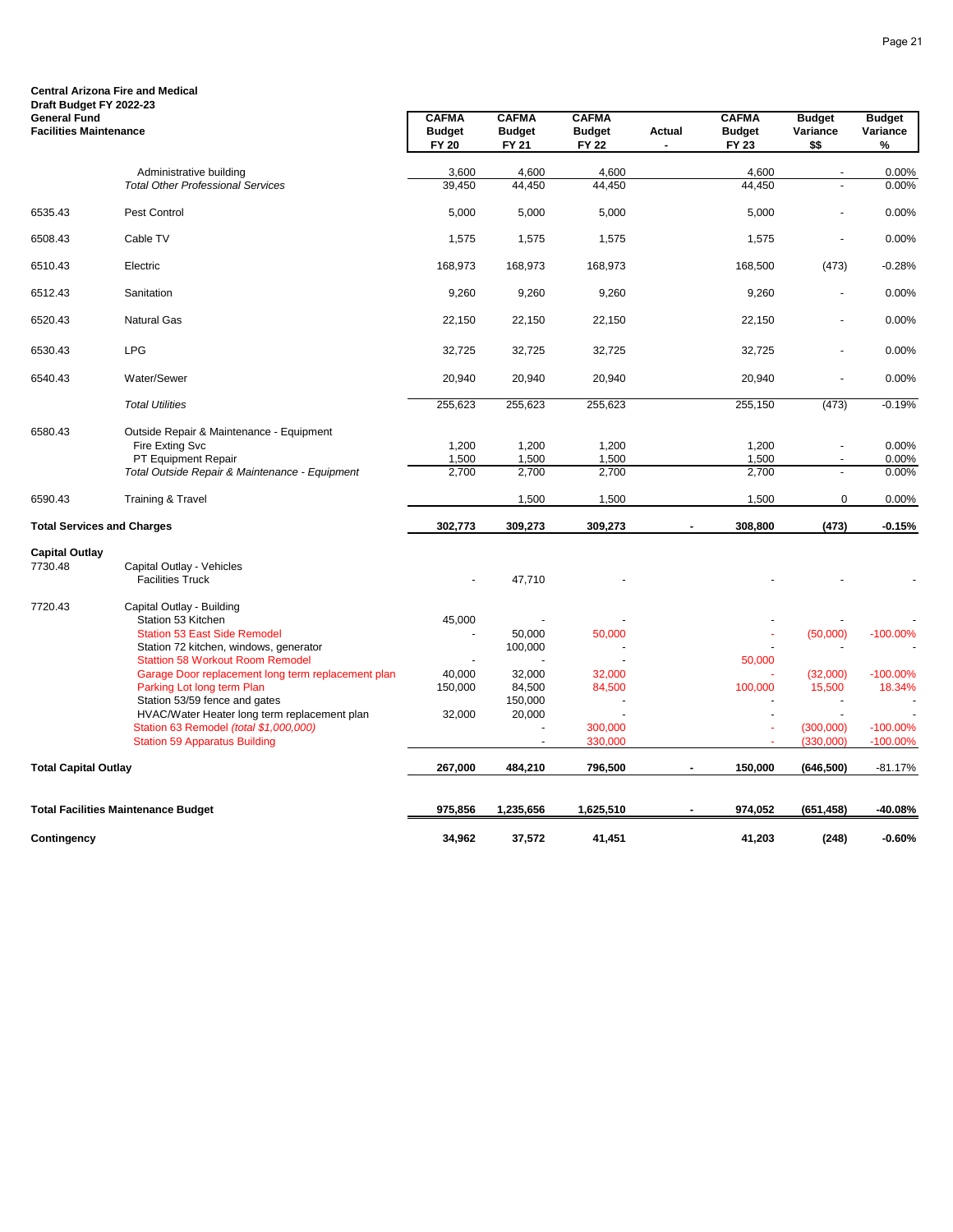|                                                 | <b>Central Arizona Fire and Medical</b><br>Draft Budget FY 2022-23                              |                                               |                                               |                                               |               |                                        |                                   |                                |
|-------------------------------------------------|-------------------------------------------------------------------------------------------------|-----------------------------------------------|-----------------------------------------------|-----------------------------------------------|---------------|----------------------------------------|-----------------------------------|--------------------------------|
| <b>General Fund</b><br><b>Fleet Maintenance</b> |                                                                                                 | <b>CAFMA</b><br><b>Budget</b><br><b>FY 20</b> | <b>CAFMA</b><br><b>Budget</b><br><b>FY 21</b> | <b>CAFMA</b><br><b>Budget</b><br><b>FY 22</b> | <b>Actual</b> | <b>CAFMA</b><br><b>Budget</b><br>FY 23 | <b>Budget</b><br>Variance<br>\$\$ | <b>Budget</b><br>Variance<br>% |
| <b>Personnel Services</b>                       |                                                                                                 |                                               |                                               |                                               |               |                                        |                                   |                                |
| 6100.48                                         | <b>Salaries</b>                                                                                 |                                               |                                               |                                               |               |                                        |                                   |                                |
|                                                 | <b>Total Salaries</b>                                                                           | 357,336                                       | 380,092                                       | 413,251                                       |               | 391,395                                | (21, 856)                         | $-5.29%$                       |
| 6104.48                                         | <b>Supervisory Assignment</b>                                                                   | 400                                           | 400                                           | 400                                           |               | 400                                    |                                   | 0.00%                          |
| 6110.48                                         | Overtime                                                                                        | 18,000                                        | 23,000                                        | 23,000                                        |               | 23,000                                 | $\blacksquare$                    | 0.00%                          |
|                                                 | Salary & OT TOTAL- St. Comp. & PSPRS calcs                                                      |                                               |                                               |                                               |               |                                        |                                   |                                |
| 6129.48                                         | <b>ASRS Retirement</b>                                                                          | 31,364                                        | 36,678                                        | 39,866                                        |               | 35,987                                 | (3,879)                           | $-9.73%$                       |
| 6130.48                                         | <b>PSPRS Retirement</b>                                                                         | 53,541                                        | 50,646                                        | 59,549                                        |               | 67,791                                 | 8,242                             | 13.84%                         |
|                                                 | 401A (Employees participating in DROP) new                                                      | 4,268                                         |                                               |                                               |               |                                        | ÷.                                |                                |
| 6150.48<br>6170.48                              | <b>Workers Compensation Insurance</b><br>Unemployment Insurance                                 | 19,896<br>1,231                               | 23,984<br>1,070                               | 21,588<br>1,070                               |               | 36,913<br>1,070                        | 15,325                            | 70.99%<br>0.00%                |
| 6180.48                                         | 401A-ASRS (previously FICA)                                                                     | 16,504                                        | 17,921                                        | 19,538                                        |               | 17,645                                 | (1,893)                           | $-9.69%$                       |
| 6181.48                                         | Medicare Tax                                                                                    | 6,067                                         | 5,851                                         | 6,331                                         |               | 6,015                                  | (316)                             | $-4.99%$                       |
| 6190.48                                         | <b>Health Insurance</b>                                                                         | 46,575                                        | 46,116                                        | 50,085                                        |               | 54,810                                 | 4,725                             | 9.43%                          |
|                                                 | <b>Total Personnel Services</b>                                                                 | 555,182                                       | 585,758                                       | 634,678                                       |               | 635,026                                | 348                               | 0.05%                          |
| <b>Supplies</b>                                 |                                                                                                 |                                               |                                               |                                               |               |                                        |                                   |                                |
| 6220.48                                         | Fuel / Diesel & Gas                                                                             | 235,000                                       | 285,000                                       | 285,000                                       |               | 359,500                                | 74,500                            | 26.14%                         |
| 6221.48                                         | Oil, Lubrication, and Vehicle Fluid Supplies                                                    | 16,500                                        | 18,500                                        | 18,500                                        |               | 25,000                                 | 6,500                             | 35.14%                         |
| 6230.48                                         | Uniforms                                                                                        | 2,250                                         | 2,750                                         | 2,750                                         |               | 2,750                                  |                                   | 0.00%                          |
| 6242.48                                         | <b>Maintenance Supplies</b>                                                                     | 10,000                                        | 12,000                                        | 12,000                                        |               | 13,000                                 | 1,000                             | 8.33%                          |
| 6250.48                                         | Vehicle Maintenance                                                                             |                                               |                                               |                                               |               |                                        |                                   |                                |
|                                                 | <b>Routine</b>                                                                                  | 130,000                                       | 150,000                                       | 150,000                                       |               | 164,000                                | 14,000                            | 9.33%                          |
|                                                 | <b>Fork Lift Maintenance</b><br><b>Total Vehicle Maintenance</b>                                | 130,000                                       | 150,000                                       | 150,000                                       |               | 164,000                                | 14,000                            | 9.33%                          |
|                                                 |                                                                                                 |                                               |                                               |                                               |               |                                        |                                   |                                |
| 6251.48                                         | Vehicle Mainteance / Special Projects                                                           | 6,500                                         | 6,500                                         | 6,500                                         |               | 8,000                                  | 1,500                             | 23.08%                         |
| 6260.48                                         | <b>Firefighting Equipment Maintenance</b>                                                       |                                               |                                               |                                               |               |                                        |                                   |                                |
|                                                 | Routine<br>Saw parts & repairs (chain saws and circular saws)                                   | 6,000<br>4,600                                | 8,000<br>6,000                                | 8,000<br>10,000                               |               | 8,000<br>10,000                        |                                   | 0.00%<br>0.00%                 |
|                                                 | Ground & Aerial Ladder Maintenance/Testing                                                      | 7,000                                         | 7,000                                         |                                               |               |                                        |                                   |                                |
|                                                 | <b>TIC Maintenance</b>                                                                          | 2,000                                         | 2,000                                         | 2,000                                         |               | 2,000                                  |                                   | 0.00%                          |
|                                                 | <b>Extrication Equipment Maintenace</b>                                                         | 1,500                                         | 1,500                                         | 1,500                                         |               | 1,500                                  |                                   | 0.00%                          |
|                                                 | <b>Total Firefighting Equipment Maintenance</b>                                                 | 21,100                                        | 24,500                                        | 21,500                                        |               | 21,500                                 |                                   | 0.00%                          |
| 6263.48                                         | <b>SCBA Maintenance</b>                                                                         |                                               |                                               |                                               |               |                                        |                                   |                                |
|                                                 | <b>I esting Unit Calibration - moved to Warehouse</b>                                           | 3,000                                         | 3,000                                         | 3,000                                         |               |                                        | (3,000)                           | $-100.00\%$                    |
|                                                 | <b>SCBA Repair Parts - moved to Warehouse</b>                                                   | 20,000                                        | 10,500                                        | 10,500                                        |               |                                        | (10,500)                          | $-100.00\%$                    |
|                                                 | <b>SCBA Compressors</b>                                                                         | 5,100                                         | 8,000                                         | 10,000                                        |               | 10,000                                 |                                   | 0.00%                          |
|                                                 | <b>Replacement Masks - Moved to Warehouse</b><br><b>Replacement parts for TC SCBA's - Moved</b> |                                               |                                               | 11,000                                        |               |                                        | (11,000)                          | $-100.00\%$                    |
|                                                 | <b>Total SCBA Maintenance</b>                                                                   | 28,100                                        | 21,500                                        | 34,500                                        |               | 10,000                                 | (24, 500)                         | $-71.01%$                      |
| 6265.48                                         | <b>Tire Replacement</b>                                                                         | 40,000                                        | 50,000                                        | 50,000                                        |               | 66,000                                 | 16,000                            | 32.00%                         |
| 6266.48                                         | <b>Tire Repair/Chains</b>                                                                       | 3,000                                         | 4,000                                         | 6,500                                         |               | 6,500                                  |                                   | 0.00%                          |
| 6281.48                                         | Supplies for Outside Agency Work                                                                | 24,000                                        | 24,000                                        | 24,000                                        |               | 24,000                                 | $\blacksquare$                    | 0.00%                          |
| 6300.48                                         | Small Tools                                                                                     | 6,500                                         | 6,500                                         | 6,500                                         |               | 6,500                                  | $\blacksquare$                    | 0.00%                          |
|                                                 | Tool match                                                                                      | 2,500                                         | 2,500                                         | 2,500                                         |               | 2,500                                  |                                   | $0.00\%$                       |
| <b>Total Supplies</b>                           |                                                                                                 | 525,450                                       | 607,750                                       | 620,250                                       |               | 709,250                                | 89,000                            | 14.35%                         |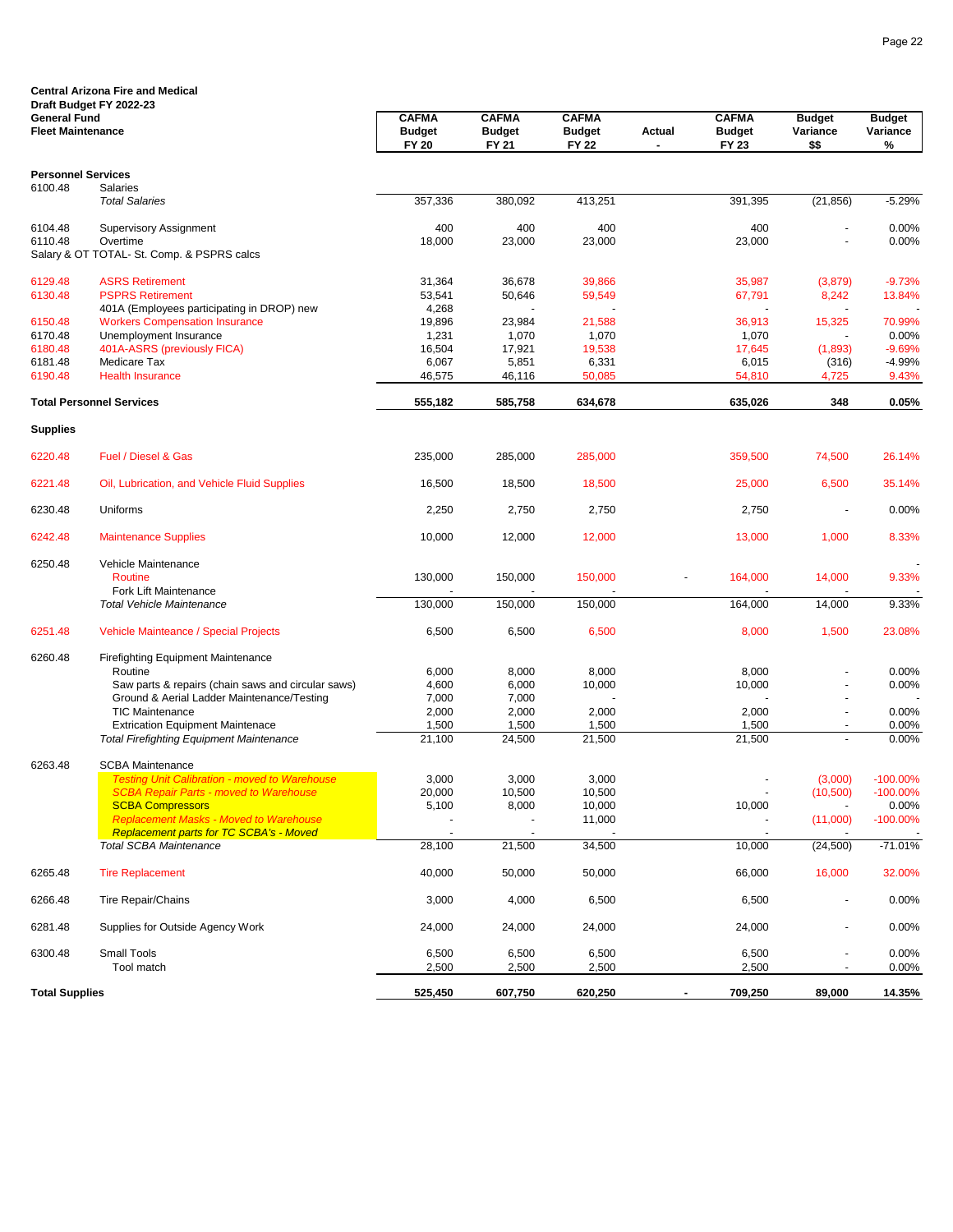|                                                 | <b>Central Arizona Fire and Medical</b>           |                                               |                                               |                                               |                |                                        |                                   |                                |
|-------------------------------------------------|---------------------------------------------------|-----------------------------------------------|-----------------------------------------------|-----------------------------------------------|----------------|----------------------------------------|-----------------------------------|--------------------------------|
| <b>General Fund</b><br><b>Fleet Maintenance</b> | Draft Budget FY 2022-23                           | <b>CAFMA</b><br><b>Budget</b><br><b>FY 20</b> | <b>CAFMA</b><br><b>Budget</b><br><b>FY 21</b> | <b>CAFMA</b><br><b>Budget</b><br><b>FY 22</b> | <b>Actual</b>  | <b>CAFMA</b><br><b>Budget</b><br>FY 23 | <b>Budget</b><br>Variance<br>\$\$ | <b>Budget</b><br>Variance<br>% |
|                                                 |                                                   |                                               |                                               |                                               |                |                                        |                                   |                                |
|                                                 | <b>Services and Charges</b>                       |                                               |                                               |                                               |                |                                        |                                   |                                |
| 6580.48                                         | Outside Repair / Vehicle Maintenance Equipment    |                                               |                                               |                                               |                |                                        |                                   |                                |
|                                                 | Outside Vehicle Repairs/Maintenance               | 11,500                                        | 11,500                                        | 19,000                                        |                | 19,000                                 |                                   | 0.00%                          |
|                                                 | Sefac Vehicle Lift Maintenance                    | 3,500                                         | 3,500                                         | 3,500                                         |                | 3,500                                  | $\blacksquare$                    | 0.00%                          |
|                                                 | Total Outside Repair / Veh Maint Equip            | 15,000                                        | 15,000                                        | 22,500                                        |                | 22,500                                 | $\sim$                            | 0.00%                          |
| 6590.48                                         | <b>Training &amp; Travel</b>                      |                                               |                                               |                                               |                |                                        |                                   |                                |
|                                                 | All Fleet personnel                               | 4,000                                         | 4,000                                         | 4,000                                         |                | 4,000                                  |                                   | 0.00%                          |
|                                                 | Spartan Conference (1 Attending)                  |                                               |                                               |                                               |                |                                        |                                   |                                |
|                                                 | EVT testing in state                              |                                               |                                               |                                               |                |                                        |                                   |                                |
|                                                 | Carquest (CTI class) / NAPA Training (Whole shop) |                                               |                                               |                                               |                |                                        | $\blacksquare$                    |                                |
|                                                 | <b>Total Training &amp; Travel</b>                |                                               | 4,000                                         | 4,000                                         |                | 4,000                                  | $\blacksquare$                    | 0.00%                          |
|                                                 | <b>Total Services and Charges</b>                 | 15,000                                        | 19,000                                        | 26,500                                        |                | 26,500                                 | ٠.                                | $0.00\%$                       |
| <b>Capital Outlay</b>                           |                                                   |                                               |                                               |                                               |                |                                        |                                   |                                |
| 7730.48                                         | Capital Outlay - Vehicles                         |                                               |                                               |                                               |                |                                        |                                   |                                |
|                                                 | Fleet Supervisor vehicle                          |                                               |                                               |                                               |                |                                        |                                   |                                |
|                                                 | Mechanic Vehicle                                  | 46,320                                        | 47,710                                        |                                               |                |                                        |                                   |                                |
| 7740.48                                         | Capital Outlay - Equipment                        |                                               |                                               |                                               |                | 23,000                                 |                                   |                                |
|                                                 | New SCBA Compressor                               | 90,000                                        |                                               |                                               |                |                                        |                                   |                                |
| <b>Total Capital Outlay</b>                     |                                                   | 136,320                                       | 47,710                                        | ۰                                             | $\blacksquare$ | 23,000                                 | 23,000                            |                                |
|                                                 | <b>Total Fleet Maintenance Budget</b>             | 1,231,952                                     | 1,260,218                                     | 1,281,428                                     |                | 1,393,776                              | 112,348                           | 8.77%                          |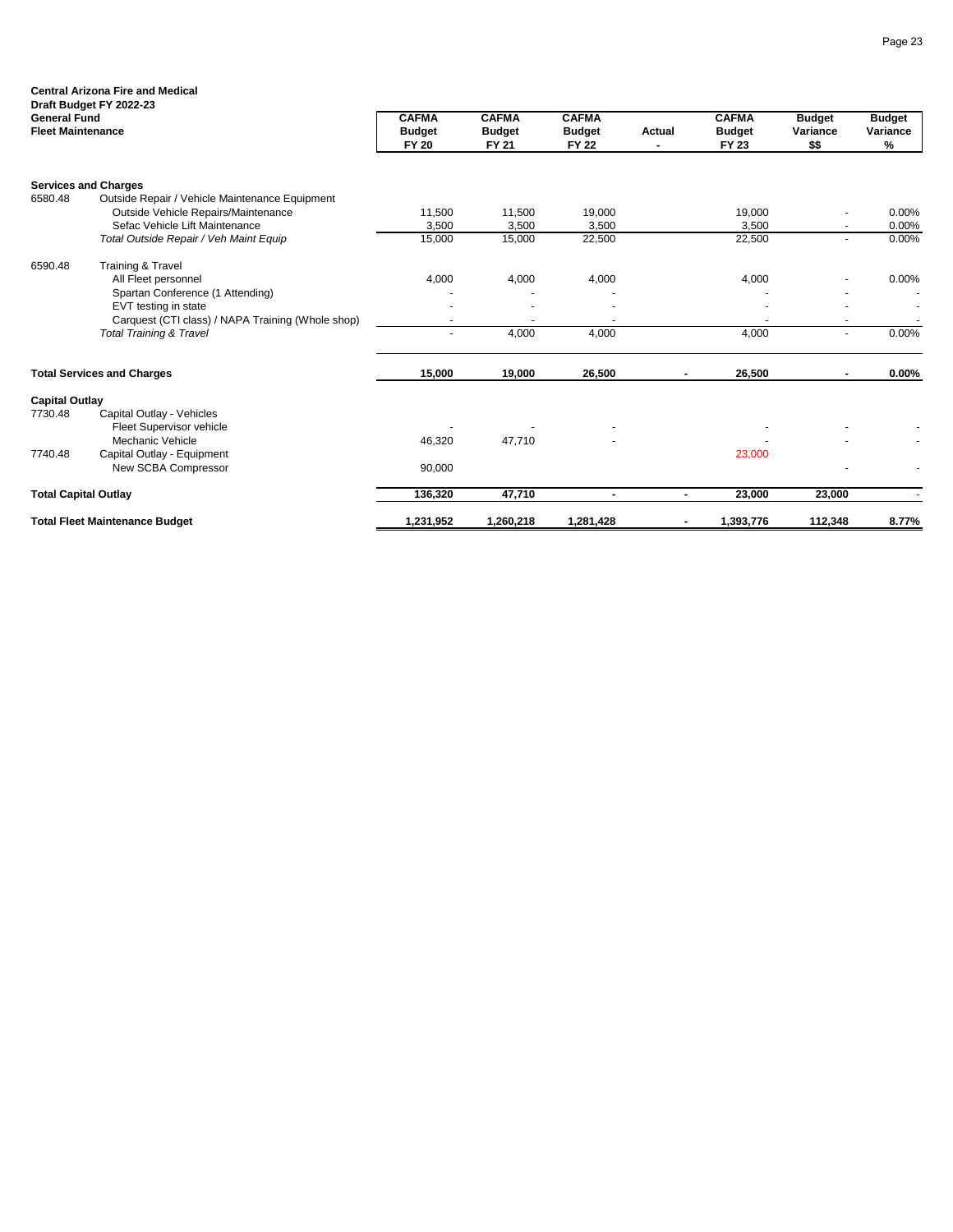| Draft Budget FY 2022-23          | <b>Central Arizona Fire and Medical</b>                                                  |                                               |                                        |                                               |        |                                        |                                      |                                |
|----------------------------------|------------------------------------------------------------------------------------------|-----------------------------------------------|----------------------------------------|-----------------------------------------------|--------|----------------------------------------|--------------------------------------|--------------------------------|
| <b>General Fund</b><br>Warehouse |                                                                                          | <b>CAFMA</b><br><b>Budget</b><br><b>FY 20</b> | <b>CAFMA</b><br><b>Budget</b><br>FY 21 | <b>CAFMA</b><br><b>Budget</b><br><b>FY 22</b> | Actual | <b>CAFMA</b><br><b>Budget</b><br>FY 23 | <b>Budget</b><br>Variance<br>\$\$    | <b>Budget</b><br>Variance<br>% |
| <b>Personnel Services</b>        |                                                                                          |                                               |                                        |                                               |        |                                        |                                      |                                |
| 6100.49                          | <b>Salaries</b><br><b>Total Salaries</b>                                                 | 102,372                                       | 149,070                                | 149,896                                       |        | 175,153                                | 25,257                               | 16.85%                         |
| 6103.49.451                      | Special Detail (200 hrs @ \$25)                                                          | 5,000                                         | 5,000                                  | 5,000                                         |        | 5,000                                  | $\blacksquare$                       | 0.00%                          |
| 6110.49<br>6129.49               | Overtime<br><b>ASRS Retirement</b>                                                       | 15,000<br>16,465                              | 15,000<br>20,049                       | 15,000<br>20,068                              |        | 15,000<br>23,142                       | $\blacksquare$<br>3,074              | 0.00%<br>15.32%                |
| 6150.49                          | <b>State Compensation Insurance</b>                                                      | 6,635                                         | 9,752                                  | 8,152                                         |        | 16,922                                 | 8,770                                | 107.58%                        |
| 6170.49                          | Unemployment Insurance                                                                   | 321                                           | 535                                    | 535                                           |        | 535                                    |                                      | 0.00%                          |
| 6180.49<br>6181.49               | 401A-ASRS (previously FICA)<br>Medicare Tax                                              | 8,651<br>2,023                                | 10,172<br>2,379                        | 10,224<br>2,391                               |        | 11,789<br>2,757                        | 1,565<br>366                         | 15.31%<br>15.31%               |
| 6190.49                          | <b>Health Insurance</b>                                                                  | 12,150                                        | 21,960                                 | 23,850                                        |        | 31,320                                 | 7,470                                | 31.32%                         |
| <b>Total Personnel Services</b>  |                                                                                          | 168,617                                       | 233,917                                | 235,116                                       |        | 281,618                                | 46,502                               | 19.78%                         |
| <b>Supplies</b><br>6200.49       | Office Supplies (all divisions)                                                          | 12,500                                        | 12,500                                 | 12,500                                        |        | 12,500                                 |                                      | 0.00%                          |
| 6205.49                          | In-House Duplication & Printing                                                          | 17,250                                        | 17,250                                 | 17,250                                        |        | 17,250                                 |                                      | 0.00%                          |
| 6230.49                          | Uniforms                                                                                 | 450                                           | 1,250                                  | 1,250                                         |        | 1,750                                  | 500                                  | 40.00%                         |
| 6242.49                          | Supplies / Bottled Water                                                                 | 6,000                                         | 6,000                                  | 6,000                                         |        | 6,000                                  |                                      | 0.00%                          |
| 6245.49                          | Supplies - Warehouse Purchasing Group                                                    | 200,000                                       | 200,000                                | 200,000                                       |        | 200,000                                |                                      | 0.00%                          |
| 6263.49                          | <b>SCBA Supplies</b>                                                                     |                                               |                                        |                                               |        |                                        |                                      |                                |
|                                  | <b>Testing Unit Calibration</b>                                                          | 3,000                                         |                                        |                                               |        | 3,000                                  | 3,000                                |                                |
|                                  | <b>SCBA Repair Parts</b><br>Hydro Testing (130 Bottles)                                  |                                               |                                        |                                               |        | 10,500                                 | 10,500                               |                                |
|                                  | <b>Replacement Masks</b>                                                                 |                                               |                                        |                                               |        | 11,000                                 | 11,000                               |                                |
|                                  | Replacement parts for TC SCBA's<br><b>Total SCBA Supplies &amp; Maintenance</b>          |                                               |                                        |                                               |        | 24,500                                 | 24,500                               | $\blacksquare$                 |
| 6271.49                          | Furniture & Fixtures                                                                     |                                               |                                        |                                               |        |                                        |                                      |                                |
|                                  | Warehouse furniture & Small station needs (TVs)<br><b>Total Furniture &amp; Fixtures</b> | 1,500<br>27,500                               | 2,500<br>2,500                         | 6,000<br>6,000                                |        | 6,000<br>6,000                         |                                      | 0.00%<br>0.00%                 |
|                                  |                                                                                          |                                               |                                        |                                               |        |                                        |                                      |                                |
| 6272.49                          | <b>Janitorial Supplies (all stations)</b><br><b>Total Janitorial</b>                     | 27,500<br>27,500                              | 27,500<br>27,500                       | 27,500<br>27,500                              |        | 33,500<br>33,500                       | 6,000<br>6,000                       | 21.82%<br>21.82%               |
| 6273.49                          | <b>Station Supplies (all stations)</b>                                                   | 5,500                                         | 5,500                                  | 11,000                                        |        | 15,000                                 | 4,000                                | 36.36%                         |
| 6288.49                          | Batteries (all divisions except Tech Services)                                           | 2,400                                         | 2,400                                  | 2,400                                         |        | 2,400                                  |                                      | 0.00%                          |
|                                  | <b>Sawzall Batteries</b>                                                                 | 770                                           | 110                                    | 770                                           |        | 770                                    |                                      | 0.00%                          |
| 6300.49                          | <b>Small Tools</b>                                                                       | 900                                           | 900                                    | 900                                           |        | 900                                    | $\blacksquare$                       | 0.00%                          |
| 6310.49                          | Safety Equipment & Supplies                                                              | 750                                           | 750                                    | 750                                           |        | 750                                    | $\overline{\phantom{a}}$             | 0.00%                          |
| <b>Total Supplies</b>            |                                                                                          | 275,520                                       | 274,820                                | 286,320                                       |        | 321,320                                | 35,000                               | 12.22%                         |
| <b>Services and Charges</b>      |                                                                                          |                                               |                                        |                                               |        |                                        |                                      |                                |
| 6405.49                          | <b>Other Professional Services</b>                                                       |                                               |                                        |                                               |        |                                        |                                      |                                |
| 6435.49                          | Shipping                                                                                 | 1,750                                         | 1,750                                  | 1,750                                         |        | 1,750                                  |                                      | 0.00%                          |
| 6590.49                          | <b>Training &amp; Travel</b>                                                             | 750                                           | 1,500                                  | 1,500                                         |        | 1,500                                  |                                      | 0.00%                          |
| 6600.49                          | Dues (government purchasing)                                                             | 50                                            | 200                                    | 200                                           |        | 200                                    |                                      |                                |
|                                  | <b>Total Services and Charges</b>                                                        | 2,550                                         | 3,450                                  | 3,450                                         |        | 3,450                                  |                                      | $0.00\%$                       |
| <b>Capital Outlay</b>            | <b>Warehouse Vehicle</b><br>Forklift                                                     |                                               | 47,710<br>27,562                       | 74,000                                        |        | ÷<br>$\overline{\phantom{a}}$          | (74,000)<br>$\overline{\phantom{a}}$ | $-100.00\%$                    |
| <b>Total Capital Outlay</b>      |                                                                                          | $\blacksquare$                                | 75,272                                 | 74,000                                        |        | $\blacksquare$                         | (74,000)                             | $-100.00\%$                    |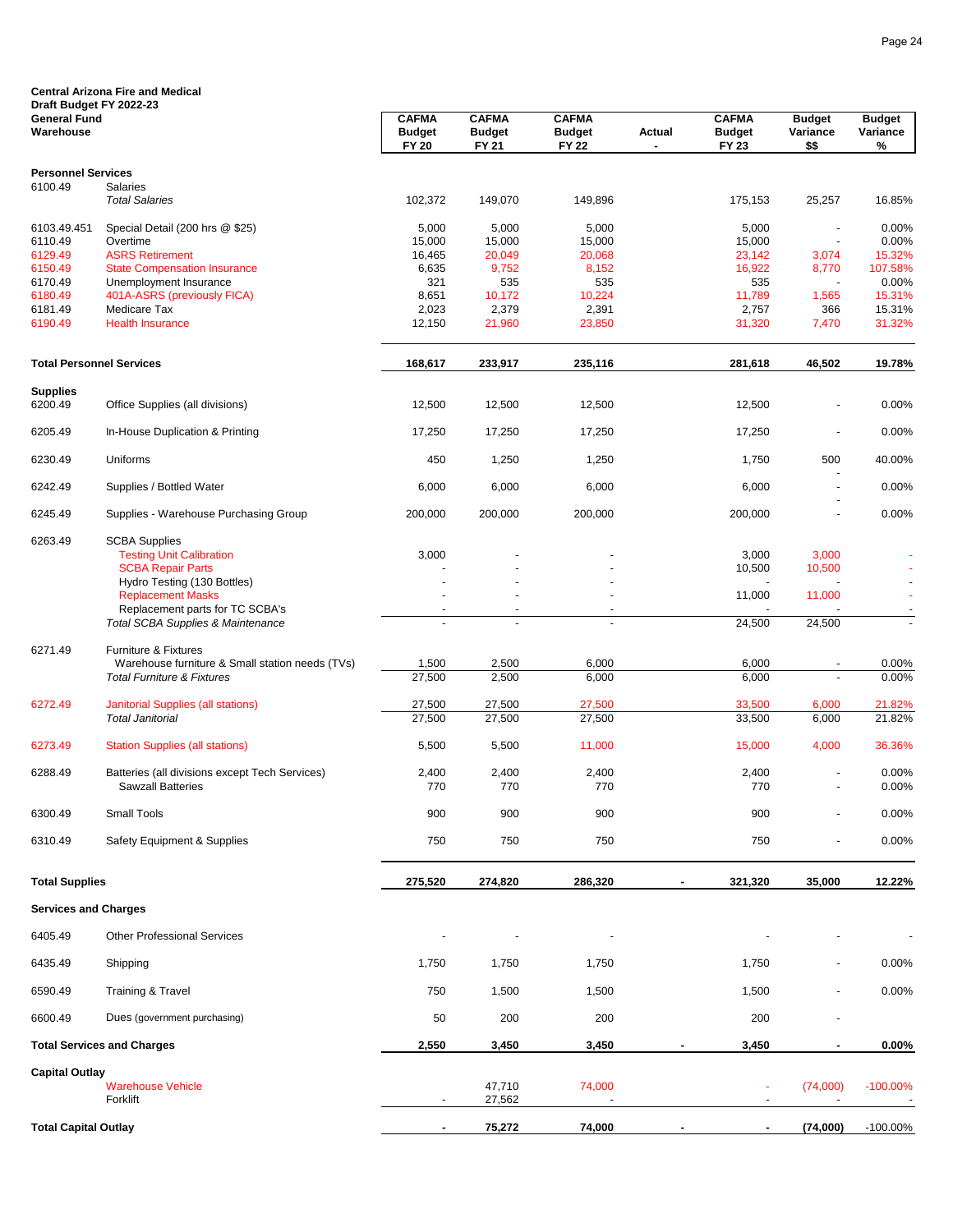| <b>Central Arizona Fire and Medical</b><br>Draft Budget FY 2022-23<br><b>General Fund</b> | <b>CAFMA</b>                  | <b>CAFMA</b>                  | <b>CAFMA</b>                  |        | <b>CAFMA</b>           | <b>Budget</b>    | <b>Budget</b> |
|-------------------------------------------------------------------------------------------|-------------------------------|-------------------------------|-------------------------------|--------|------------------------|------------------|---------------|
| Warehouse                                                                                 | <b>Budget</b><br><b>FY 20</b> | <b>Budget</b><br><b>FY 21</b> | <b>Budget</b><br><b>FY 22</b> | Actual | <b>Budget</b><br>FY 23 | Variance<br>\$\$ | Variance<br>% |
| <b>Total Warehouse Budget</b>                                                             | 446,687                       | 587,459                       | 598,886                       |        | 606.388                | 7,502            | 1.25%         |
| Contingency                                                                               | 23,443                        | 25.734                        | 26.248                        |        | 30,319                 | 4,071            | 15.51%        |
| <b>Total Budget with Contingency</b>                                                      | 470,130                       | 613,193                       | 625,134                       |        | 636,707                | 11,573           | 1.85%         |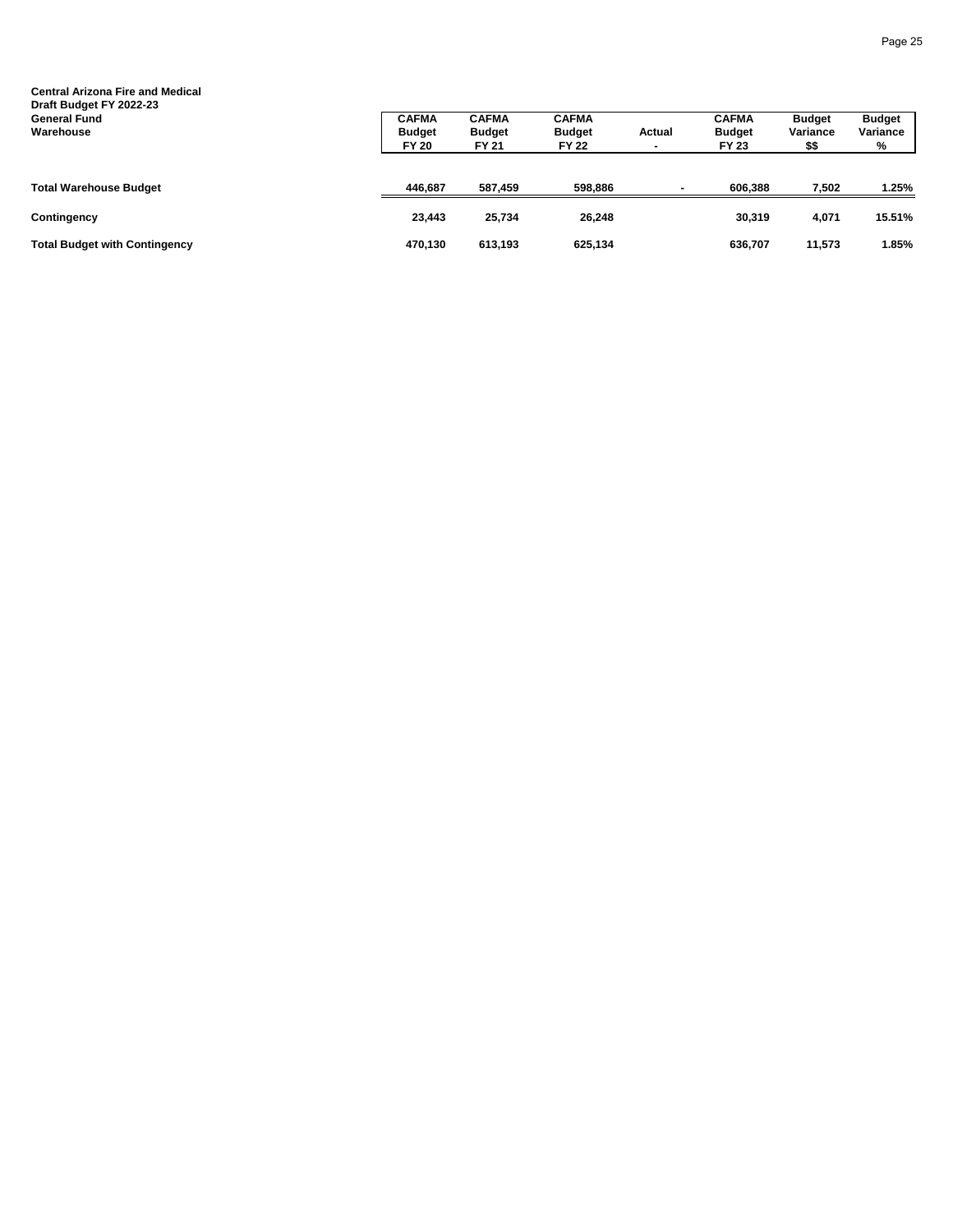**General Fund CAFMA CAFMA CAFMA CAFMA Budget Budget Ambulance Service Budget Budget Budget Actual Budget Variance Variance FY 20 FY 21 FY 22 - FY 23 \$\$ % Personnel Services**<br>6100.5 Salaries Salaries<sup>.</sup> New Supervisor (AMB 4-1) ASRS - - - 87,676 87,676 - New Paramedic (AMB 1-1) ASRS 62,899 62,899 62,899 62,899 62,899 62,899 62,899 62,899 62,899 62,899 62,899 62,89 New Paramedic (AMB 1-1) ASRS 62,899 62,899 62,899 62,899 62,899 62,899 62,899 62,899 62,899 62,899 62,899 62,899 62,899 62,899 62,899 62,899 62,899 62,899 62,899 62,899 62,899 62,899 62,899 62,899 62,899 62,899 62,899 62,8 New Paramedic (AMB 1-1) ASRS 62,899 62,899 62,899 62,899 62,899 62,899 62,899 62,899 62,899 62,899 62,899 62,899 62,899 62,899 62,899 62,899 62,899 62,899 62,899 62,899 62,899 62,899 62,899 62,899 62,899 62,899 62,899 62,8 New Paramedic (AMB 1-1) ASRS 62,899 62,899 62,899 62,899 62,899 62,899 62,899 62,899 62,899 62,899 62,899 62,899 62,899 62,899 62,899 62,899 62,899 62,899 62,899 62,899 62,899 62,899 62,899 62,899 62,899 62,899 62,899 62,8 New Paramedic (AMB 1-1) ASRS 62,899 62,899 62,899 62,899 62,899 62,899 62,899 62,899 62,899 62,899 62,899 62,899 62,899 62,899 62,899 62,899 62,899 62,899 62,899 62,899 62,899 62,899 62,899 62,899 62,899 62,899 62,899 62,8 New Paramedic (AMB 1-1) ASRS New EMT (AMB 1-1) ASRS 49,404 49,404 49,404 49,404 49,404 49,404 49,404 49,404 49,404 49,404 49,404 49,404 49,404 49,404 49,404 49,404 49,404 49,404 49,404 49,404 49,404 49,404 49,404 49,404 49,404 49,404 49,404 49,404 49, New EMT (AMB 1-1) ASRS 49,404 49,404 49,404 49,404 49,404 49,404 49,404 49,404 49,404 49,404 49,404 49,404 49,404 49,404 49,404 49,404 49,404 49,404 49,404 49,404 49,404 49,404 49,404 49,404 49,404 49,404 49,404 49,404 49, New EMT (AMB 1-1) ASRS 49,404 49,404 49,404 49,404 49,404 49,404 49,404 49,404 49,404 49,404 49,404 49,404 49,404 49,404 49,404 49,404 49,404 49,404 49,404 49,404 49,404 49,404 49,404 49,404 49,404 49,404 49,404 49,404 49, New EMT (AMB 1-1) ASRS 49,404 49,404 49,404 49,404 49,404 49,404 49,404 49,404 49,404 49,404 49,404 49,404 49,404 49,404 49,404 49,404 49,404 49,404 49,404 49,404 49,404 49,404 49,404 49,404 49,404 49,404 49,404 49,404 49, New EMT (AMB 1-1) ASRS 49,404 49,404 49,404 49,404 49,404 49,404 49,404 49,404 49,404 49,404 49,404 49,404 49,404 49,404 49,404 49,404 49,404 49,404 49,404 49,404 49,404 49,404 49,404 49,404 49,404 49,404 49,404 49,404 49, New EMT (AMB 1-1) ASRS 49,404 49,404 49,404 49,404 49,404 49,404 49,404 49,404 49,404 49,404 49,404 49,404 49,404 49,404 49,404 49,404 49,404 49,404 49,404 49,404 49,404 49,404 49,404 49,404 49,404 49,404 49,404 49,404 49, **Total Ambulance Salaries**  - <sup>2</sup> 6103.5 Special Detail - - - 2,000 2,000 - *Total Special Detail* - - - 2,000 2,000 -  $1,000$ 6104.5 Supervisory Assignment (20 Days & \$25) 4,000 1,000 1,000 1,000 1,000 1,000 1,000 1,000 1,000 1,000 1,000 6110.5 Overtime Salaries - - - 38,075 38,075 - 6129.5 ASRS Retirement - - - - - - - - - - - - 97,673 97,673 - - - - - - - - - - - 97,673 97,673 - - - - - - -6150.5 Workers Compensation Insurance - Ambulance Staff - - - 67,765 67,765 - *Total State Compensation Insurance* - - - 67,765 67,765 - - 100 minutes 8170.5 Unemployment Insurance 1999 12,783 2,783 2,783 2,783 2,783 2,783 2,783 2,783 2,783 2,783 2,783 2,783 2,783 2,783 2,783 2,783 2,783 2,783 2,783 2,783 2,783 2,783 2,783 2,783 2,783 2,783 2,783 2,783 2,783 2,783 2,783 6180.5 401A-ASRS - - - 49,116 49,116 - 6181.5 Medicare Tax - - - 11,042 11,042 - 6190.5 Health Insurance - - - 135,720 135,720 - **Total Personnel Services - - - - 1,166,668 1,166,668 - Supplies** 6200.5 Supplies - Administration Office Supplies - - - 606 606 - 6205.5 In house duplication - advertising contract the contract of the contract of the contract of the contract of the contract of the contract of the contract of the contract of the contract of the contract of the contrac - - - - - - *Total Ambulance Administrative Supplies* - - - 786 786 - 6215.5 Medical Supplies - Disposable (tape, 4x4's, ekg electrodes, monitor paper, gloves, etc.) - - - 62,340 62,340 -  $\blacksquare$ Medications - -  $\blacksquare$  -  $\blacksquare$  -  $\blacksquare$  -  $\blacksquare$  -  $\blacksquare$  -  $\blacksquare$  -  $\blacksquare$  -  $\blacksquare$  -  $\blacksquare$  -  $\blacksquare$  -  $\blacksquare$  -  $\blacksquare$  -  $\blacksquare$  -  $\blacksquare$  -  $\blacksquare$  -  $\blacksquare$  -  $\blacksquare$  -  $\blacksquare$  -  $\blacksquare$  -  $\blacksquare$  -  $\blacksquare$  -  $\blacksquare$  - PRIMC Drug Box Charges<br>  $\frac{2,000}{2,000}$ <br>  $\frac{2,000}{2,000}$ <br>  $\frac{2,000}{2,000}$ <br>  $\frac{2,000}{2,000}$ <br>  $\frac{2,000}{2,000}$ **Total Medical Supplies 104,440 104,440 104,440 104,440 104,440 104,440 104,440 104,440 104,440 104,440 104,440 104,440 104,440 104,440 104,440 104,440 104,440 104,440 104,440 104,440 104,440 104,440 104,440 104,440 104,** 6230.5 Uniforms (\$500 each + \$1000 new hire) - - - - - - - - - - - - - - - 18,000 18,000 18,000 18,000 18,000 18,000 18,000 18,000 18,000 18,000 18,000 18,000 18,000 18,000 18,000 18,000 18,000 18,000 18,000 18,000 18,000 6220.5 Fuel / Diesel & Gas - - - 10,341 10,341 - 6221.5 Oil, Lubrication, and Vehicle Fluid Supplies - - - 2,000 2,000 example of the United States of the States of the States of the States of the States of the States of the States of the States of the States of the States of the States of the States of the States of the States of the Stat Routine - - - - 6,769 6,769 - 6272.5 Janitorial Supplies - - - 1,528 1,528 - 6290.5 Ambulance Equipment - Routine - - - 12,800 12,800 - **Total Supplies - - - - 156,564 156,564 - Services and Charges** 6400.5 Audit & Accounting - - - 4,320 4,320 - 6405.5 Other Professional Services - Ambualnce Billing - - - 67,500 67,500 - Medical Director - - - 5,600 5,600 5,600 5,600 5,600 5,600 5,600 5,600 5,600 5,600 5,600 5,600 5,600 5,600 5,600 5,600 5,600 5,600 5,600 5,600 5,600 5,600 5,600 5,600 5,600 5,600 5,600 5,600 5,600 5,600 5,600 5,600 5,600 5 Misc. Maintenance Contracts (EMS, Med Equip).<br>
Misc. Maintenance Contracts (EMS, Med Equip).<br>
12,250 12,250 12,250 12,250 12,250 12,250 12,250 12,250 12,250 **Total Other Professional Services Central Arizona Fire and Medical Draft Budget FY 2022-23**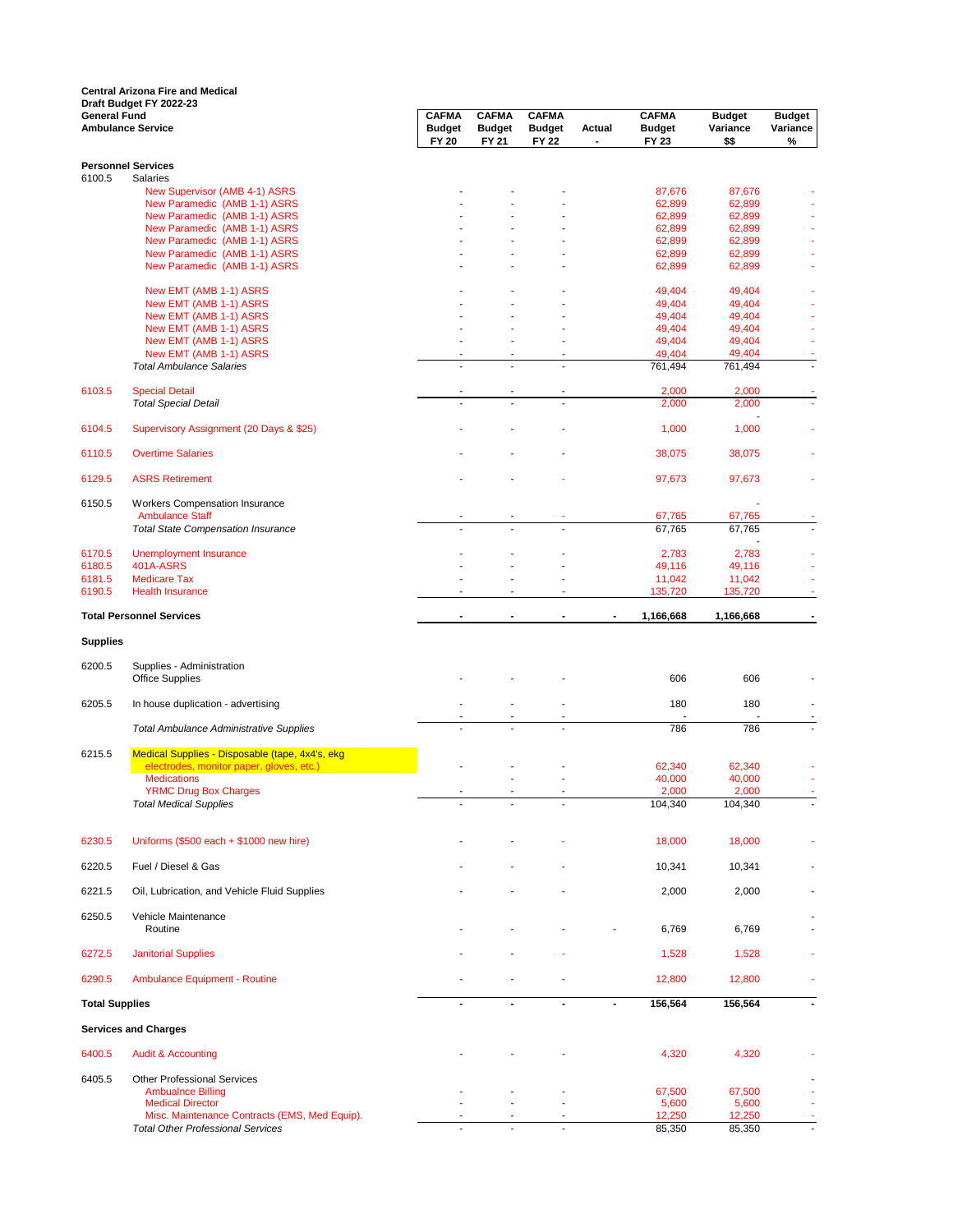| 6410.5      | <b>Legal Services</b>                      |                          |                |                          | 65,000                   | 65,000    |  |
|-------------|--------------------------------------------|--------------------------|----------------|--------------------------|--------------------------|-----------|--|
|             | <b>Total Legal Services</b>                |                          |                |                          | 65,000                   | 65,000    |  |
| 6425.5      | <b>Dispatch Services</b>                   |                          |                |                          |                          |           |  |
|             | Routine                                    |                          |                |                          | 100,000                  | 100,000   |  |
|             | <b>Total Dispatch Services</b>             |                          |                |                          | 100,000                  | 100,000   |  |
| 6430.5      | Communications                             |                          |                |                          |                          |           |  |
|             | <b>Cell Phone</b>                          |                          |                |                          | 2,000                    | 2,000     |  |
|             | Routine (internet)                         |                          |                |                          | 1,000                    | 1,000     |  |
|             | <b>Mobile Data</b>                         |                          |                |                          | 2,000                    | 2,000     |  |
|             | Equipment replace/ repair/ upgrade         |                          |                |                          | 3,000                    | 3,000     |  |
|             | <b>Total Communications</b>                |                          |                |                          | 8,000                    | 8,000     |  |
| 6435.5      | Postage                                    |                          |                |                          | 225                      | 225       |  |
| 6500.5      | Insurance                                  |                          |                |                          |                          |           |  |
|             | Property, Casualty, Liability, and Vehicle |                          |                |                          | 6,131                    | 6,131     |  |
|             | <b>Total Insurance</b>                     |                          |                |                          | 6,131                    | 176,000   |  |
| 6508.5      | Cable TV                                   |                          |                |                          | 100                      | 100       |  |
| 6510.5      | Electric                                   |                          |                |                          | 9,500                    | 9,500     |  |
| 6512.5      | <b>Sanitation</b>                          |                          |                |                          | 550                      | 550       |  |
| 6520.5      | <b>Natural Gas</b>                         |                          |                |                          | 1,250                    | 1,250     |  |
| 6530.5      | <b>LPG</b>                                 |                          |                |                          | 1,850                    | 1,850     |  |
| 6540.5      | Water/Sewer                                |                          |                |                          | 1,200                    | 1,200     |  |
|             | <b>Total Utilities</b>                     |                          |                |                          | 14,450                   | 14,450    |  |
|             |                                            |                          |                |                          |                          |           |  |
| 6590.5      | <b>Training &amp; Travel</b>               |                          |                |                          |                          |           |  |
|             | Arizona Amubalnce Association/ AFDA/ EMS   |                          |                |                          | 9,800                    | 9,800     |  |
|             | <b>Total Training &amp; Travel</b>         |                          |                |                          | 9,800                    | 9,800     |  |
| 6600.5      | Dues (Arizona Ambulance Association)       |                          |                |                          | 1,000                    | 1,000     |  |
| 6610.5      | <b>Routine Miscellaneous</b>               |                          |                |                          | 1,000                    | 1,000     |  |
|             | <b>Total Services and Charges</b>          | $\blacksquare$           | $\blacksquare$ | $\blacksquare$           | 295,276                  | 295,276   |  |
| 7740.5      | Capital Outlay - Equipment                 |                          |                |                          |                          |           |  |
|             | New Ambulance, radios, gurnerys            | $\overline{\phantom{a}}$ | $\blacksquare$ | $\overline{\phantom{a}}$ | 81,314                   | 81,314    |  |
|             | Total Capital Outlay - Equipment           | $\blacksquare$           | $\blacksquare$ | $\blacksquare$           | 81,314<br>$\blacksquare$ | 81,314    |  |
|             | <b>Total Ambulance Service</b>             |                          |                |                          | 1,699,822                | 1,699,822 |  |
|             |                                            |                          |                |                          |                          |           |  |
| Contingency |                                            |                          |                |                          | 76,860                   | 76,860    |  |
|             | <b>Total Budget with Contingency</b>       |                          |                |                          | 1,776,682<br>1,776,682   |           |  |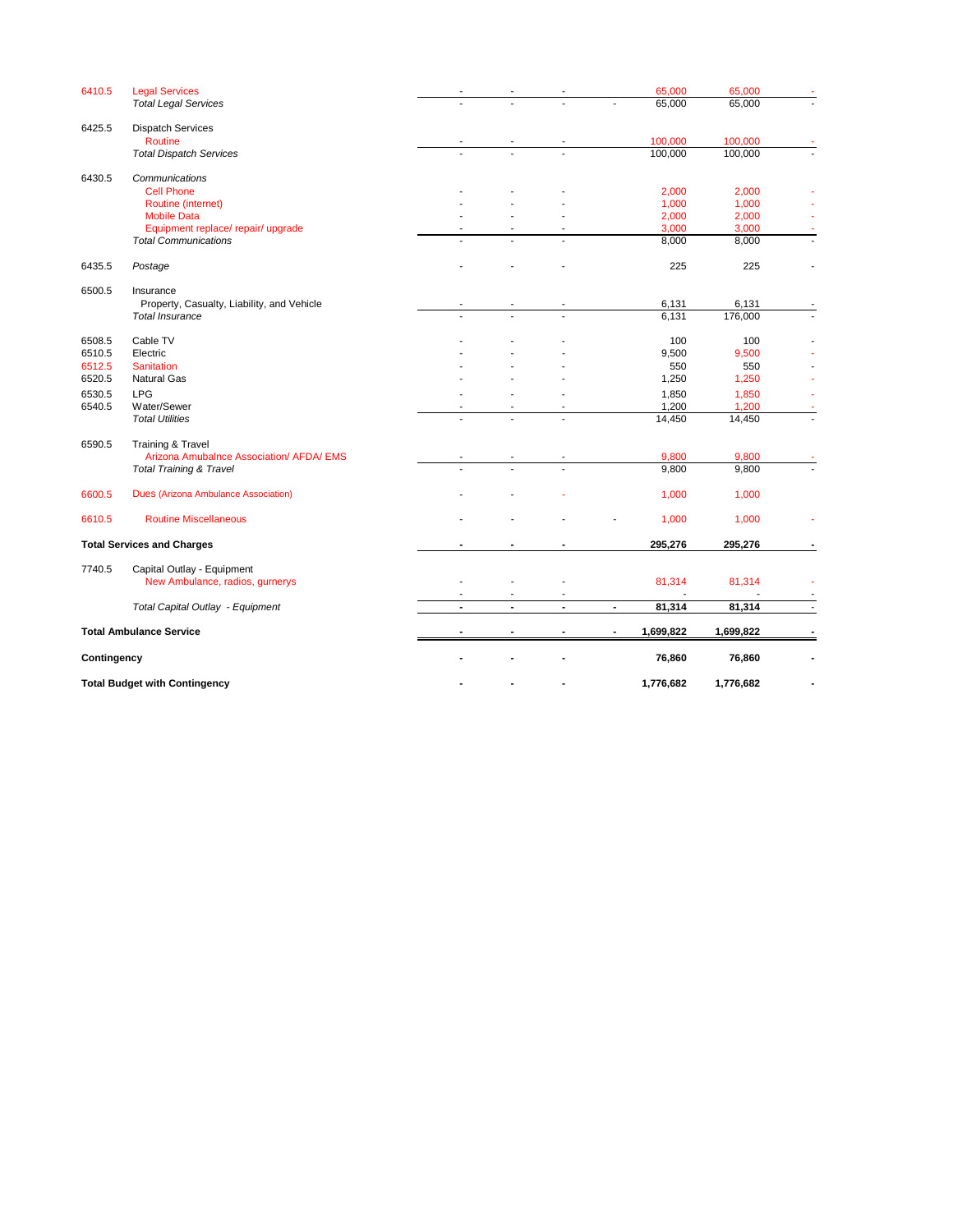

# **Fiscal Year 2022-23 Tentative Budget - Approved 5/23/2022 Table of Contents**

| <b>Description</b> | Page # |
|--------------------|--------|
| Revenue            |        |
| <b>Expense</b>     | 3      |

The Chino Valley Fire District Board of Directors has approved the posting and publication of the Fire District's budget for Fiscal Year 2021-2022 and will hold a Public Hearing to adopt said budget on June \_\_, 2021 at \_\_\_\_\_\_\_\_\_\_\_\_\_\_\_\_\_\_\_\_\_\_\_\_\_\_\_\_\_\_\_\_\_\_\_\_\_\_\_\_\_\_\_\_\_ in Prescott Valley, AZ at \_\_\_\_ P.M.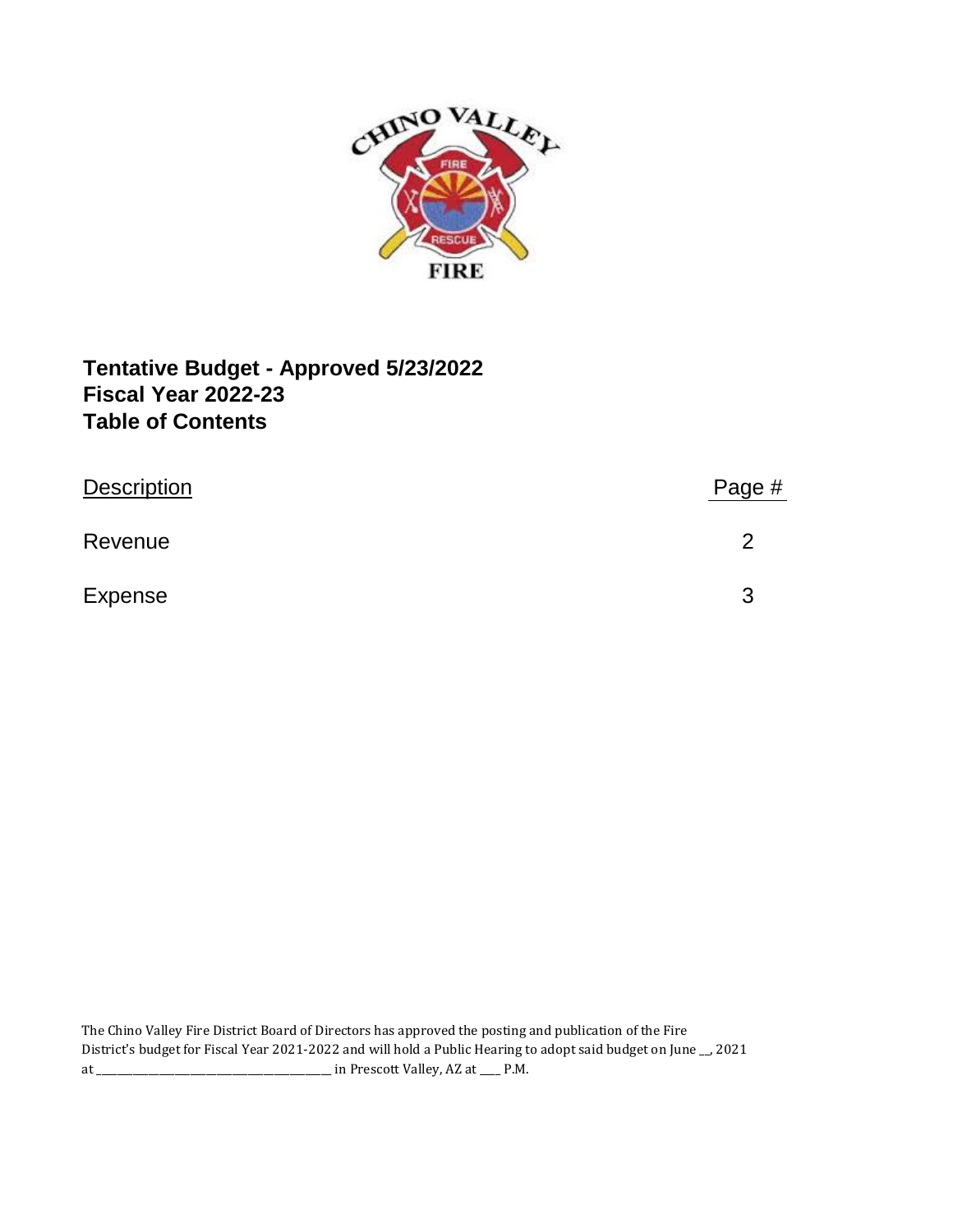#### **Chino Valley Fire District Revenue Budget FY 2022-23**

|              |                                                   |               | <b>Draft</b>  |                |                |               |           |              |
|--------------|---------------------------------------------------|---------------|---------------|----------------|----------------|---------------|-----------|--------------|
|              |                                                   | <b>Budget</b> | <b>Budget</b> | <b>Budget</b>  | <b>Actual</b>  | <b>Budget</b> |           |              |
|              |                                                   | <b>FY 20</b>  | FY 21         | <b>FY 22</b>   |                | FY 23         | Variance  | Variance (%) |
|              | <b>Total District Budget</b>                      | 4,578,989     | 4,919,237     | 5,255,636      |                | 5,640,024     | 384,388   | 7.31%        |
|              | Carryover                                         | (20,000)      | (20,000)      | (20,000)       |                | (20,000)      |           | 0.00%        |
|              | Revenue:                                          |               |               |                |                |               |           |              |
| 5260<br>5430 | Grants:<br>Fire Act Grant<br>Grant - FEMA - SAFER |               |               |                |                |               |           |              |
|              | <b>Total Grants</b>                               |               | ÷.            | $\overline{a}$ |                |               | ÷.        |              |
|              |                                                   |               |               |                |                |               |           |              |
| 4200         | <b>FDAT</b>                                       | (366, 547)    | (400,000)     | (400,000)      |                | (400,000)     |           | 0.00%        |
|              | Other:                                            |               |               |                |                |               |           |              |
| 4000/4100    | Real Estate Tax                                   |               |               |                |                |               |           |              |
| 4001         | <b>Fire Protection Contracts</b>                  |               |               |                |                |               |           |              |
| 1200         | Capital Reserve Account                           |               |               |                |                |               |           |              |
| 4800         | <b>Off-District Fires</b>                         |               |               |                |                |               |           |              |
| 4900         | Interest Income                                   |               |               |                |                |               |           |              |
| 5100         | Miscellaneous Income                              |               |               |                |                |               |           |              |
| 5200         | 64 Lease                                          |               |               |                |                |               |           |              |
| 5350         | Rebates / Refunds                                 | (2,000)       | (2,000)       | (2,000)        |                | (2,000)       |           | 0.00%        |
| 5400         | CYFD JMA Expense Reimburseme                      |               | ٠             | $\overline{a}$ |                |               | ۰         |              |
|              | <b>Total Other</b>                                | (2,000)       | (2,000)       | (2,000)        | $\overline{a}$ | (2,000)       | ÷.        | 0.00%        |
|              | <b>Total Non-Levy Revenues</b>                    | (22,000)      | (22,000)      | (22,000)       |                | (22,000)      |           | 0.00%        |
|              | <b>Tax Levy Requirement</b>                       | 4,190,442     | 4,497,237     | 4,833,636      |                | 5,218,024     | 384,388   | 7.95%        |
|              | Net A.V.                                          | 128,940,651   | 138,380,766   | 148,731,831    |                | 158,703,847   | 9,972,016 | 6.70%        |
|              | <b>Actual/Estimated Tax Rate</b>                  | \$3.2499      | \$3.2499      | \$3.2499       |                | \$3.2879      | \$0.0380  | 1.17%        |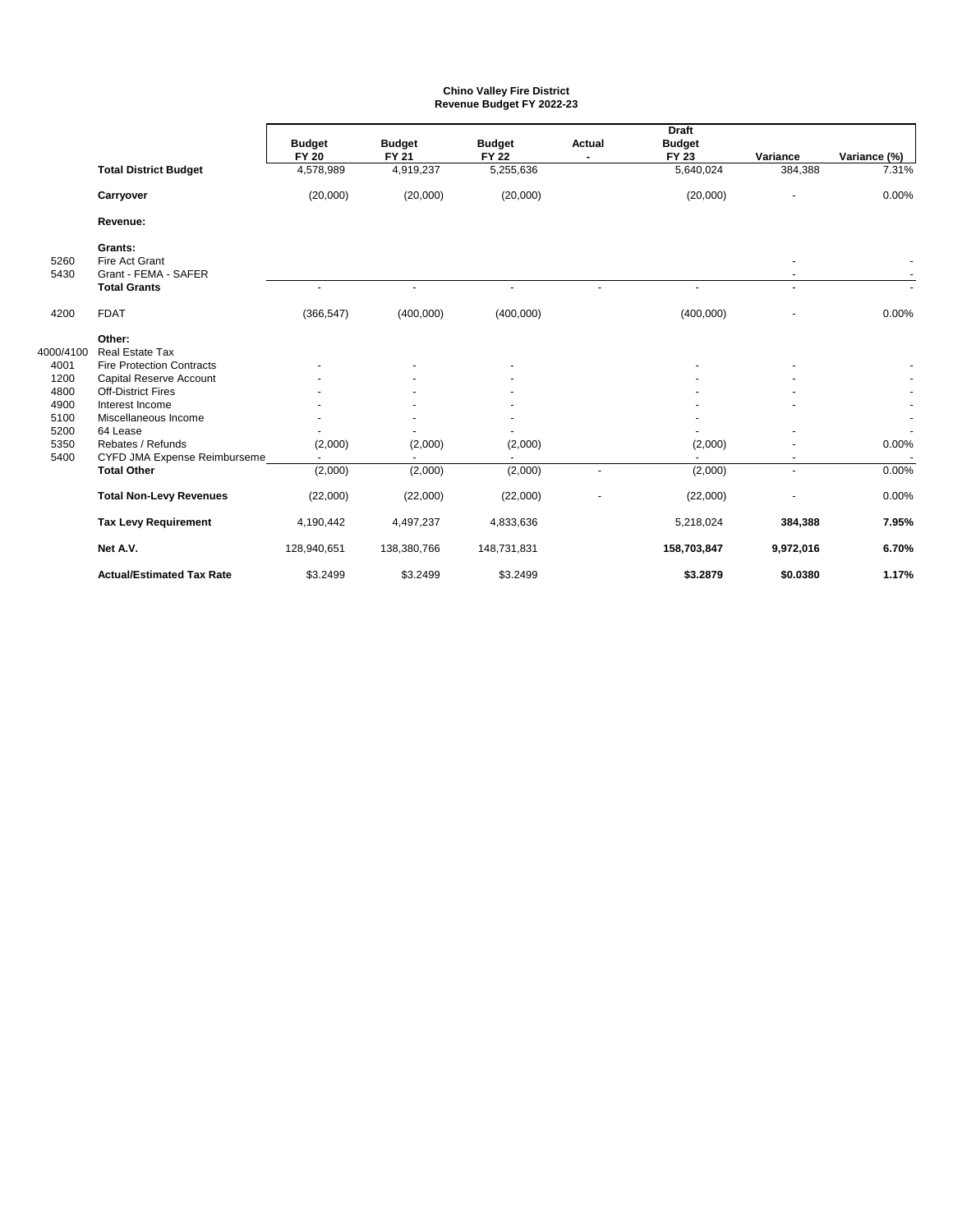## **Chino Valley Fire District Draft Budget FY 2022-23**

| <b>General Fund</b>   |                                    | <b>Budget</b><br><b>FY20</b> | <b>Budget</b><br><b>FY21</b> | <b>Budget</b><br><b>FY22</b> | <b>Draft</b><br><b>Budget</b><br><b>FY23</b> | <b>Budget</b><br>Variance<br>\$\$ | <b>Budget</b><br>Variance<br>% |
|-----------------------|------------------------------------|------------------------------|------------------------------|------------------------------|----------------------------------------------|-----------------------------------|--------------------------------|
| <b>Retained Funds</b> |                                    |                              |                              |                              |                                              |                                   |                                |
| 6400.1                | Audit & Accounting                 | 5,000                        | 7,500                        | 7,500                        | 8,000                                        | 500                               | 6.67%                          |
| 6405.1                | <b>Other Professional Services</b> |                              |                              |                              |                                              |                                   |                                |
|                       | <b>Fire Board Election</b>         | $\overline{\phantom{a}}$     | 25,000                       |                              | 30,500                                       | 30,500                            |                                |
| 6410.1                | Legal Services - routine           | 5,000                        | 5,000                        | 5,000                        | 5,000                                        | $\overline{\phantom{a}}$          | $0.00\%$                       |
| 6441.1                | Fire Board Expenses                | 1,000                        | 1,000                        | 1,000                        | 1,000                                        | $\sim$                            | $0.00\%$                       |
|                       |                                    |                              |                              |                              |                                              |                                   |                                |
|                       | <b>Total Retained Funds</b>        | 11,000                       | 38,500                       | 13,500                       | 44,500                                       | 31,000                            | 229.63%                        |
| Contingency           |                                    | 20,000                       | 20,000                       | 20,000                       | 20,000                                       | $\sim$                            | 0.00%                          |
|                       | <b>Fire Authority Funding</b>      |                              |                              |                              |                                              |                                   |                                |
| 6700.1                | Fire Authority Funding             | 4,547,989                    | 4,860,737                    | 5,222,136                    | 5,575,524                                    | 353,388                           | 6.77%                          |
|                       | <b>Total Expense Budget</b>        | 4,578,989                    | 4,919,237                    | 5,255,636                    | 5,640,024                                    | 384,388                           | 7.31%                          |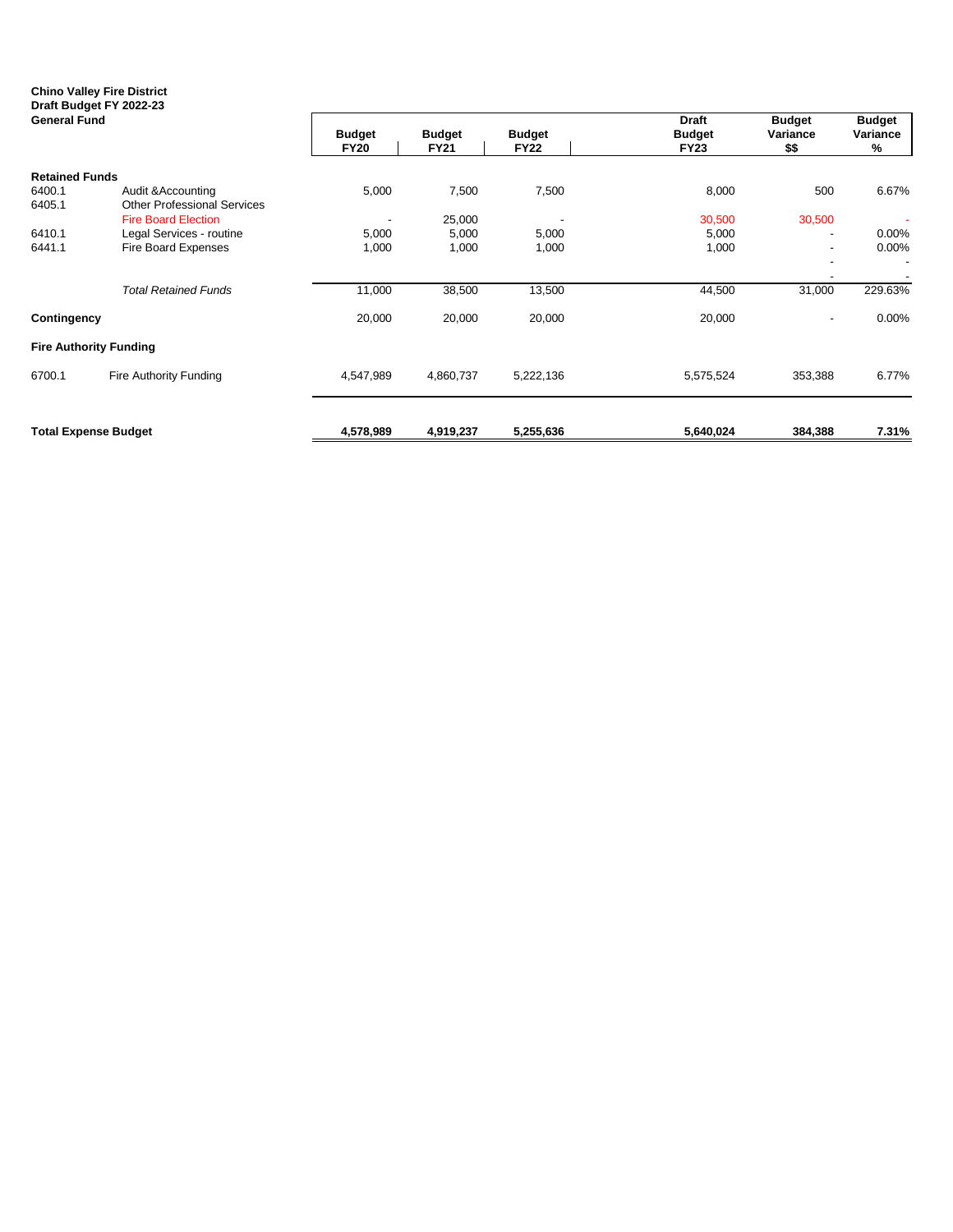

# **Fiscal Year 2022-23 Tentative Budget - Approved 5/23/2022 Table of Contents**

| <b>Description</b> | Page # |
|--------------------|--------|
| Revenue            | G      |
| <b>Expense</b>     | 3      |

The Central Yavapai Fire District Board of Directors has approved the posting and publication of the Fire District's budget for Fiscal Year 2021-2022 and will hold a Public Hearing to adopt said budget on June \_\_, 2021 at \_\_\_\_\_\_\_\_\_\_\_\_\_\_\_\_\_\_\_\_\_\_\_\_\_\_\_\_\_\_\_\_\_\_\_\_\_\_\_\_\_\_\_\_\_ in Prescott Valley, AZ at \_\_\_\_ P.M.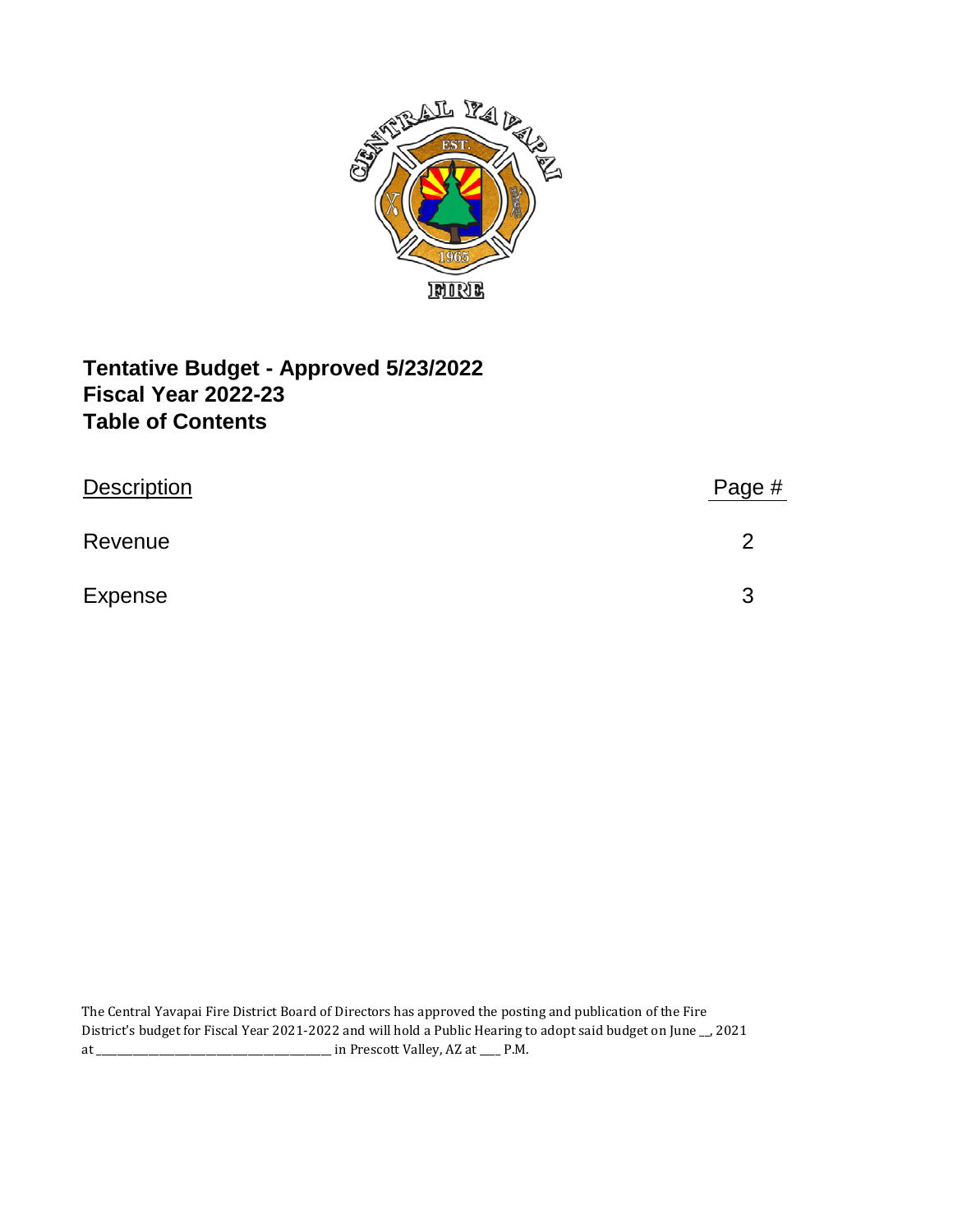# **Central Yavapai Fire District Revenue Budget FY 2022-23**

|                      |                                                                                                                                          | <b>Budget</b><br><b>FY 20</b> | <b>Budget</b><br><b>FY 21</b> | <b>Budget</b><br><b>FY 22</b>              |                | <b>Draft</b><br><b>Budget</b><br>FY 23 | Variance            | Variance (%) |
|----------------------|------------------------------------------------------------------------------------------------------------------------------------------|-------------------------------|-------------------------------|--------------------------------------------|----------------|----------------------------------------|---------------------|--------------|
|                      | <b>Total District Budget</b>                                                                                                             | 18,365,210                    | 19,878,685                    | 21,499,921                                 |                | 23,419,149                             | 1,919,228           | 8.93%        |
|                      | Carryover                                                                                                                                |                               |                               |                                            |                | (20,000)                               | 20,000              |              |
|                      | Revenue:                                                                                                                                 |                               |                               |                                            |                |                                        |                     |              |
| 4775<br>5140.41      | <b>Communications:</b><br>Cell Tower Lease Agreements<br><b>Tech Services Contracting</b>                                                | (38,000)                      | (55,668)                      | (55,668)                                   |                | (55,668)                               |                     | 0.00%        |
|                      | <b>Total Communications</b>                                                                                                              | (38,000)                      | (55,668)                      | (55,668)                                   | $\overline{a}$ | (55,668)                               | $\sim$              | 0.00%        |
| 5260<br>5410<br>5430 | Grants:<br>Fire Act Grant Generator/TIC's<br><b>Grant for Fire Training System</b><br><b>Grant - FEMA - SAFER</b><br><b>Total Grants</b> |                               |                               | $\overline{\phantom{a}}$<br>$\overline{a}$ |                |                                        | ٠<br>$\overline{a}$ |              |
| 4200                 | <b>FDAT</b>                                                                                                                              | (366, 547)                    | (400,000)                     | (400,000)                                  |                | (400,000)                              |                     | 0.00%        |
| 4000/4100            | Other:<br>Real Estate Tax                                                                                                                |                               |                               |                                            |                |                                        |                     |              |
| 4001                 | <b>Fire Protection Contracts</b>                                                                                                         |                               |                               |                                            |                |                                        |                     |              |
| 1200<br>4800         | Capital Reserve Account<br><b>Off-District Fires</b>                                                                                     |                               |                               |                                            |                |                                        |                     |              |
| 4900                 | Interest Income                                                                                                                          |                               |                               |                                            |                |                                        |                     |              |
| 5100                 | Miscellaneous Income                                                                                                                     |                               |                               |                                            |                |                                        |                     |              |
| 5200                 | Surplus Vehicles                                                                                                                         |                               |                               |                                            |                |                                        |                     |              |
| 5350                 | Paramedic Ride-In Charges                                                                                                                |                               |                               |                                            |                |                                        |                     |              |
| 5400                 | Donations                                                                                                                                |                               |                               | $\overline{\phantom{a}}$                   |                |                                        |                     |              |
|                      | <b>Total Other</b>                                                                                                                       |                               |                               |                                            |                |                                        |                     |              |
|                      | <b>Total Non-Levy Revenues</b>                                                                                                           | (38,000)                      | (55,668)                      | (55,668)                                   |                | (75, 668)                              | 20,000              | 35.93%       |
|                      | <b>Tax Levy Requirement</b>                                                                                                              | 17,960,663                    | 19,423,017                    | 21,044,253                                 |                | 22,943,481                             | 1,899,228           | 9.02%        |
|                      | Net A.V.                                                                                                                                 | 686,814,672                   | 740,758,842                   | 799,558,835                                |                | 859,302,015                            | 59,743,180          | 7.47%        |
|                      | <b>Actual/Estimated Tax Rate</b>                                                                                                         | \$2.6151                      | \$2.6220                      | \$2.6330                                   |                | \$2.6700                               | \$0.0370            | 1.41%        |